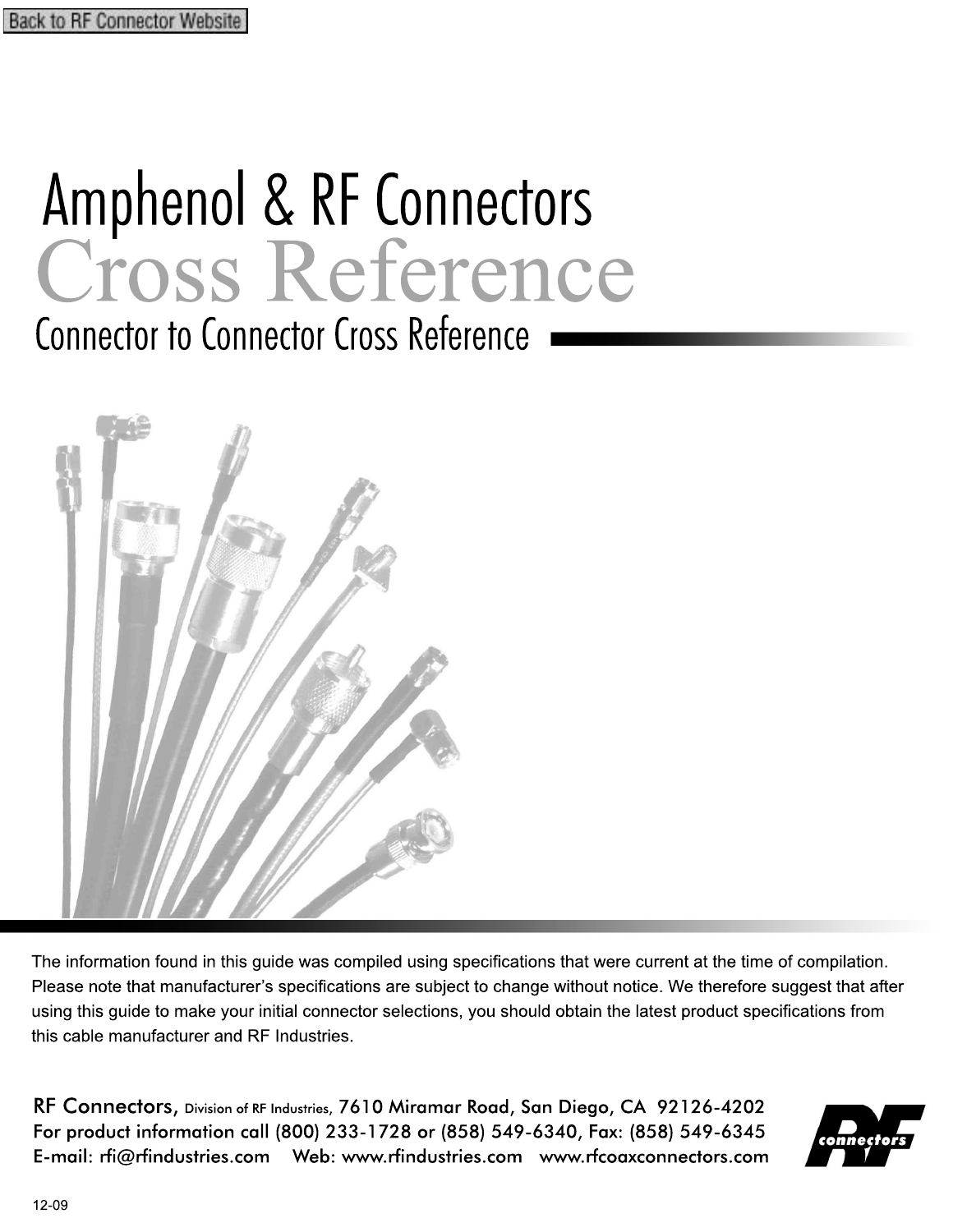

## **AMPHENOL TO RF CONNECTORS** *CROSS REFERENCE*

| <b>Amphenol P/N</b> | <b>RFI Part Number</b> | <b>Description</b>                                                     |                  |                  | Notes           |  |
|---------------------|------------------------|------------------------------------------------------------------------|------------------|------------------|-----------------|--|
| 402                 | <b>RFU-530</b>         | REDUCER, USE W / RFU-500, RG-58/U, NICKEL                              |                  |                  |                 |  |
| 403                 | RFU-531                | REDUCER, USE W / RFU-500, RG-59/U, NICKEL,                             |                  |                  |                 |  |
| 2900                | RFB-1136               | BNC MALE TO UHF FEM ADAPTER, N,S,D                                     |                  |                  |                 |  |
| 2925                | RFB-1136               | BNC MALE TO UHF FEM ADAPTER, N,S,D                                     |                  |                  |                 |  |
| 2975                | RFN-1038-1             | N FEM TO BNC MALE ADAPTER, S,G,T                                       |                  |                  |                 |  |
| 4400                | RFN-1035-1             | N MALE TO UHF FEM ADAPTER, S, G, T                                     |                  |                  |                 |  |
| 4525                | RFB-1135-T             | BNC FEM TO BNC FEM BLKHD ADAPTER, O-RING, N,S,T                        |                  |                  |                 |  |
| 5225                | RFN-1040-1             | N MALE TO BNC MALE ADAPTER, S, G, T                                    |                  |                  |                 |  |
| 6775                | RFB-1101-1EN           | BNC MALE SOLDER CLAMP, CBL GRP E, N-G-D                                | N4               | N9               | N <sub>19</sub> |  |
| 8575                | RFB-1110-C-04          | BNC MALE R/A CLAMP PLUG, RG-58/U, S-G-T                                | N26              |                  |                 |  |
| 11850               | RFU-536                | UHF FEM TO UHF FEM BARREL ADAPTER, N,S,D                               |                  |                  |                 |  |
| 14525               | RFB-1100-2             | BNC MALE SOLDER CLAMP, RG58/U, CBL GRP C, N-G-D                        | N4               | N <sub>9</sub>   |                 |  |
| 15425               | RFN-1009-3E            | N, MALE R/A CRIMP, RG8/U, CBL GRP E, S,G,T                             |                  |                  |                 |  |
| 18225               | RFB-1115-11            | BNC FEM VERT PCB MNT, 4 LEGS @ .40" ON CENTER, N-G-T                   | N9               |                  |                 |  |
| 18750               | <b>RFN-1009-C</b>      | N, MALE R/A CRIMP, RG-58/U, CBL GRP C, S,G,T                           | N26              |                  |                 |  |
| 33750               | RFB-1110-C-04          | BNC MALE R/A CLAMP PLUG, RG-58/U, S-G-T                                | Ν1               |                  |                 |  |
| 34000               | RFN-1000-1S            | N, MALE SOLDER CLAMP, S, G, T, RG-58/U, CBL GRP C                      |                  |                  |                 |  |
| 34000               | RFN-1025-1             | N, FEM SOLDER CLAMP, RG58/U, CBL GRP C, S,G,T                          |                  |                  |                 |  |
| 34025               | RFN-1000-1S            | N, MALE SOLDER CLAMP, S,G,T, RG-58/U, CBL GRP C                        | N1               | N <sub>2</sub> 3 |                 |  |
| 34025               | <b>RFN-1000-N</b>      | N, MALE SOLDER CLAMP, N,G,T, RG-58/U, CBL GRP C                        | N <sub>2</sub> 3 |                  |                 |  |
| 34525               | RFN-1904-1N            | N, 75 OHM MALE SOLDER CLAMP, RG-59/U, CBL GRP D, N, G, T               |                  |                  |                 |  |
| 35025               | RFN-1025-1             | N, FEM SOLDER CLAMP, RG58/U, CBL GRP C, S,G,T                          |                  |                  |                 |  |
| 36250               | RFN-1021-6             | N, FEM, SOLDER CLAMP 4-HOLE PANEL MNT, CBL GRP C, S, G, T              | N1               | N <sub>9</sub>   |                 |  |
| 36775               | RFB-1106-2T            | BNC MALE CRIMP PLUG, RG58/U, CBL GRP C, N-G-T                          | N9               |                  | N <sub>19</sub> |  |
| 36800               | RFB-1123-1             | BNC FEM CRIMP SOCKET, RG58/U, CBL GRP C, N, G, T                       |                  |                  |                 |  |
| 36825               | RFT-1202-2             | TNC, MALE CRIMP, RG-58/U, CBL GRP C, N, G, D                           |                  |                  |                 |  |
| 36825               | RFT-1202-2T            | TNC, MALE CRIMP, RG-58/U, CBL GRP C, N,G,T                             |                  |                  |                 |  |
| 36875               | RFB-1106-2TC1          | BNC MALE CRIMP PLUG, RG55/U, CBL GRP C1, N-G-T                         |                  |                  |                 |  |
| 36875               | RFB-1106-5             | BNC MALE CRIMP PLUG, RG-174, (LG. FERR), CBL GRP B, N-G-T              |                  |                  |                 |  |
| 68150               | RFB-1724               | BNC 75 OHM FEM CRIMP, RG-59/U, CABLE D, N-G-D                          | N4               |                  |                 |  |
| 68175               | RFB-1707-2             | BNC 75 OHM MALE CRIMP, RG-59/U, CBL GRP D, N-G-D                       |                  |                  |                 |  |
| 69475               | RFB-1100-B             | BNC MALE SOLDER CLAMP, CBL GRP B, N-G-T                                | N9               |                  |                 |  |
| 69475               | RFB-1106-5             | BNC MALE CRIMP PLUG, RG-174, (LG. FERR), CBL GRP B, N-G-T              |                  |                  |                 |  |
| 75000               | RFB-1134               | BNC FEM TO BNC FEM BARREL ADAPTER, N,S,D                               |                  |                  |                 |  |
| 77175               | RFT-1200               | TNC, MALE SOLDER CLAMP, N,S,T RG58/U, CBL GRP C                        |                  |                  |                 |  |
| 78800               | RFT-1233               | TNC FEM TO N MALE ADAPTER, N,G,T                                       |                  |                  |                 |  |
| 78825               | <b>RFT-1239</b>        | TNC FEM TO N FEM ADAPTER, N.G.T                                        |                  |                  |                 |  |
| 79025               | RFT-1230               | TNC FEM TO BNC MALE ADAPTER, N,G,T                                     |                  |                  |                 |  |
| 79075               | RFT-1218               | TNC, MALE R/A CRIMP, RG-58/U, CBL GRP C, N, G, T                       | N9               |                  |                 |  |
| 79100               | <b>RFT-1226</b>        | TNC FEM TO TNC FEM DBL BLKD, N,G,T                                     |                  |                  |                 |  |
| 79125               | <b>RFT-1227</b>        | TNC FEM TO TNC MALE R/A ADAPTER, N,G,T                                 |                  |                  |                 |  |
| 79675               | <b>RFT-1231</b>        | TNC MALE TO BNC FEM ADAPTER, N.G.T                                     | N9               |                  |                 |  |
| 79675               | RFT-1232               | TNC FEM TO BNC FEM ADAPTER, N,G,T                                      |                  |                  |                 |  |
| 79700               | <b>RFT-1228</b>        | TNC, T ADAPTER 1 MALE-2 FEM, N,G,T                                     |                  |                  |                 |  |
| 79825               | <b>RFT-1234</b>        | TNC MALE TO N FEM ADAPTER, N, G, T                                     |                  |                  |                 |  |
| 79875               | <b>RFT-1200</b>        | TNC, MALE SOLDER CLAMP, N,S,T RG58/U, CBL GRP C                        |                  |                  |                 |  |
| 86225               | RFB-1110-C-04          | BNC MALE R/A CLAMP PLUG, RG-58/U, S-G-T                                |                  |                  |                 |  |
| 95575               | RFB-1110-1             | BNC MALE R/A CRIMP PLUG, RG-58/U, N-G-T                                |                  |                  |                 |  |
| 95700               | RFB-1117-C1            | BNC, FEM CRIMP BULKHD, RG-142/U, CBL GRP C1, REAR MOUNT, D-FLAT, N,G,D |                  |                  |                 |  |
| 95750               | <b>RFB-1717</b>        | BNC 75 OHM FEM CRIMP BULKHEAD, REAR MNT CBL GRP D, N-G-D               | N4               |                  |                 |  |
| 102-799-16          | RF123-7000-B           | 1.0/2.3 MALE SNAP ON PLUG, CRIMP FOR RG-174/U, CBL GRP B, N,G,T        |                  |                  |                 |  |
| 102-799-16          | RF123-7001-B           | 1.0/2.3 MALE SLIDE ON PLUG, CRIMP FOR RG-174/U, CBL GRP B, N,G,T       |                  |                  |                 |  |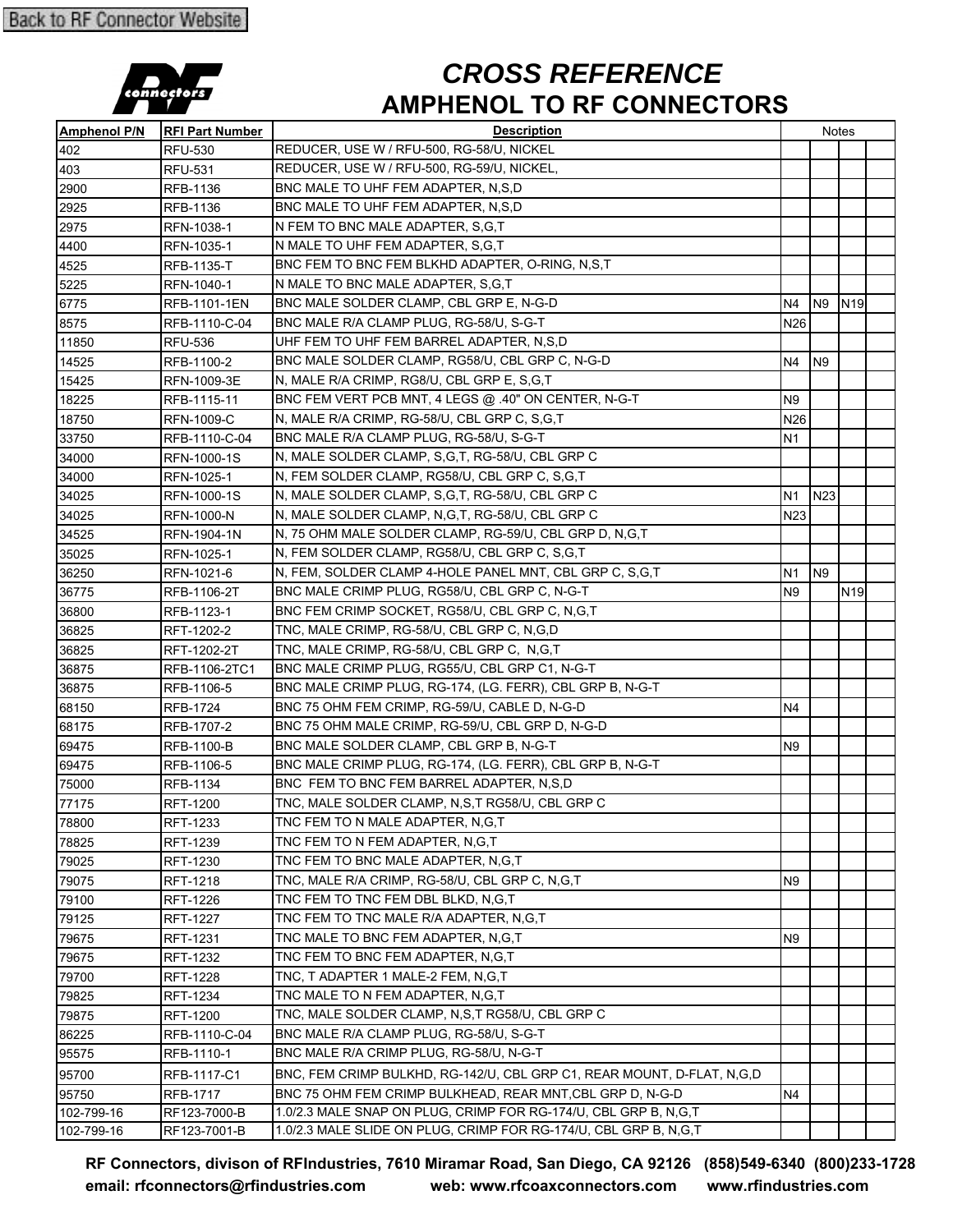## **Back to RF Connector Website**

| 102-920-06    | RF123-7002-B       | 1.0/2.3 MALE SCREW ON PLUG, CRIMP FOR RG-174/U, CBL GRP B, N,G,T |                                |                |                                 |
|---------------|--------------------|------------------------------------------------------------------|--------------------------------|----------------|---------------------------------|
| 14000         | RFN-1036-1         | N FEM TO UHF MALE ADAPTER, S.G.T                                 |                                |                |                                 |
| 2900-RFX      | <b>RFB-1136</b>    | BNC MALE TO UHF FEM ADAPTER, N,S,D                               |                                |                |                                 |
| $31 - 10$     | RFB-1116-I         | BNC FEM, INSULATED, BLKHD MNT, SOLDER CUP, N-G-A                 |                                |                |                                 |
| 31-105        | RFB-1115           | BNC FEM CHASSIS 4-HOLE MNT, N-G-T                                |                                |                |                                 |
| 31-105        | RFB-1115-14        | BNC FEM 4-HOLE PANEL MNT, 18MM, S,G,T                            |                                |                |                                 |
| 31-10-75      | RFB-1716-I         | BNC 75 OHM FEM BULKHEAD W/ INSULATED BODY, FRONT MOUNT, N-G-A    |                                |                |                                 |
| 31-10-75RFX   | <b>RFB-1716</b>    | BNC 75 OHM FEM BLKHD, FRNT MNT, DIECAST ZINC, N,G,D              |                                |                |                                 |
| 31-10-RFX     | RFB-1116-I         | BNC FEM, INSULATED, BLKHD MNT, SOLDER CUP, N-G-A                 |                                |                |                                 |
| $31 - 12$     | <b>RFB-1701-D</b>  | BNC MALE CLAMP 75 OHM, RG-59/U, CBL GRP D, N-G-T                 |                                |                |                                 |
| $31 - 18$     | RFB-1100-2         | BNC MALE SOLDER CLAMP, RG58/U, CBL GRP C, N-G-D                  | N4                             | N9             | N <sub>19</sub> N <sub>21</sub> |
| $31 - 2$      | RFB-1100-2         | BNC MALE SOLDER CLAMP, RG58/U, CBL GRP C, N-G-D                  | N <sub>4</sub>                 | N <sub>9</sub> |                                 |
| 31-202        | RFB-1100-2         | BNC MALE SOLDER CLAMP, RG58/U, CBL GRP C, N-G-D                  | N4                             | N <sub>9</sub> |                                 |
| 31-203        | RFB-1115           | BNC FEM CHASSIS 4-HOLE MNT, N-G-T                                | N17                            |                |                                 |
| 31-203        | <b>RFB-1115-S</b>  | BNC FEM, 4 HOLE PANEL MNT, SOLDER CUP, S, G, T                   |                                |                |                                 |
| 31-203-RFX    | RFB-1115           | BNC FEM CHASSIS 4-HOLE MNT, N-G-T                                |                                |                |                                 |
| 31-203-rfx    | RFB-1115-S         | BNC FEM, 4 HOLE PANEL MNT, SOLDER CUP, S, G, T                   |                                |                |                                 |
| 31-204        | RFB-1110-C-04      | BNC MALE R/A CLAMP PLUG, RG-58/U, S-G-T                          | N <sub>26</sub> N <sub>1</sub> |                |                                 |
| 31-208        | RFB-1130           | BNC T ADAPTER 2 FEM-1 MALE, N, G, T                              | N <sub>9</sub>                 |                |                                 |
| 31-208-1051   | RFB-1130           | BNC T ADAPTER 2 FEM-1 MALE, N, G, T                              | N6                             |                |                                 |
| 31-208-RFX    | RFB-1130           | BNC T ADAPTER 2 FEM-1 MALE, N, G, T                              | N2                             |                |                                 |
| 31-209        | RFB-1132           | BNC MALE TO BNC FEM R/A ADAPTER, N,S,T                           |                                |                |                                 |
| 31-212        | RFB-1701-D         | BNC MALE CLAMP 75 OHM, RG-59/U, CBL GRP D, N-G-T                 | N9                             |                |                                 |
| 31-212-RFX    | RFB-1701-D         | BNC MALE CLAMP 75 OHM, RG-59/U, CBL GRP D, N-G-T                 |                                |                |                                 |
| 31-215        | RFB-1720           | BNC 75 OHM FEM SOLDER CLAMP, RG-59/U, CBL GRP D, N-S-T           |                                |                |                                 |
| 31-216        | RFN-1037-1         | N MALE TO BNC FEM ADAPTER, S,G,T                                 |                                |                |                                 |
| 31-216-RFX    | RFN-1037-1         | N MALE TO BNC FEM ADAPTER, S,G,T                                 |                                |                |                                 |
| 31-216        | RFN-1037-1         | N MALE TO BNC FEM ADAPTER, S,G,T                                 |                                |                |                                 |
| 31-217        | RFN-1038-1         | N FEM TO BNC MALE ADAPTER, S,G,T                                 |                                |                |                                 |
| 31-217-RFX    | RFN-1038-1         | N FEM TO BNC MALE ADAPTER, S,G,T                                 |                                |                |                                 |
| 31-218        | RFB-1133           | BNC MALE TO BNC MALE ADAPTER, N,S,T                              |                                |                |                                 |
| 31-218-75     | <b>RFB-1733</b>    | BNC 75 OHM MALE TO BNC MALE ADAPTER, N-G-T                       |                                |                |                                 |
| 31-218-RFX    | <b>RFB-1133</b>    | BNC MALE TO BNC MALE ADAPTER, N,S,T                              | N3                             |                |                                 |
| 31-219        | RFB-1134           | BNC FEM TO BNC FEM BARREL ADAPTER, N,S,D                         | N4                             |                |                                 |
| 31-219-75     | <b>RFB-1734</b>    | BNC 75 OHM FEM TO BNC FEM ADAPTER. N-G-T                         |                                |                |                                 |
| 31-219-RFX    | RFB-1134           | BNC FEM TO BNC FEM BARREL ADAPTER, N,S,D                         | N4                             |                |                                 |
| 31-2202       | RFB-1100-2         | BNC MALE SOLDER CLAMP, RG58/U, CBL GRP C, N-G-D                  |                                |                |                                 |
| 31-2208       | RFB-1130           | BNC T ADAPTER 2 FEM-1 MALE, N, G, T                              | N8                             | N <sub>9</sub> |                                 |
| 31-2208       | RFB-1130           | BNC T ADAPTER 2 FEM-1 MALE, N, G, T                              | N <sub>16</sub> N <sub>9</sub> |                |                                 |
| 31-220-G      | <b>RFB-1135</b>    | BNC FEM TO BNC FEM BLKHD ADAPTER, N,G,D                          | N4                             |                |                                 |
| 31-220G-RFX   | <b>RFB-1135-T</b>  | BNC FEM TO BNC FEM BLKHD ADAPTER, O-RING, N,S,T                  | N3                             |                |                                 |
| 31-220-G-RFX  | <b>RFB-1135</b>    | BNC FEM TO BNC FEM BLKHD ADAPTER, N,G,D                          |                                |                |                                 |
| 31-220H       | <b>RFB-1135-T</b>  | BNC FEM TO BNC FEM BLKHD ADAPTER, O-RING, N,S,T                  |                                |                |                                 |
| 31-220N       | RFB-1135           | BNC FEM TO BNC FEM BLKHD ADAPTER, N,G,D                          | N <sub>3</sub>                 | N <sub>4</sub> |                                 |
| 31-220N-RFX   | <b>RFB-1135</b>    | BNC FEM TO BNC FEM BLKHD ADAPTER, N,G,D                          | N4                             |                |                                 |
| 31-221        | RFB-1116           | BNC FEM DIECAST BLKHD, SOLDER CUP, N-G-D                         | N4                             |                |                                 |
| 31-221        | <b>RFB-1116-NG</b> | BNC FEM 1- HOLE BLKHD, SOLDER CUP, N,G,T                         |                                |                |                                 |
| 31-221-75RFX  | <b>RFB-1716-I</b>  | BNC 75 OHM FEM BULKHEAD W/ INSULATED BODY, FRONT MOUNT, N-G-A    | N54                            |                |                                 |
| 31-2218       | RFB-1133           | BNC MALE TO BNC MALE ADAPTER, N,S,T                              |                                |                |                                 |
| 31-221-RFX    | RFB-1116           | BNC FEM DIECAST BLKHD, SOLDER CUP, N-G-D                         | N4                             |                |                                 |
| 31-221-rfx    | <b>RFB-1116-NG</b> | BNC FEM 1- HOLE BLKHD, SOLDER CUP, N,G,T                         |                                |                |                                 |
| 31-222        | <b>RFB-1154</b>    | BNC FEM R/A BLKHD W/SOLDER POT, N-G-T                            | N73                            |                |                                 |
| 31-2221       | <b>RFB-1116-NG</b> | BNC FEM 1- HOLE BLKHD, SOLDER CUP, N,G,T                         |                                |                |                                 |
| 31-2254-4-RFX | RFT-1203-1P        | TNC, MALE CRIMP, PROFLEX, CBL GRP P, N,G,D                       |                                |                |                                 |
| 31-2264       | RFT-1803-1         | TNC, 75 OHM MALE CRIMP, RG59/U, CBL GRP D, N,G,D                 | N8                             |                |                                 |
| 31-2264-RFX   | <b>RFB-1717</b>    | BNC 75 OHM FEM CRIMP BULKHEAD, REAR MNT, CBL GRP D, N-G-D        | N4                             |                |                                 |
| 31-2264-RFX   | RFT-1216-1         | TNC, FEM CRIMP, RG-58/U, CBL GRP C, N,G,D                        |                                |                |                                 |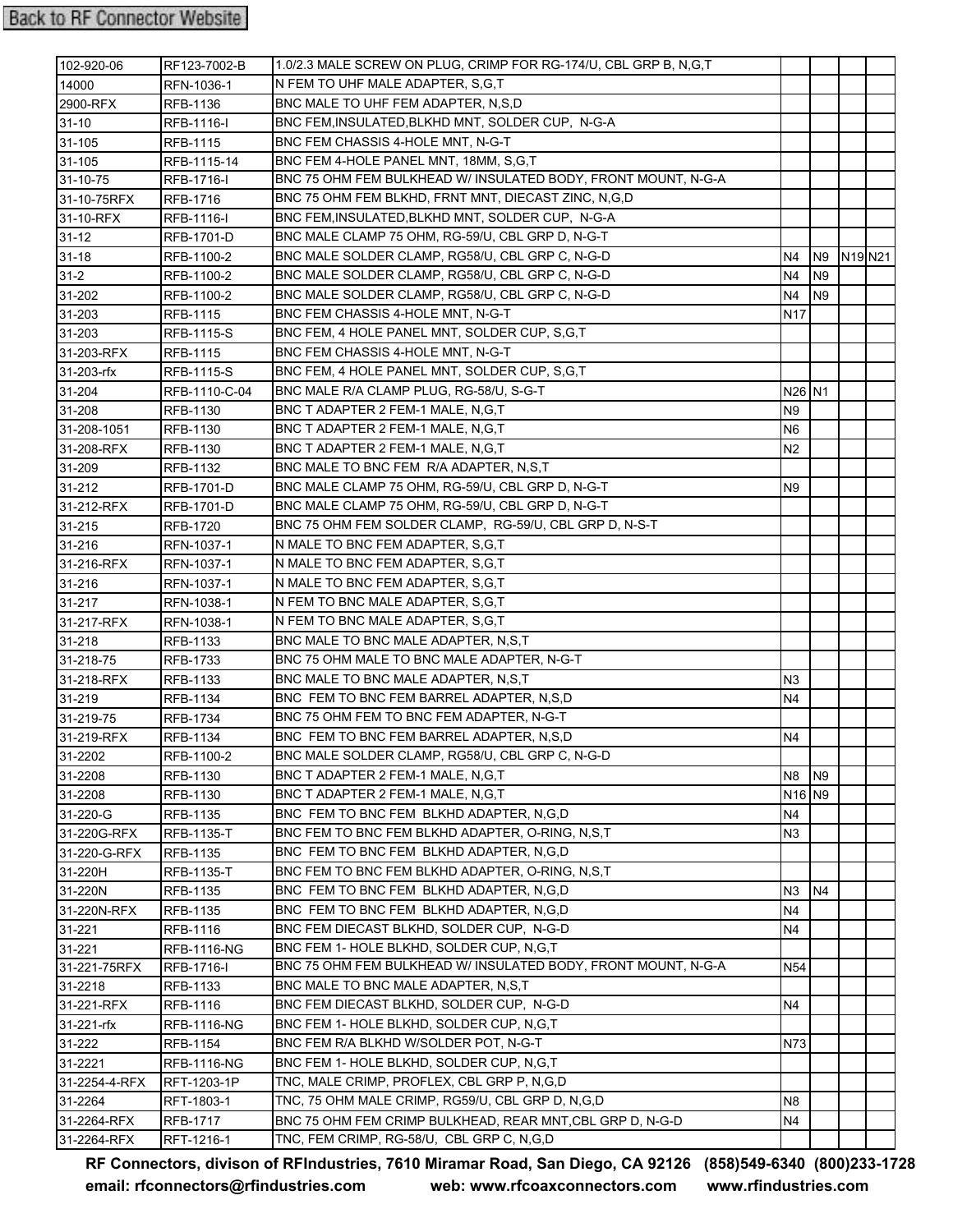| 31-22N-RFX   | RFB-1135        | BNC FEM TO BNC FEM BLKHD ADAPTER, N.G.D                                    |                                 |                |  |
|--------------|-----------------|----------------------------------------------------------------------------|---------------------------------|----------------|--|
| 31-2300      | RFT-1210        | TNC, FEM 4-HOLE PANEL MNT, N,G,T                                           |                                 |                |  |
| 31-2301      | RFT-1211-1      | TNC, FEM FRONT MNT BLKHD, D-FLAT, N,G,T                                    |                                 |                |  |
| 31-2315      | RFT-1202-3      | TNC, MALE CRIMP, RG-316/U, CBL GRP B, N,G,D                                | N4                              |                |  |
| 31-2315-RFX  | RFB-1106-5      | BNC MALE CRIMP PLUG, RG-174, (LG. FERR), CBL GRP B, N-G-T                  |                                 |                |  |
| 31-2315-RFX  | RFT-1202-3      | TNC, MALE CRIMP, RG-316/U, CBL GRP B, N, G, D                              |                                 |                |  |
| 31-2318      | RFT-1212-B      | TNC, FEM BLKHD CRIMP, RG-174/U, CBL GRP B, N, G, D                         |                                 |                |  |
| 31-236       | RFB-1116        | BNC FEM DIECAST BLKHD, SOLDER CUP, N-G-D                                   |                                 |                |  |
| 31-2367      | RFB-1106-2T     | BNC MALE CRIMP PLUG, RG58/U, CBL GRP C, N-G-T                              |                                 |                |  |
| 31-2367      | RFT-1202-2T     | TNC, MALE CRIMP, RG-58/U, CBL GRP C, N, G, T                               |                                 |                |  |
| 31-2367-RFX  | RFB-1106-2      | BNC MALE CRIMP PLUG, RG58/U, CBL GRP C, N-G-D                              | N <sub>19</sub> N <sub>21</sub> |                |  |
| 31-2367-RFX  | RFT-1202-2T     | TNC, MALE CRIMP, RG-58/U, CBL GRP C, N,G,T                                 |                                 |                |  |
| 31-2368      | RFT-1803-1      | TNC, 75 OHM MALE CRIMP, RG59/U, CBL GRP D, N,G,D                           | N4                              |                |  |
| 31-2368-RFX  | RFB-1707-2      | BNC 75 OHM MALE CRIMP, RG-59/U, CBL GRP D, N-G-D                           |                                 |                |  |
| 31-2368-RFX  | RFT-1803-1      | TNC, 75 OHM MALE CRIMP, RG59/U, CBL GRP D, N,G,D                           |                                 |                |  |
| 31-236-RFX   | RFB-1116        | BNC FEM DIECAST BLKHD, SOLDER CUP, N-G-D                                   | N4                              |                |  |
| 31-2373      | RFT-1202-2TC1   | TNC, MALE CRIMP, RG-142/U, CBL GRP C1, N,G,T                               |                                 |                |  |
| 31-2373      | RFT-1202-C1     | TNC, MALE CRIMP, RG-142/U, CBL GRP C1, N,G,D                               |                                 |                |  |
| 31-2374      | RFT-1217-X      | TNC,FEM CRIMP, N,G,D, RG-8X, CBL GRP X                                     |                                 |                |  |
| 31-2381      | RFT-1218        | TNC, MALE R/A CRIMP, RG-58/U, CBL GRP C, N, G, T                           |                                 |                |  |
| 31-2382      | RFT-1218        | TNC, MALE R/A CRIMP, RG-58/U, CBL GRP C, N,G,T                             |                                 |                |  |
| 31-2389      | RFT-1212        | TNC, FEM CRIMP BLKHD, N,G,D, RG-58/U, CBL GRP C                            |                                 |                |  |
| 31-2389-RFX  | <b>RFT-1813</b> | TNC, 75 OHM FEM CRIMP BLKHD, RG-59/U, CBL GRP D, N,G,D                     |                                 |                |  |
| 31-2390      | RFT-1813        | TNC, 75 OHM FEM CRIMP BLKHD, RG-59/U, CBL GRP D, N,G,D                     |                                 |                |  |
| 31-242       | RFB-1106-5      | BNC MALE CRIMP PLUG, RG-174, (LG. FERR), CBL GRP B, N-G-T                  |                                 |                |  |
| $31 - 28$    | RFB-1137        | BNC FEM TO UHF MALE ADAPTER, N,S,D                                         |                                 |                |  |
| 31-28-RFX    | RFB-1137        | BNC FEM TO UHF MALE ADAPTER, N,S,D                                         |                                 |                |  |
| 31-2-RFX     | RFB-1100-2      | BNC MALE SOLDER CLAMP, RG58/U, CBL GRP C, N-G-D                            | N4                              |                |  |
| 31-301       | RFB-1100-2      | BNC MALE SOLDER CLAMP, RG58/U, CBL GRP C, N-G-D                            |                                 |                |  |
| 31-30220-1   | RFB-1102-T      | BNC MALE SOLDERLESS PLUG, RG58/U, CBL GRP C, N-N-T                         | N29                             |                |  |
| 31-315       | RFB-1106-2T     | BNC MALE CRIMP PLUG, RG58/U, CBL GRP C, N-G-T                              |                                 |                |  |
| 31-315-1005  | RFB-1106-5B1    | BNC MALE CRIMP PLUG. RG-316/U DBL SHIELD. CBL GRP B1. N-G-T                |                                 |                |  |
| 31-315-RFX   | RFB-1106-5      | BNC MALE CRIMP PLUG, RG-174, (LG. FERR), CBL GRP B, N-G-T                  |                                 |                |  |
| 31-315-RFX   | RFB-1106-6      | BNC MALE CRIMP PLUG, RG-174, (SM. FERR.) CBL GRP B, N-G-T                  |                                 |                |  |
| 31-316       | RFB-1110-1A     | BNC MALE R/A CRIMP PLUG, RG-178/U, N,G,T                                   |                                 |                |  |
| 31-318       | RFB-1117-BT     | BNC FEM CRIMP BKLHD, RG-174, CBL GRP B, N, G, T; MAX. PANEL THICKNESS .20" |                                 |                |  |
| 31-318-1001  | RFB-1117-B1-T   | BNC FEM BULKHEAD CRIMP, REAR MOUNT, CBL GRP B1, N-G-T                      |                                 |                |  |
| 31-318-RFX   | RFB-1117-BT     | BNC FEM CRIMP BKLHD, RG-174, CBL GRP B, N, G, T; MAX. PANEL THICKNESS .20" |                                 |                |  |
| 31-320       | RFB-1106-2      | BNC MALE CRIMP PLUG, RG58/U, CBL GRP C, N-G-D                              |                                 |                |  |
| 31-320       | RFB-1106-2T     | BNC MALE CRIMP PLUG, RG58/U, CBL GRP C, N-G-T                              |                                 |                |  |
| 31-320-1006  | RFB-1107-7      | BNC MALE CRIMP PLUG, CBL GRP M, S-G-T                                      |                                 |                |  |
| 31-3202      | RFB-1100-2      | BNC MALE SOLDER CLAMP, RG58/U, CBL GRP C, N-G-D                            | N4                              | <b>N9</b>      |  |
| 31-320-RFX   | RFB-1106-2      | BNC MALE CRIMP PLUG, RG58/U, CBL GRP C, N-G-D                              |                                 |                |  |
| 31-320-RFX   | RFB-1106-2T     | BNC MALE CRIMP PLUG, RG58/U, CBL GRP C, N-G-T                              |                                 |                |  |
| 31-321       | RFB-1707-2      | BNC 75 OHM MALE CRIMP, RG-59/U, CBL GRP D, N-G-D                           | N4                              |                |  |
| 31-321-1000  | <b>RFB-1708</b> | BNC 75 OHM MALE CRIMP, BELD 8281, CBL GRP G, N-S-D                         | N4                              | N <sub>3</sub> |  |
| 31-321-10RFX | <b>RFB-1708</b> | BNC 75 OHM MALE CRIMP, BELD 8281, CBL GRP G, N-S-D                         | N4                              | N <sub>3</sub> |  |
| 31-321-1RFX1 | <b>RFB-1708</b> | BNC 75 OHM MALE CRIMP, BELD 8281, CBL GRP G, N-S-D                         |                                 |                |  |
| 31-321-RFX   | RFB-1707-2      | BNC 75 OHM MALE CRIMP, RG-59/U, CBL GRP D, N-G-D                           | N4                              |                |  |
| 31-3220      | RFB-1135-T      | BNC FEM TO BNC FEM BLKHD ADAPTER, O-RING, N,S,T                            | N8                              |                |  |
| 31-326       | RFB-1106-2TC1   | BNC MALE CRIMP PLUG, RG55/U, CBL GRP C1, N-G-T                             | N16                             |                |  |
| 31-326-RFX   | RFB-1106-2TC1   | BNC MALE CRIMP PLUG, RG55/U, CBL GRP C1, N-G-T                             |                                 |                |  |
| 31-326-RFX   | RFB-1106-5      | BNC MALE CRIMP PLUG, RG-174, (LG. FERR), CBL GRP B, N-G-T                  |                                 |                |  |
| 31-328       | RFB-1724        | BNC 75 OHM FEM CRIMP, RG-59/U, CABLE D, N-G-D                              | N <sub>16</sub> N <sub>4</sub>  |                |  |
| 31-328-1005  | RFB-1724        | BNC 75 OHM FEM CRIMP, RG-59/U, CABLE D, N-G-D                              | N4                              |                |  |
| 31-3301      | RFB-1100-2ST    | BNC MALE SOLDER CLAMP, RG-58/U, CBL GRP C, S-G-T                           | N19                             |                |  |
| 31-333       | RFB-1123-C1     | BNC FEMALE CRIMP, CBL GRP C1, N-G-T                                        | N <sub>16</sub>                 |                |  |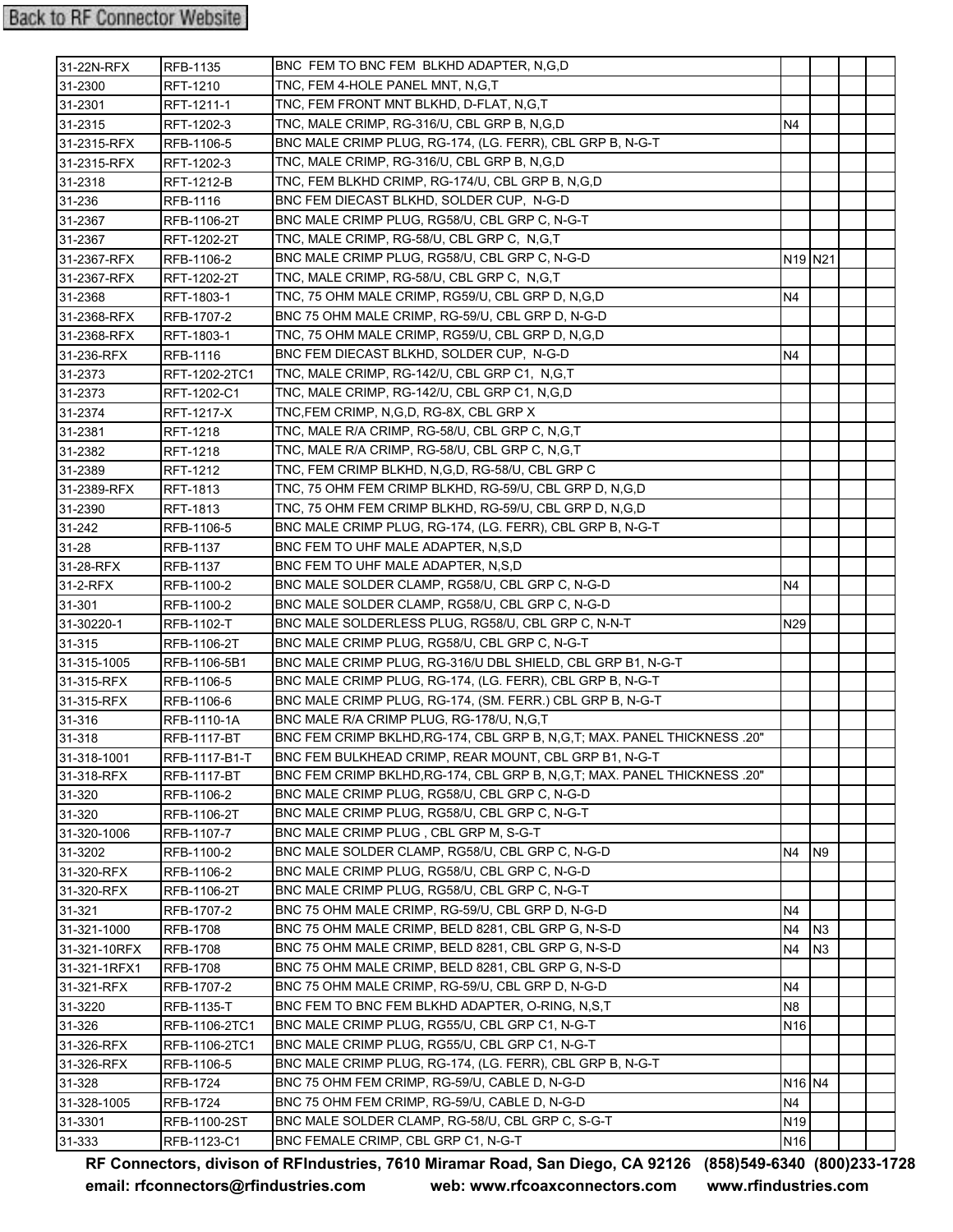| 31-334        | RFB-1110-C1         | BNC MALE R/A CRIMP PLUG, RG-55, CBL GRP C1, N-G-T                      |                                 |                 |                 |  |
|---------------|---------------------|------------------------------------------------------------------------|---------------------------------|-----------------|-----------------|--|
| 31-335        | RFB-1110-1          | BNC MALE R/A CRIMP PLUG, RG-58/U, N-G-T                                |                                 |                 |                 |  |
| 31-335-RFX    | RFB-1110-1          | BNC MALE R/A CRIMP PLUG, RG-58/U, N-G-T                                | N <sub>26</sub>                 |                 |                 |  |
| 31-336        | <b>RFB-1710-D</b>   | BNC 75 OHM MALE R/A CRIMP, RG-59/U, CBL GRP D, N-G-T                   |                                 |                 |                 |  |
| 31-3364       | RFB-1110-1          | BNC MALE R/A CRIMP PLUG, RG-58/U, N-G-T                                |                                 |                 |                 |  |
| 31-3365       | RFB-1110-1          | BNC MALE R/A CRIMP PLUG, RG-58/U, N-G-T                                | N <sub>8</sub>                  |                 |                 |  |
| 31-3376       | <b>RFB-1116-SG</b>  | BNC FEM 1- HOLE BLKHD, SOLDER CUP, S,G,T                               |                                 |                 |                 |  |
| 31-337-RFX    | RFB-1710-D          | BNC 75 OHM MALE R/A CRIMP, RG-59/U, CBL GRP D, N-G-T                   | N <sub>2</sub>                  |                 |                 |  |
| 31-342        | <b>RFB-1117</b>     | BNC FEM CRIMP BLKHD, RG58U, CBL GRP C, N, G, D                         | N4                              |                 |                 |  |
| 31-342-RFX    | <b>RFB-1117</b>     | BNC FEM CRIMP BLKHD, RG58U, CBL GRP C, N, G, D                         | N <sub>4</sub>                  |                 |                 |  |
| 31-343        | <b>RFB-1717</b>     | BNC 75 OHM FEM CRIMP BULKHEAD, REAR MNT, CBL GRP D, N-G-D              | N4                              |                 |                 |  |
| 31-343-RFX    | <b>RFB-1717</b>     | BNC 75 OHM FEM CRIMP BULKHEAD, REAR MNT, CBL GRP D, N-G-D              | N4                              |                 |                 |  |
| 31-350        | RFB-1106-5          | BNC MALE CRIMP PLUG, RG-174, (LG. FERR), CBL GRP B, N-G-T              | N9                              |                 |                 |  |
| 31-351        | RFB-1106-2          | BNC MALE CRIMP PLUG, RG58/U, CBL GRP C, N-G-D                          | N4                              |                 |                 |  |
| 31-359        | RFB-1707-2          | BNC 75 OHM MALE CRIMP, RG-59/U, CBL GRP D, N-G-D                       | N4                              | <b>N28</b>      |                 |  |
| 31-363        | <b>RFB-1724</b>     | BNC 75 OHM FEM CRIMP, RG-59/U, CABLE D, N-G-D                          |                                 |                 |                 |  |
| 31-36800-RFX  | RFB-1123-1          | BNC FEM CRIMP SOCKET, RG58/U, CBL GRP C, N, G, T                       |                                 |                 |                 |  |
| 31-371        | RFB-1106-5          | BNC MALE CRIMP PLUG, RG-174, (LG. FERR), CBL GRP B, N-G-T              |                                 |                 |                 |  |
| $31 - 3$      | <b>RFB-1115</b>     | BNC FEM CHASSIS 4-HOLE MNT, N-G-T                                      |                                 |                 |                 |  |
| 31-4320       | RFB-1106-2          | BNC MALE CRIMP PLUG. RG58/U. CBL GRP C. N-G-D                          |                                 |                 |                 |  |
| 31-4320       | <b>RFB-1106-2ST</b> | BNC MALE CRIMP PLUG, RG58/U, CBL GRP C, S-G-T                          |                                 |                 |                 |  |
| 31-4321       | <b>RFB-1707-2</b>   | BNC 75 OHM MALE CRIMP, RG-59/U, CBL GRP D, N-G-D                       | N <sub>16</sub> N <sub>14</sub> |                 |                 |  |
| 31-4326       | RFB-1106-2TC1       | BNC MALE CRIMP PLUG, RG55/U, CBL GRP C1, N-G-T                         | N <sub>16</sub>                 |                 |                 |  |
| 31-4327       | RFB-1123-1          | BNC FEM CRIMP SOCKET, RG58/U, CBL GRP C, N, G, T                       | N8                              |                 |                 |  |
| 31-4328       | <b>RFB-1724</b>     | BNC 75 OHM FEM CRIMP, RG-59/U, CABLE D, N-G-D                          | N <sub>16</sub> N <sub>4</sub>  |                 |                 |  |
| 31-4333       | RFB-1123-C1         | BNC FEMALE CRIMP, CBL GRP C1, N-G-T                                    | N <sub>16</sub>                 |                 |                 |  |
| 31-4341       | <b>RFB-1117-C1</b>  | BNC, FEM CRIMP BULKHD, RG-142/U, CBL GRP C1, REAR MOUNT, D-FLAT, N,G,D |                                 |                 |                 |  |
| 31-4342       | <b>RFB-1117</b>     | BNC FEM CRIMP BLKHD, RG58U, CBL GRP C, N, G, D                         |                                 |                 |                 |  |
| 31-4343       | <b>RFB-1717</b>     | BNC 75 OHM FEM CRIMP BULKHEAD, REAR MNT, CBL GRP D, N-G-D              |                                 |                 |                 |  |
| 31-4427       | RFB-1106-2TC1       | BNC MALE CRIMP PLUG, RG55/U, CBL GRP C1, N-G-T                         |                                 |                 |                 |  |
| 31-4427       | RFB-1106-5          | BNC MALE CRIMP PLUG, RG-174, (LG. FERR), CBL GRP B, N-G-T              | N <sub>16</sub>                 |                 |                 |  |
| 31-4428       | <b>RFB-1106-5</b>   | BNC MALE CRIMP PLUG, RG-174, (LG. FERR), CBL GRP B, N-G-T              | N <sub>16</sub>                 |                 |                 |  |
| 31-4431       | RFB-1123-C1         | BNC FEMALE CRIMP, CBL GRP C1, N-G-T                                    | N <sub>16</sub>                 |                 |                 |  |
| 31-4446       | RFB-1110-1          | BNC MALE R/A CRIMP PLUG, RG-58/U, N-G-T                                | N <sub>8</sub>                  |                 |                 |  |
| 31-4452       | RFT-1202-2TC1       | TNC, MALE CRIMP, RG-142/U, CBL GRP C1, N,G,T                           | N8                              |                 |                 |  |
| 31-4452       | RFT-1202-C1         | TNC, MALE CRIMP, RG-142/U, CBL GRP C1, N,G,D                           |                                 |                 |                 |  |
| $31 - 4561$   | RFB-1132            | BNC MALE TO BNC FEM R/A ADAPTER, N,S,T                                 | N <sub>8</sub>                  |                 |                 |  |
| 31-4562       | RFB-1133            | BNC MALE TO BNC MALE ADAPTER, N.S.T                                    | N <sub>4</sub>                  | N <sub>16</sub> |                 |  |
| 31-4563       | RFB-1134            | BNC FEM TO BNC FEM BARREL ADAPTER, N,S,D                               | N4                              | N <sub>16</sub> |                 |  |
| 31-4564       | <b>RFB-1130</b>     | BNC T ADAPTER 2 FEM-1 MALE, N.G.T                                      | N16                             |                 |                 |  |
| 31-4791       | <b>RFB-1134</b>     | BNC FEM TO BNC FEM BARREL ADAPTER, N.S.D                               |                                 |                 |                 |  |
| 31-4791       | <b>RFT-1225</b>     | TNC FEM TO FEM BARREL ADAPTER, N,G,T                                   |                                 |                 |                 |  |
| 31-4791-RFX   | <b>RFB-1134</b>     | BNC FEM TO BNC FEM BARREL ADAPTER, N,S,D                               |                                 |                 |                 |  |
| 31-4803       | RFB-1135-I          | BNC FEM TO BNC FEM INSUL BULKHD ADAPTER, S,G,D                         | N1                              | N4              |                 |  |
| 31-4803-1101  | RFB-1135-I          | BNC FEM TO BNC FEM INSUL BULKHD ADAPTER, S,G,D                         | N <sub>1</sub>                  | N4              |                 |  |
| 31-4803-75    | <b>RFB-1735-I</b>   | BNC 75 OHM FEM TO BNC FEM BULKHEAD INSULATED ADAPTER, N-G-D            |                                 |                 |                 |  |
| 31-5061       | <b>RFT-1805</b>     | TNC, 75 OHM MALE SOLDERLESS PLUG, CBL GRP D, N,S,D                     | N <sub>3</sub>                  |                 |                 |  |
| 31-5136       | <b>RFB-1705</b>     | BNC 75 OHM MALE TWIST-ON, RG-59/U, CBL GRP D, N-S-D                    | N <sub>3</sub>                  | N4              |                 |  |
| 31-5136-RFX   | <b>RFB-1705</b>     | BNC 75 OHM MALE TWIST-ON, RG-59/U, CBL GRP D, N-S-D                    | N <sub>3</sub>                  | N4              |                 |  |
| 31-5137       | RFB-1104            | BNC MALE TWIST-ON PLUG, RG58/U, CBL GRP C, N-S-D                       | N4                              | N3              | N <sub>19</sub> |  |
| 31-5137-RFX   | RFB-1104            | BNC MALE TWIST-ON PLUG, RG58/U, CBL GRP C, N-S-D                       | N4                              | N <sub>3</sub>  |                 |  |
| 31-5138       | <b>RFB-1722</b>     | BNC 75 OHM FEM TWIST-ON, RG59/U, CABLE D, N-S-D                        |                                 |                 |                 |  |
| 31-5139       | <b>RFB-1121</b>     | BNC FEM TWIST-ON SOCKET, RG-58, CBL GRP C, N, S, D                     |                                 |                 |                 |  |
| 31-5158       | RFB-1115-3          | BNC FEM VERT PCB MNT, 3 LEGS, N-G-T                                    |                                 |                 |                 |  |
| 31-5329       | RFB-1115-3          | BNC FEM VERT PCB MNT, 3 LEGS, N-G-T                                    | <b>N50</b>                      |                 |                 |  |
| 31-5329       | RFB-1115-3S         | BNC FEM VERT PCB MNT, 3 LEGS, S-G-T                                    | N <sub>51</sub>                 |                 |                 |  |
| 31-5329-51RFX | RFB-1115-4          | BNC FEM VERT PCB MNT, 4 LEGS, S,G,T                                    | N <sub>1</sub>                  |                 |                 |  |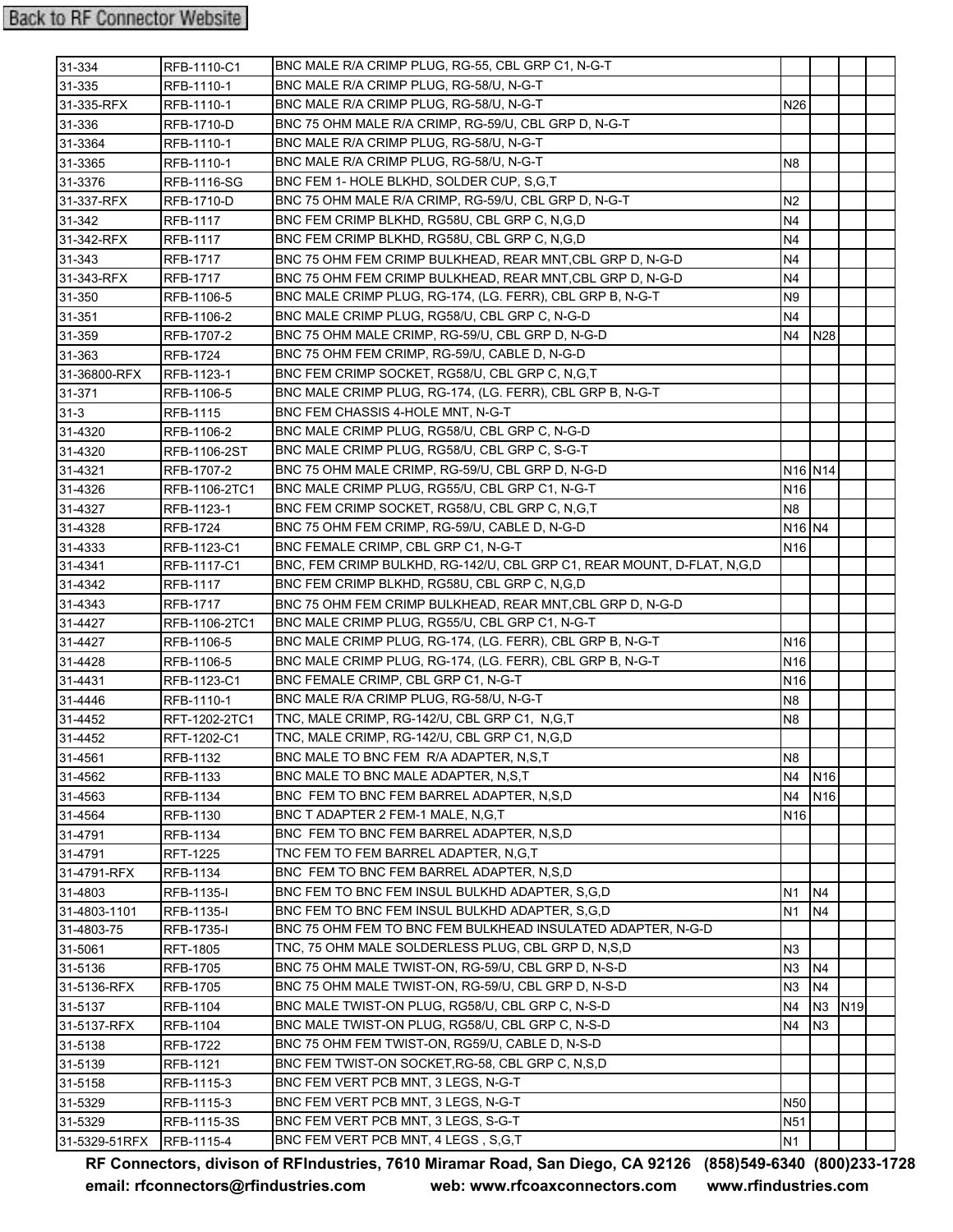| 31-5329-51RFX | RFB-1115-4        | BNC FEM VERT PCB MNT. 4 LEGS. S.G.T.                                                                                                       | <b>N1</b>      |  |  |
|---------------|-------------------|--------------------------------------------------------------------------------------------------------------------------------------------|----------------|--|--|
| 31-5329-52RFX | RFB-1115-4        | BNC FEM VERT PCB MNT, 4 LEGS, S.G.T.                                                                                                       | N <sub>1</sub> |  |  |
| 31-5329-52RFX | RFB-1115-4        | BNC FEM VERT PCB MNT, 4 LEGS, S.G.T                                                                                                        | N <sub>1</sub> |  |  |
| 31-5329-72    | RFB-1715-04       | BNC 75 OHM FEM VERT PCB MOUNT, 4 LEGS, .250 CENTERS, N-G-T                                                                                 |                |  |  |
| 31-5329-72rfx | RFB-1715-04       | BNC 75 OHM FEM VERT PCB MOUNT, 4 LEGS, .250 CENTERS, N-G-T                                                                                 |                |  |  |
| 31-5431       | RFB-1113-W-04     | BNC FEM, R/A HI-PROFILE PCB MNT, (WHITE), A-G-P; POST LEG; W/ NO HARDWARE                                                                  |                |  |  |
|               |                   | BNC FEM, R/A HI-PROFILE PCB MNT, (WHITE), A-G-P, W/ SNAP LEGS; W/                                                                          |                |  |  |
| 31-5431-1010  | RFB-1113-W-03     | <b>HARDWARE</b>                                                                                                                            |                |  |  |
|               |                   | BNC FEM, R/A HI-PROFILE PCB MNT, (WHITE), A-G-P; W/ SNAP LEGS; W/ NO                                                                       |                |  |  |
| 31-5431-1010  | RFB-1113-W-05     | <b>HARDWARE</b>                                                                                                                            |                |  |  |
| 31-5431-2010  | RFB-1113-W        | BNC FEM, R/A HI-PROFILE PCB MNT, (WHITE), A-G-P; POST LEG; W/ HARDWARE                                                                     |                |  |  |
| 31-5486       | RFB-1112-W        | BNC FEM R/A LOW-PROFILE PCB MNT, (WHITE), A-G-P; POST LEG; W/ HARDWARE                                                                     |                |  |  |
| 31-5486       | RFB-1112-W-04     | BNC FEM R/A LOW-PROFILE PCB MNT, (WHITE), A-G-P; POST LEG; W/ NO<br><b>HARDWARE</b>                                                        |                |  |  |
|               |                   | BNC FEM R/A LOW-PROFILE PCB MNT, (WHITE), A-G-P; W/ SNAP LEGS; W/                                                                          |                |  |  |
| 31-5486-1010  | RFB-1112-W-03     | <b>HARDWARE</b>                                                                                                                            |                |  |  |
|               |                   | BNC FEM R/A LOW-PROFILE PCB MNT, (WHITE), A-G-P; W/ SNAP LEGS; W/ NO                                                                       |                |  |  |
| 31-5486-1010  | RFB-1112-W-05     | <b>HARDWARE</b>                                                                                                                            |                |  |  |
|               |                   | BNC FEM VERT LOW-PROFILE PCB MNT, (WHITE), A-G-P; POST LEG; W/                                                                             |                |  |  |
| 31-5493       | RFB-1112-1W       | <b>HARDWARE</b>                                                                                                                            |                |  |  |
|               |                   | BNC FEM VERT LOW-PROFILE PCB MNT, (WHITE), A-G-P; POST LEG; W/ NO                                                                          |                |  |  |
| 31-5493       | RFB-1112-1W-04    | <b>HARDWARE</b>                                                                                                                            |                |  |  |
| 31-5493       | RFB-1113-1W       | BNC FEM VERT HI-PROFILE PCB MNT, (WHITE), A-G-P; POST LEG; W/ HARDWARE<br>BNC FEM VERT HI-PROFILE PCB MNT, (WHITE), A-G-P; POST LEG; W/ NO |                |  |  |
| 31-5493       | RFB-1113-1W-04    | <b>HARDWARE</b>                                                                                                                            |                |  |  |
|               |                   | BNC FEM VERT HI-PROFILE PCB MNT, (WHITE), A-G-P; W/ SNAP LEGS; W/                                                                          |                |  |  |
| 31-5493-1010  | RFB-1113-1W-03    | <b>HARDWARE</b>                                                                                                                            |                |  |  |
|               |                   | BNC FEM VERT HI-PROFILE PCB MNT, (WHITE), A-G-P; W/ SNAP LEGS; W/ NO                                                                       |                |  |  |
| 31-5493-1010  | RFB-1113-1W-05    | <b>HARDWARE</b>                                                                                                                            |                |  |  |
| 31-5538       | <b>RFB-1113-B</b> | BNC FEM R/A HI-PROFILE PCB MNT, (BLACK), A-G-P; POST LEG; W/ HARDWARE                                                                      |                |  |  |
| 31-5538       | RFB-1113-B-04     | BNC FEM R/A HI-PROFILE PCB MNT, (BLACK), A-G-P; POST LEG; W/ NO HARDWARE                                                                   |                |  |  |
| 31-5538-1010  | RFB-1113-B-03     | BNC FEM R/A HI-PROFILE PCB MNT, (BLACK), A-G-P; W/ SNAP LEGS; W/<br><b>HARDWARE</b>                                                        |                |  |  |
|               |                   | BNC FEM R/A HI-PROFILE PCB MNT, (BLACK), A-G-P; W/ SNAP LEGS; W/ NO                                                                        |                |  |  |
| 31-5538-1010  | RFB-1113-B-05     | <b>HARDWARE</b>                                                                                                                            |                |  |  |
| 31-5539       | RFB-1112-1B       | BNC FEM VERT LOW-PROFILE PCB MNT, (BLACK), A-G-P; POST LEG; W/<br><b>HARDWARE</b>                                                          |                |  |  |
|               |                   | BNC FEM VERT LOW-PROFILE PCB MNT, (BLACK), A-G-P; POST LEG; W/ NO                                                                          |                |  |  |
| 31-5539       | RFB-1112-1B-04    | <b>HARDWARE</b><br>BNC FEM VERT HI-PROFILE PCB MNT, (BLACK), A-G-P; POST LEG; W/ HARDWARE                                                  |                |  |  |
| 31-5539       | RFB-1113-1B       | BNC FEM VERT HI-PROFILE PCB MNT, (BLACK), A-G-P; POST LEG; W/ NO                                                                           |                |  |  |
| 31-5539       | RFB-1113-1B-04    | <b>HARDWARE</b>                                                                                                                            |                |  |  |
|               |                   | BNC FEM VERT HI-PROFILE PCB MNT, (BLACK), A-G-P; W/ SNAP LEGS; W/                                                                          |                |  |  |
| 31-5539-1010  | RFB-1112-1B-03    | <b>HARDWARE</b>                                                                                                                            |                |  |  |
|               |                   | BNC FEM VERT HI-PROFILE PCB MNT, (BLACK), A-G-P; W/ SNAP LEGS; W/                                                                          |                |  |  |
| 31-5539-1010  | RFB-1113-1B-03    | <b>HARDWARE</b>                                                                                                                            |                |  |  |
|               |                   | BNC FEM VERT HI-PROFILE PCB MNT, (BLACK), A-G-P; W/ SNAP LEGS; W/ NO                                                                       |                |  |  |
| 31-5539-1010  | RFB-1113-1B-05    | <b>HARDWARE</b><br>BNC FEM R/A LOW-PROFILE PCB MNT 50 OHM, (BLACK), A-G-P; POST LEG; W/                                                    |                |  |  |
| 31-5540       | RFB-1112-B        | <b>HARDWARE</b>                                                                                                                            |                |  |  |
|               |                   | BNC FEM R/A LOW-PROFILE PCB MNT 50 OHM, (BLACK), A-G-P; POST LEG; W/ NO                                                                    |                |  |  |
| 31-5540       | RFB-1112-B-04     | <b>HARDWARE</b>                                                                                                                            |                |  |  |
|               |                   | BNC FEM R/A LOW-PROFILE PCB MNT 50 OHM, (BLACK), A-G-P; W/ SNAP LEGS; W/                                                                   |                |  |  |
| 31-5540-1010  | RFB-1112-B-03     | <b>HARDWARE</b>                                                                                                                            |                |  |  |
| 31-5540-1010  | RFB-1112-B-05     | BNC FEM R/A LOW-PROFILE PCB MNT 50 OHM, (BLACK), A-G-P; W/ SNAP LEGS; W/<br><b>NO HARDWARE</b>                                             |                |  |  |
| 31-5556-RFX   | RFB-1707-D1       | BNC 75 OHM MALE CRIMP PLUG, BELDEN 8212, CBL GRP D1, N-G-T                                                                                 |                |  |  |
| 31-5633       | RFB-1111-1**      | BNC FEM VERT DIECAST PCB MNT, N-G-P                                                                                                        |                |  |  |
| 31-5637       | RFB-1111          | BNC FEM R/A DIECAST PCB MNT, N, G, P; POST LEG; W/ HARDWARE                                                                                |                |  |  |
| 31-5637       | RFB-1111-04       | BNC FEM R/A DIECAST PCB MNT, N, G, P - POST LEG; W/ NO HARDWARE                                                                            |                |  |  |
| 31-5640       | RFB-1111          | BNC FEM R/A DIECAST PCB MNT, N, G, P; POST LEG; W/ HARDWARE                                                                                |                |  |  |
| 31-5640       | RFB-1111-04       | BNC FEM R/A DIECAST PCB MNT, N, G, P - POST LEG; W/ NO HARDWARE                                                                            |                |  |  |
| 31-5640-2010  | RFB-1111          | BNC FEM R/A DIECAST PCB MNT, N, G, P; POST LEG; W/ HARDWARE                                                                                |                |  |  |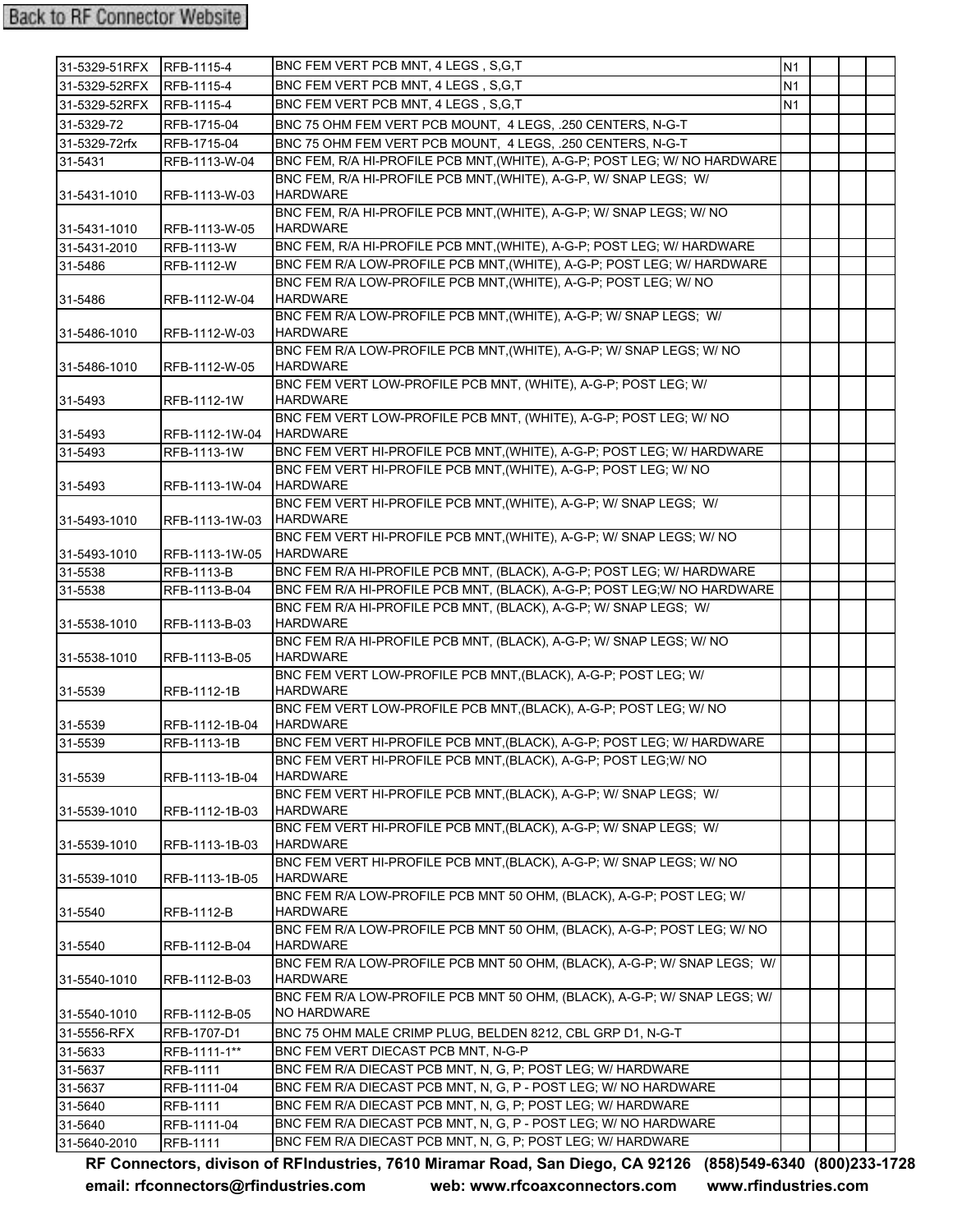|                           |                   | BNC FEM CRIMP BULKHEAD JACK, REVERSE POLARITY (GENDER), FOR RG-58/U,                                  |                 |  |  |
|---------------------------|-------------------|-------------------------------------------------------------------------------------------------------|-----------------|--|--|
| 31-5676                   | RP-1117-C         | CBL GRP C, N, G, T                                                                                    |                 |  |  |
|                           |                   | TNC MALE CRIMP PLUG, REVERSE POLARITY (GENDER), FOR RG-58/U, CBL GRP                                  |                 |  |  |
| 31-5677                   | RP-1202-C         | C, N, G, T                                                                                            |                 |  |  |
|                           |                   | TNC MALE CRIMP PLUG, REVERSE POLARITY (GENDER), FOR BELDEN 9913 &                                     |                 |  |  |
| 31-5679                   | RP-1202-I         | TIMES LMR-400, CBL GRP I, N, G, T                                                                     |                 |  |  |
| 31-5684                   | RP-1216-I         | TNC FEM CRIMP JACK, REVERSE POLARITY (GENDER), FOR BELDEN 9913 &<br>TIMES LMR-400, CBL GRP I, N, G, T |                 |  |  |
|                           |                   | TNC, FEM BLKHD CRIMP, REVERSE POLARITY (GENDER), REAR MOUNT FOR RG-                                   |                 |  |  |
| 31-5686                   | RP-1212-A         | 178/U, N, G, T                                                                                        |                 |  |  |
|                           |                   | TNC FEM BULKHEAD CRIMP JACK, REAR MOUNT, REVERSE POLARITY (GENDER),                                   |                 |  |  |
| 31-5687                   | RP-1212-C         | FOR RG-58/U, CBL GRP C, N, G, T                                                                       |                 |  |  |
| 31-5693                   | RFB-1130-2        | BNC M TO DBL BNC FEM T ADAPTER, MOLDED JACKET, N, G, D                                                | N <sub>52</sub> |  |  |
|                           |                   | TNC FEM CHASSIS JACK, REVERSE POLARITY (GENDER), 4 HOLE FLANGE                                        |                 |  |  |
| 31-5694                   | RP-1210           | MOUNT, N,G,T                                                                                          |                 |  |  |
| 31-5705                   | RP-1106-C         | N, G, T                                                                                               |                 |  |  |
|                           |                   | BNC FEM CRIMP BULKHEAD JACK, REVERSE POLARITY (GENDER), CBL GRP B,                                    |                 |  |  |
| 31-5787-T                 | RP-1117-BT        | N.G.T                                                                                                 |                 |  |  |
| 31-5800                   | RFB-1106-2        | BNC MALE CRIMP PLUG, RG58/U, CBL GRP C, N-G-D                                                         |                 |  |  |
| 31-5800                   | RFB-1106-2T       | BNC MALE CRIMP PLUG, RG58/U, CBL GRP C, N-G-T                                                         |                 |  |  |
| 31-5839-RFX               | RFT-1202-3        | TNC, MALE CRIMP, RG-316/U, CBL GRP B, N,G,D                                                           |                 |  |  |
| 31-5900                   | RFB-1707-2        | BNC 75 OHM MALE CRIMP, RG-59/U, CBL GRP D, N-G-D                                                      | N <sub>4</sub>  |  |  |
|                           |                   | TNC MALE CRIMP PLUG, REVERSE POLARITY (GENDER), FOR RG-58/U, CBL GRP                                  |                 |  |  |
| 31-6030                   | RP-1202-C         | C, N, G, T<br>TNC FEM BULKHEAD CRIMP JACK, REAR MOUNT, REVERSE POLARITY (GENDER),                     |                 |  |  |
| 31-6032                   | RP-1212-C         | FOR RG-58/U, CBL GRP C, N, G, T                                                                       |                 |  |  |
|                           |                   | TNC MALE CRIMP PLUG, REVERSE POLARITY (GENDER), FOR BELDEN 9913 &                                     |                 |  |  |
| 31-6033                   | RP-1202-I         | TIMES LMR-400, CBL GRP I, N, G, T                                                                     |                 |  |  |
| 31-6036                   | RP-1106-C         | N.G.T                                                                                                 |                 |  |  |
| 31-68175-5-RFX1RFB-1707-2 |                   | BNC 75 OHM MALE CRIMP, RG-59/U, CBL GRP D, N-G-D                                                      |                 |  |  |
| 31-70000                  | RFB-1707-Q        | BNC 75 OHM MALE CRIMP, RG-6/U, CBL GRP Q, N-G-T                                                       |                 |  |  |
| 31-70000                  | RFB-1707-Q1       | BNC 75 OHM MALE CRIMP PLUG, RG-6/U TYPE, CBL GRP Q1, N-G-T                                            |                 |  |  |
| 31-70000-1000             | RFB-1707-Q        | BNC 75 OHM MALE CRIMP, RG-6/U, CBL GRP Q, N-G-T                                                       |                 |  |  |
| 31-70008                  | RFB-1707-2        | BNC 75 OHM MALE CRIMP, RG-59/U, CBL GRP D, N-G-D                                                      |                 |  |  |
| 31-70008                  | RFB-1707-D        | BNC 75 OHM MALE CRIMP, RG-59/U, CBL GRP D, N-G-T                                                      | N <sub>12</sub> |  |  |
| 31-70008-1000             | <b>RFB-1707-W</b> | BNC 75 OHM MALE CRIMP PLUG, COMMSCOPE 734A, CBL GRP W, N-G-T                                          |                 |  |  |
| 31-70008-3000             | RFB-1707-D1       | BNC 75 OHM MALE CRIMP PLUG, BELDEN 8212, CBL GRP D1, N-G-T                                            |                 |  |  |
| 31-70009                  | RFB-1724-D        | BNC 75 OHM FEM CRIMP, RG-59/U, CBL GRP D, N-G-T                                                       |                 |  |  |
| 31-70013                  | RFB-1707-S        | BNC 75 OHM MALE CRIMP, RG-179/U, CBL GRP S, N-G-T                                                     |                 |  |  |
| 31-70013-1000             | RFB-1707-S1       | BNC 75 OHM MALE CRIMP PLUG, RG-179/U DBL SHIELD, CBL GRP S1, N-G-T                                    |                 |  |  |
|                           |                   | BNC 75 OHM FEM BLKHD CRIMP, REAR MOUNT, D-FLAT, O-RING, SOLDER ONLY                                   |                 |  |  |
| 31-70016                  | RFB-1717-S        | PIN, RG-179/U, CBL GRP S, N-G-T                                                                       |                 |  |  |
|                           |                   | BNC 75 OHM FEM BULKHEAD CRIMP, REAR MOUNT, D-FLAT, O-RING, CBL GRP S1,                                |                 |  |  |
| 31-70016-1000             | RFB-1717-S1       | N-G-T                                                                                                 |                 |  |  |
| 31-70018                  | RFB-1716          | BNC 75 OHM FEM BLKHD, FRNT MNT, DIECAST ZINC, N,G,D                                                   |                 |  |  |
| 31-70019                  | <b>RFB-1734</b>   | BNC 75 OHM FEM TO BNC FEM ADAPTER, N-G-T                                                              |                 |  |  |
| 31-70020                  | RFB-1735          | BNC 75 OHM FEM TO BNC FEM BLKHD ADAPTER, N-G-D                                                        |                 |  |  |
| 31-70022                  | RFB-1707-G        | BNC 75 OHM MALE CRIMP PLUG, BELDEN 8281, CBL GRP G, N-G-T                                             | N <sub>12</sub> |  |  |
| 31-70036                  | RFB-1730          | BNC 75 OHM MALE TO DOUBLE FEM "T" ADAPTER, N-G-D                                                      |                 |  |  |
| 31-70036                  | RFB-1730-3        | BNC 75 OHM MALE TO DBL BNC FEM F ADAPTER, N-G-D,                                                      |                 |  |  |
| 31-71000-RFX              | RFB-1707-Q        | BNC 75 OHM MALE CRIMP, RG-6/U, CBL GRP Q, N-G-T                                                       | N <sub>53</sub> |  |  |
| 31-71004                  | RFB-1716          | BNC 75 OHM FEM BLKHD, FRNT MNT, DIECAST ZINC, N,G,D                                                   | N4              |  |  |
| 31-71008                  | RFB-1707-D        | BNC 75 OHM MALE CRIMP, RG-59/U, CBL GRP D, N-G-T                                                      |                 |  |  |
| 31-71008-1000             | RFB-1707-D1       | BNC 75 OHM MALE CRIMP PLUG, BELDEN 8212, CBL GRP D1, N-G-T                                            |                 |  |  |
| 31-71008-1RFX             | RFB-1707-D1       | BNC 75 OHM MALE CRIMP PLUG, BELDEN 8212, CBL GRP D1, N-G-T                                            | N <sub>53</sub> |  |  |
| 31-71008-2000             | RFB-1707-D2       | BNC 75 OHM MALE CRIMP PLUG, BELDEN 8279, CBL GRP D2, N-G-T                                            |                 |  |  |
| 31-71008-RFX              | RFB-1707-D        | BNC 75 OHM MALE CRIMP, RG-59/U, CBL GRP D, N-G-T                                                      | N <sub>53</sub> |  |  |
| 31-71008-RFX1             | RFB-1707-2        | BNC 75 OHM MALE CRIMP, RG-59/U, CBL GRP D, N-G-D                                                      |                 |  |  |
| 31-71009-RFX              | RFB-1724          | BNC 75 OHM FEM CRIMP, RG-59/U, CABLE D, N-G-D                                                         |                 |  |  |
| 31-71010                  | RFB-1710-D        | BNC 75 OHM MALE R/A CRIMP, RG-59/U, CBL GRP D, N-G-T                                                  |                 |  |  |
|                           |                   |                                                                                                       |                 |  |  |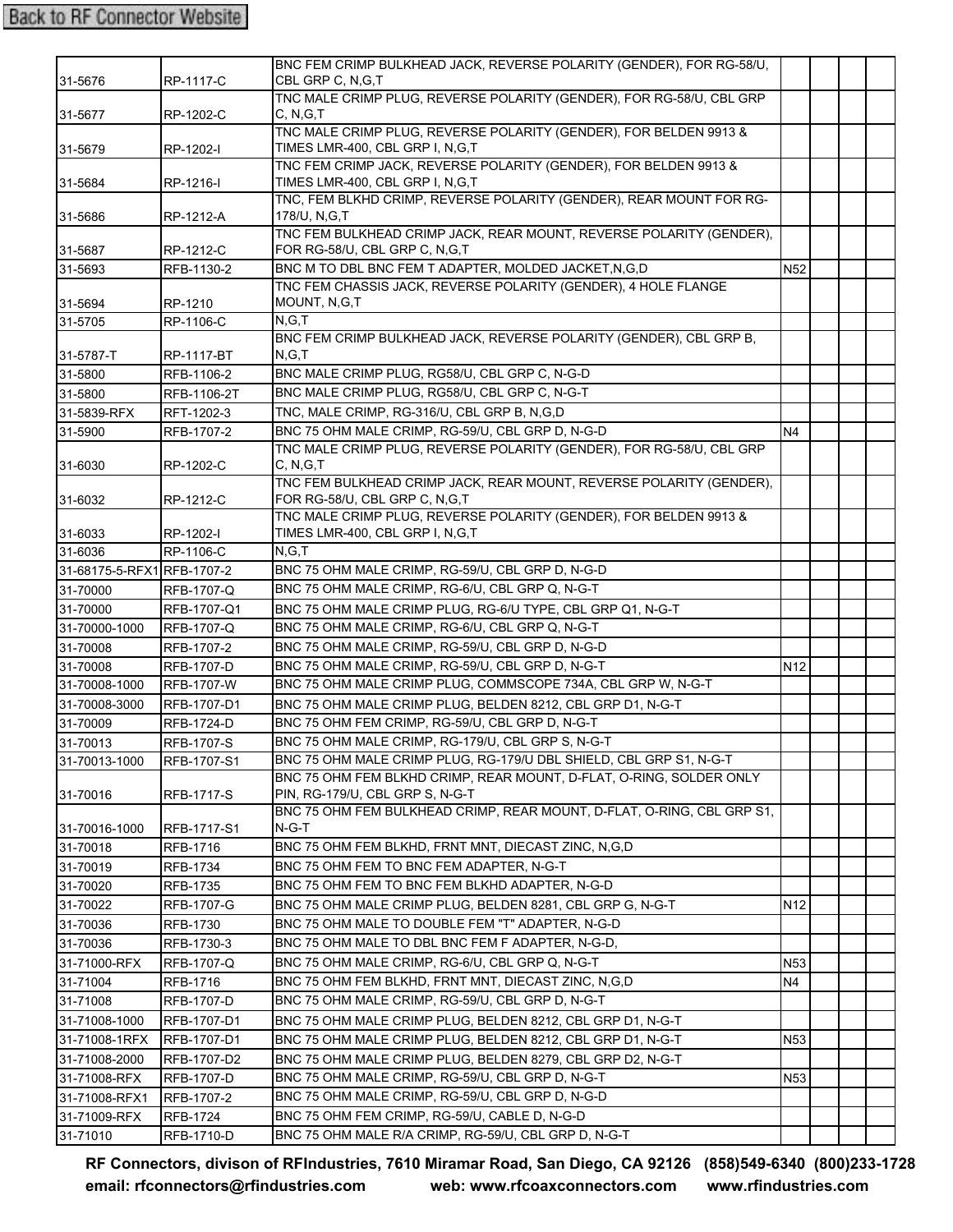## **Back to RF Connector Website**

| 31-71010-RFX  | <b>RFB-1710-D</b>   | BNC 75 OHM MALE R/A CRIMP, RG-59/U, CBL GRP D, N-G-T                             | N2             |     |  |
|---------------|---------------------|----------------------------------------------------------------------------------|----------------|-----|--|
| 31-71011      | RFB-1717-D          | BNC 75 OHM FEM BULKHEAD CRIMP, REAR MOUNT, D-FLAT, O-RING, CBL GRP D,<br>$N-G-T$ |                |     |  |
| 31-71011-RFX  | <b>RFB-1717</b>     | BNC 75 OHM FEM CRIMP BULKHEAD, REAR MNT, CBL GRP D, N-G-D                        | N4             |     |  |
| 31-71013      | <b>RFB-1707-S</b>   | BNC 75 OHM MALE CRIMP, RG-179/U, CBL GRP S, N-G-T                                |                |     |  |
| 31-71013-1000 | RFB-1707-S1         | BNC 75 OHM MALE CRIMP PLUG, RG-179/U DBL SHIELD, CBL GRP S1, N-G-T               |                |     |  |
| 31-71013-RFX  | <b>RFB-1707-S</b>   | BNC 75 OHM MALE CRIMP, RG-179/U, CBL GRP S, N-G-T                                | N <sub>2</sub> |     |  |
| 31-71014-RFX  | RFB-1724-S          | BNC 75 OHM FEM CRIMP, RG-179/U, CBL GRP S, N-G-T                                 | N <sub>2</sub> |     |  |
|               |                     | BNC 75 OHM FEM BLKHD CRIMP, REAR MOUNT, D-FLAT, O-RING, SOLDER ONLY              |                |     |  |
| 31-71016      | RFB-1717-S          | PIN, RG-179/U, CBL GRP S, N-G-T                                                  |                |     |  |
|               |                     | BNC 75 OHM FEM BLKHD CRIMP, REAR MOUNT, D-FLAT, O-RING, SOLDER ONLY              |                |     |  |
| 31-71016-RFX  | RFB-1717-S          | PIN, RG-179/U, CBL GRP S, N-G-T                                                  | N <sub>2</sub> |     |  |
| 31-71032      | RFB-1707-G          | BNC 75 OHM MALE CRIMP PLUG, BELDEN 8281, CBL GRP G, N-G-T                        |                |     |  |
| 31-71032      | RFB-1708-1T         | BNC 75 OHM MALE CRIMP, BELD 8281, CBL GRP G, S-G-T                               |                |     |  |
| 31-71033      | RFB-1707-J          | BNC 75 OHM MALE CRIMP PLUG, BELDEN 8218, CBL GRP J, N-G-T                        |                |     |  |
| 31-71035      | RFB-1707-D3         | BNC 75 OHM MALE CRIMP PLUG, BELDEN 1506A, CBL GRP D3, N-G-T                      |                |     |  |
| 31-71043      | <b>RFB-1711</b>     | BNC 75 OHM FEM R/A PCB MOUNT, N-G-T                                              |                |     |  |
| 31-71045      | RFB-1711-1          | BNC 75 OHM FEM VERT PCB MOUNT, N-G-T                                             |                |     |  |
| 31-71052      | <b>RFB-1712-W</b>   | BNC 75 OHM FEM R/A PCB MOUNT W/ POST LEGS. WHITE BODY, A-G-P                     |                |     |  |
| 31-71053      | RFB-1712-B          | BNC 75 OHM FEM R/A PCB MOUNT W/ POST LEGS, BLACK BODY, A-G-P                     |                |     |  |
| 31-71059      | RFB-1713-1B         | BNC 75 OHM FEM R/A PCB MOUNT W/ POST LEGS, BLACK BODY, A-G-P                     |                |     |  |
| 31-71064      | RFB-1707-Q          | BNC 75 OHM MALE CRIMP, RG-6/U, CBL GRP Q, N-G-T                                  |                |     |  |
| $31 - 8$      | RFB-1117-BT         | BNC FEM CRIMP BKLHD, RG-174, CBL GRP B, N, G, T; MAX. PANEL THICKNESS .20"       |                |     |  |
| $31 - 8$      | RFB-1130            | BNC T ADAPTER 2 FEM-1 MALE, N, G, T                                              |                |     |  |
| 31-817        | RFB-1115            | BNC FEM CHASSIS 4-HOLE MNT, N-G-T                                                |                |     |  |
| 31-830        | RFN-1037-1          | N MALE TO BNC FEM ADAPTER, S,G,T                                                 |                |     |  |
| 31-842        | <b>RFB-1115</b>     | BNC FEM CHASSIS 4-HOLE MNT, N-G-T                                                |                |     |  |
| 31-850        | RFB-1110-C-04       | BNC MALE R/A CLAMP PLUG, RG-58/U, S-G-T                                          | N26 N30        |     |  |
| $31-9$        | RFB-1132            | BNC MALE TO BNC FEM R/A ADAPTER, N,S,T                                           |                |     |  |
| 31-9-75       | RFB-1732            | BNC 75 OHM MALE TO BNC FEM R/A ADAPTER, N-G-T                                    |                |     |  |
| 31-9-RFX      | RFB-1132            | BNC MALE TO BNC FEM R/A ADAPTER, N,S,T                                           |                |     |  |
| 34025-RFX     | RFN-1000-1S         | N, MALE SOLDER CLAMP, S, G, T, RG-58/U, CBL GRP C                                | N1             |     |  |
| 34025-RFX     | <b>RFN-1000-N</b>   | N, MALE SOLDER CLAMP, N,G,T, RG-58/U, CBL GRP C                                  |                |     |  |
| 34125         | RFN-1036-1          | N FEM TO UHF MALE ADAPTER, S,G,T                                                 |                |     |  |
| 34525-1001    | <b>RFN-1004-1SP</b> | N, MALE SOLDER CLAMP, PROFLEX, CBL GRP P, S, G, T                                |                |     |  |
| 35025-RFX     | RFN-1025-1          | N, FEM SOLDER CLAMP, RG58/U, CBL GRP C, S,G,T                                    |                |     |  |
| 35650-51      | RFB-1150-1          | BNC MALE TERMINATION WITH CHAIN, 50 Ohm, 1/2 WATT, 1.5 Ghz,, N,G,D               | N4             |     |  |
| 35650-75      | RFB-1750            | BNC 75 OHM MALE TERMINATION, 75 OHM 1/2 WATT N-G-T                               | N <sub>4</sub> |     |  |
| 36650-1003    | RFB-1107-7          | BNC MALE CRIMP PLUG, CBL GRP M, S-G-T                                            |                |     |  |
| 46650-51      | RFB-1150            | BNC MALE TERMINATION 50 Ohm, 1/2 WATT, 1.5 Ghz,, N,G,D                           | <b>N31</b>     |     |  |
| 46650-51RFX   | RFB-1150            | BNC MALE TERMINATION 50 Ohm, 1/2 WATT, 1.5 Ghz., N.G.D                           | N31            |     |  |
| 46650-75      | <b>RFB-1750</b>     | BNC 75 OHM MALE TERMINATION, 75 OHM 1/2 WATT N-G-T                               | N4             | N31 |  |
| 46650-75RFX   | <b>RFB-1750</b>     | BNC 75 OHM MALE TERMINATION, 75 OHM 1/2 WATT N-G-T                               | N4             | N31 |  |
| 46650-93RFX   | <b>RFB-1751</b>     | BNC 93 OHM MALE TERMINATION, 93 OHM 1/2 WATT, N-G-T                              | N4             |     |  |
| 49000-RFX     | RFN-1041-1          | N, MALE 4-HOLE PANEL MNT, SOLDER CUP, S.G.T                                      | N8             |     |  |
| 49000-SRFX    | RFN-1041-1          | N, MALE 4-HOLE PANEL MNT, SOLDER CUP, S,G,T                                      |                |     |  |
| 49000         | RFN-1041-1          | N, MALE 4-HOLE PANEL MNT, SOLDER CUP, S,G,T                                      |                |     |  |
| 51F3830       | RFB-1100-2          | BNC MALE SOLDER CLAMP, RG58/U, CBL GRP C, N-G-D                                  |                |     |  |
| 531-1503-001  | <b>RFF-1448</b>     | F MALE TO F MALE ADAPTER; NICKEL-TIN-PE                                          |                |     |  |
| 531-40047     | <b>RFF-1442</b>     | F, FEM R/A PCB MNT, 4 LEG, NICKEL-TIN-PP                                         |                |     |  |
| 531-40047-3   | <b>RFF-1442</b>     | F, FEM R/A PCB MNT, 4 LEG, NICKEL-TIN-PP                                         |                |     |  |
| 531-40047-4   | RFF-1442-1          | F, FEM R/A PCB MNT, 4 LEG {SHORT}, NICKEL-TIN-PP                                 |                |     |  |
| 531-40072     | RFF-1446-10         | F FEMALE TO F FEMALE R/A ADAPTER; NICKEL-TIN-PE                                  |                |     |  |
| 531-PF67      | RFF-1445-5          | F, MALE QUICK DISCONNECT TO F FEMALE ADAPTER; N,T,PE                             |                |     |  |
| 6775-RFX      | RFB-1101-1EN        | BNC MALE SOLDER CLAMP, CBL GRP E, N-G-D                                          | N4             |     |  |
| 68175-1003    | RFB-1707-D1         | BNC 75 OHM MALE CRIMP PLUG, BELDEN 8212, CBL GRP D1, N-G-T                       | N2             |     |  |
| 68175-1004    | RFB-1707-2          | BNC 75 OHM MALE CRIMP, RG-59/U, CBL GRP D, N-G-D                                 |                |     |  |
| 68175-1005    | RFB-1707-D1         | BNC 75 OHM MALE CRIMP PLUG, BELDEN 8212, CBL GRP D1, N-G-T                       |                |     |  |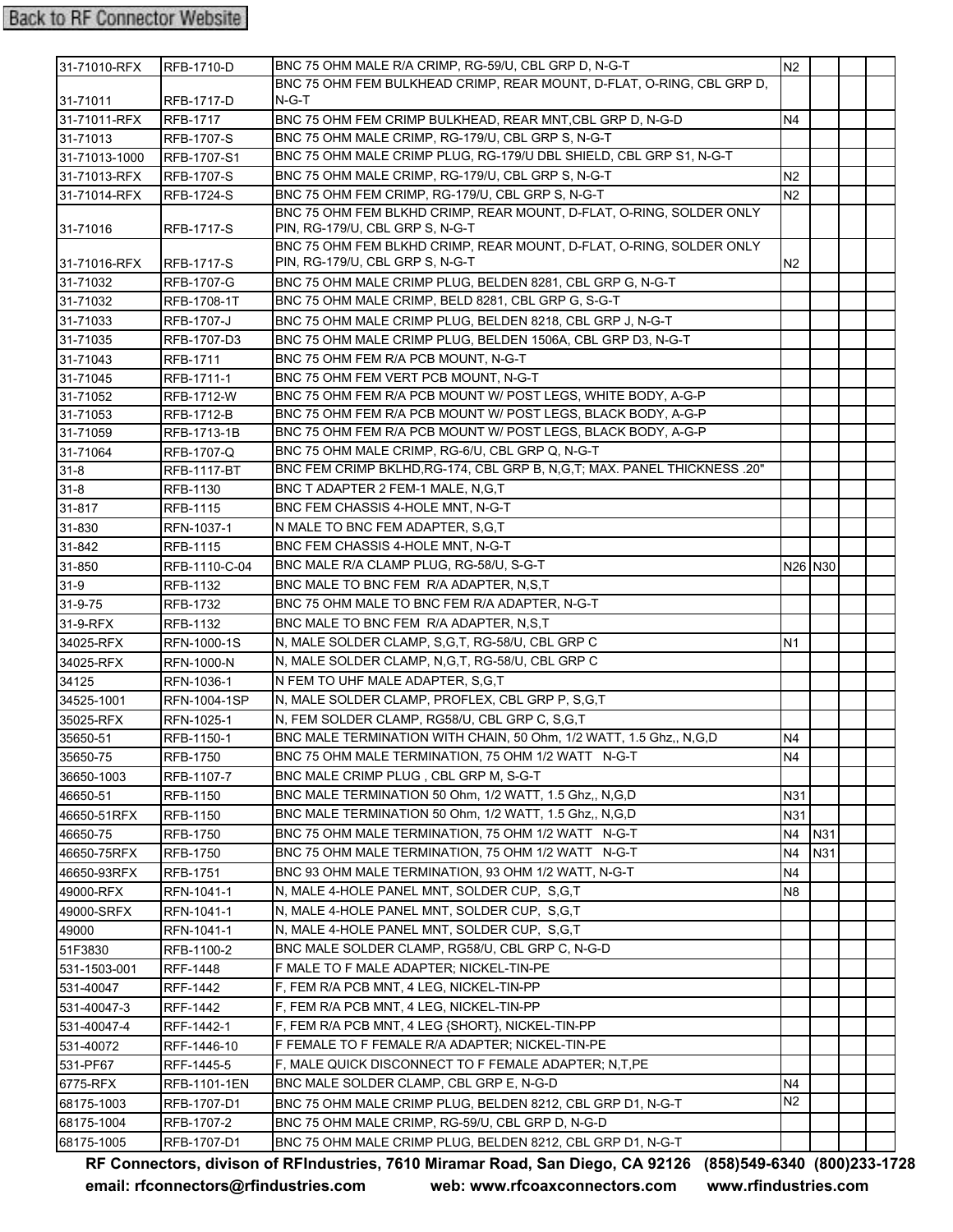| 68175-11RFX   | RFB-1707-2       | BNC 75 OHM MALE CRIMP. RG-59/U. CBL GRP D. N-G-D                                                       |                 |    |  |
|---------------|------------------|--------------------------------------------------------------------------------------------------------|-----------------|----|--|
| 68175-5RFX    | RFB-1707-D1      | BNC 75 OHM MALE CRIMP PLUG. BELDEN 8212, CBL GRP D1, N-G-T                                             |                 |    |  |
| 69350         | RFT-1803-1       | TNC, 75 OHM MALE CRIMP, RG59/U, CBL GRP D, N,G,D                                                       |                 |    |  |
|               |                  | 7/16 DIN FEM BUKLHEAD JACK, REAR MNT FOR .250 SEMI-RIGID W/ LOCKWASHER                                 |                 |    |  |
| 716-22        | RFD-1647-2SR3*   | & O-RING, CBL GRP SR3; S,S,T                                                                           |                 |    |  |
| 716-24        | RFD-1640-2       | 7/16 DIN FEM 4-HOLE FLANGE W/ SOLDER CUP; S.S.T                                                        |                 |    |  |
| 716-27        | RFD-1647-2SR2*   | 7/16 DIN FEM BUKLHEAD JACK, REAR MNT FOR .141 SEMI-RIGID W/ LOCKWASHER<br>& O-RING, CBL GRP SR2; S,S,T | N <sub>54</sub> |    |  |
| 716-3         | RFD-1605-2-E     | 7/16 DIN MALE CRIMP, CBL GRP E, I, PL; S,S,T                                                           |                 |    |  |
| 716-69        | RFD-1644-2SR3    | 7/16 DIN FEM 4-HOLE FLANGE, CBL GRP SR3; S,S,T                                                         |                 |    |  |
| 79875-RFX     | RFT-1200         | TNC, MALE SOLDER CLAMP, N,S,T RG58/U, CBL GRP C                                                        |                 |    |  |
| 81-114        | RFU-600-1X       | M-UHF, MALE CRIMP, RG-8/X, N,G,D, CBL GRP X                                                            |                 |    |  |
| 81-114-RFX    | RFU-600-1X       | M-UHF, MALE CRIMP, RG-8/X, N,G,D, CBL GRP X                                                            | N4              |    |  |
| 81-115        | RFU-600-6        | M-UHF, MALE CRIMP, MACH. BODY, CBL GRP C, RG-58/U, N,S,D                                               | N4              |    |  |
| 81-115-4061   | RFU-600-6        | M-UHF, MALE CRIMP, MACH. BODY, CBL GRP C, RG-58/U, N,S,D                                               | N4              |    |  |
| 81-115BK-1000 | <b>RFU-600-2</b> | M-UHF, MALE CRIMP, RG-58/U, C, G, D, CBL GRP C                                                         | N4              |    |  |
| 81-115BK-RFX1 | <b>RFU-600-2</b> | M-UHF, MALE CRIMP, RG-58/U, C,G,D, CBL GRP C                                                           | N4              |    |  |
| 81-115N-1000  | RFU-600-6        | M-UHF, MALE CRIMP, MACH. BODY, CBL GRP C, RG-58/U, N,S,D                                               | N4              |    |  |
| 81-115-RFX    | RFU-600-6        | M-UHF, MALE CRIMP, MACH. BODY, CBL GRP C, RG-58/U, N,S,D                                               |                 |    |  |
| 81-116        | RFU-601-1        | M-UHF, FEM CRIMP, CBL GRP C, RG-58/U, N,S,D                                                            |                 |    |  |
| 81-116-RFX    | RFU-601-1        | M-UHF, FEM CRIMP, CBL GRP C, RG-58/U, N,S,D                                                            |                 |    |  |
| 81-117        | RFU-601-1X       | M-UHF, FEM CRIMP, CBL GRP X, RG-8/X, N,S,D                                                             |                 |    |  |
| 81-118        | <b>RFU-603</b>   | M-UHF, FEM 4-HOLE PANEL MNT, DIECAST, N,G,T                                                            |                 |    |  |
| 81-118-1001   | <b>RFU-603</b>   | M-UHF, FEM 4-HOLE PANEL MNT, DIECAST, N,G,T                                                            | N7              |    |  |
| 81-118-RFX    | RFU-603-1        | M-UHF, FEM 4-HOLE PANEL MNT, DIECAST, N,S,B                                                            |                 |    |  |
| 81-119-1006   | RFU-606          | M-UHF, FEM R/A PCB MNT, DBL D-FLAT, DIECAST, N,S,P                                                     |                 |    |  |
| 81-119-1007   | RFU-606-5        | M-UHF FEM, R/A PCB, T,T,P                                                                              |                 |    |  |
| 81-120        | <b>RFU-602</b>   | M-UHF, FEM BLKHD, FRONT MNT, N, G, T                                                                   |                 |    |  |
| 81-120-RFX    | RFU-602-2        | M-UHF, FEM BLKHD .6" THREAD, REAR MNT, N,S,T                                                           |                 |    |  |
| 81-160        | RFE-6050-C       | FME FEMALE CRIMP FOR RG-58/U CBL GRP C, N-G-T                                                          |                 |    |  |
| 81-161        | RFE-6105         | FME MALE TO M-UHF MALE ADAPTER, N-G-T                                                                  |                 |    |  |
| 81-169        | RFE-6000-C       | FME MALE CRIMP FOR RG-58/U CBL GRP C, N-G-T                                                            |                 |    |  |
| 81-181        | RFU-601-5        | M-UHF, FEM CRIMP, N,S,T, CBL GRP D, RG-59/U                                                            |                 |    |  |
| 81-181-RFX    | RFU-601-5        | M-UHF, FEM CRIMP, N,S,T, CBL GRP D, RG-59/U                                                            |                 |    |  |
| 81-182-RFX    | RFU-601-5        | M-UHF, FEM CRIMP, N,S,T, CBL GRP D, RG-59/U                                                            |                 |    |  |
| 81-183-RFX    | RFU-601-1        | M-UHF, FEM CRIMP, CBL GRP C, RG-58/U, N,S,D                                                            |                 |    |  |
| 81-184        | RFU-601-3        | M-UHF, FEM CRIMP, CBL GRP B, RG-174/U, N, G, T                                                         |                 |    |  |
| 81-184-RFX    | RFU-601-3        | M-UHF, FEM CRIMP, CBL GRP B, RG-174/U, N, G, T                                                         |                 |    |  |
| 81-185-RFX    | RFE-6000-B       | FME MALE CRIMP FOR RG-174/U, CBL GRP B, N-G-T                                                          |                 |    |  |
| 81-186-RFX    | RFE-6050-C       | FME FEMALE CRIMP FOR RG-58/U CBL GRP C, N-G-T                                                          |                 |    |  |
| 81-188-RFX    | RFE-6100         | FME MALE TO FME MALE ADAPTER, N-G-T                                                                    |                 |    |  |
| 81-189-RFX    | RFE-6102         | FME MALE TO BNC MALE ADAPTER N-G-T                                                                     |                 |    |  |
| 81-190-RFX    | RFE-6103         | FME MALE R/A TO BNC MALE ADAPTER, N-G-T                                                                |                 |    |  |
| 81-191-RFX    | RFE-6109         | FME MALE R/A TO TNC MALE ADAPTER, N-G-T                                                                |                 |    |  |
| 81-192-RFX    | RFE-6107         | FME MALE TO N MALE ADAPTER, N-G-T                                                                      |                 |    |  |
| 81-193-RFX    | RFE-6112         | FME MALE TO UHF MALE ADAPTER, N-G-T                                                                    |                 |    |  |
| 81-196-RFX    | RFU-600-6        | M-UHF, MALE CRIMP, MACH. BODY, CBL GRP C, RG-58/U, N,S,D                                               |                 |    |  |
| 82-100        | RFN-1014-1       | N MALE TO N MALE ADAPTER, S,G,T                                                                        | N9              |    |  |
| 82-100-RFX    | RFN-1014-1       | N MALE TO N MALE ADAPTER, S, G, T                                                                      |                 |    |  |
| 82-101        | RFN-1013-1       | N FEM TO N FEM BARREL ADAPTER, S,G,T                                                                   | N1              | N9 |  |
| 82-101-1000   | RFN-1013-1       | N FEM TO N FEM BARREL ADAPTER, S,G,T                                                                   |                 |    |  |
| 82-101-RFX    | RFN-1013-1       | N FEM TO N FEM BARREL ADAPTER, S,G,T                                                                   | N1              |    |  |
| 82-102        | RFN-1010-1       | N T ADAPTER-2 FEM, 1 MALE, S, G, T                                                                     | N1              |    |  |
| 82-202        | RFN-1002-1N      | N, MALE SOLDER CLAMP, N, G, T, RG8/U, CBL GRP E                                                        |                 |    |  |
| 82-202-1006   | RFN-1002-1SI     | N, MALE SOLDER CLAMP, BELDEN 9913, CBL GRP I, S,G,T                                                    | N1              |    |  |
| 82-202-RFX    | RFN-1002-1N      | N, MALE SOLDER CLAMP, N,G,T, RG8/U, CBL GRP E                                                          |                 |    |  |
| 82-209        | RFN-1024-1       | N, FEM SOLDER CLAMP, RG8/U, CBL GRP E, S,G,T                                                           |                 |    |  |
|               |                  |                                                                                                        |                 |    |  |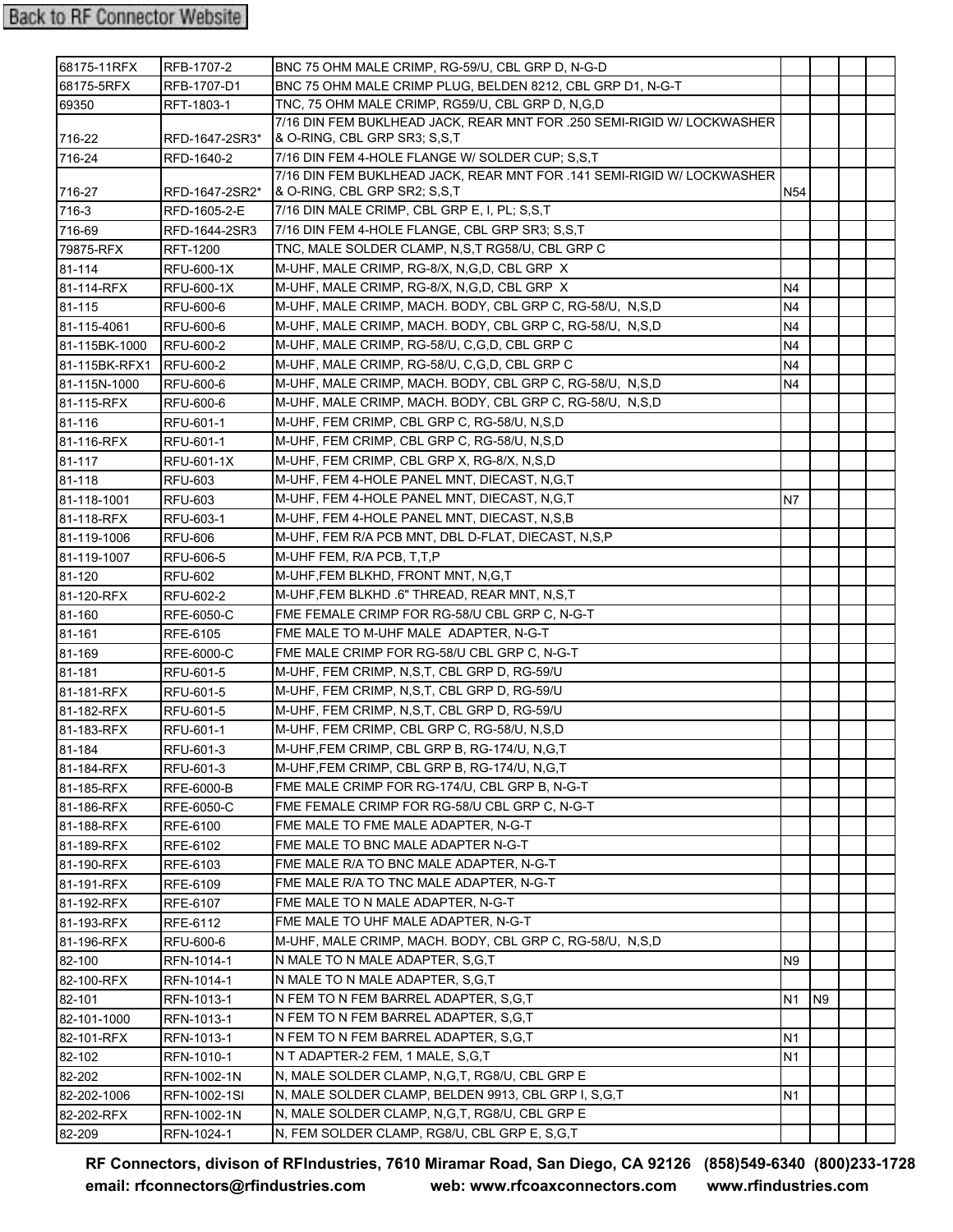| 82-209-1006   | RFN-1024-1SI        | N, FEM SOLDER CLAMP, BELDEN 9913, CBL GRP I, S,G,T        | N1                             | N <sub>9</sub>  |  |
|---------------|---------------------|-----------------------------------------------------------|--------------------------------|-----------------|--|
| 82-213        | RFN-1012-1          | N FEM TO N MALE R/A ADAPTER, S.G.T                        | N1                             | N26             |  |
| 82-24         | RFN-1021-2          | N, FEM 4-HOLE PANEL MNT. UG-58A/U, N,G,T                  | N <sub>9</sub>                 |                 |  |
| 82-24         | RFN-1021            | N, FEM, 4-HOLE PANEL MNT, S,G,T                           | N1                             | N <sub>9</sub>  |  |
| 82-313        | RFN-1024-1          | N, FEM SOLDER CLAMP, RG8/U, CBL GRP E, S,G,T              |                                |                 |  |
| 82-3202       | RFN-1002-1N         | N, MALE SOLDER CLAMP, N, G, T, RG8/U, CBL GRP E           |                                |                 |  |
| 82-3208       | RFN-1021-7          | N, FEM CLAMP 4-HOLE FLANGE PANEL MOUNT FOR RG-8/U; S,G,T  |                                |                 |  |
| 82-332        | RFN-1006-3F         | N, MALE CRIMP, RG-214/U, CBL GRP F, S,G,T                 | N23                            |                 |  |
| 82-340        | RFN-1006-3E         | N, MALE CRIMP, RG8/U, CBL GRP E, S.G.T                    | N23                            |                 |  |
| 82-340-105    | <b>RFN-1002-1SI</b> | N, MALE SOLDER CLAMP, BELDEN 9913, CBL GRP I, S,G,T       | N1                             |                 |  |
| 82-340-1052   | RFN-1006-31         | N, MALE CRIMP, BELDEN 9913, CBL GRP I, S,G,T              | N1                             |                 |  |
| 82-368        | RFN-1021            | N, FEM, 4-HOLE PANEL MNT, S,G,T                           |                                |                 |  |
| 82-369        | RFN-1022-1          | N, FEM, BLKHD, DOUBLE 'D' FLAT, FRONT MNT, S,G,T          |                                |                 |  |
| 82-36         | RFN-1010-1          | N T ADAPTER-2 FEM, 1 MALE, S,G,T                          |                                |                 |  |
| 82-4356       | RFN-1024-1          | N, FEM SOLDER CLAMP, RG8/U, CBL GRP E, S,G,T              |                                |                 |  |
| 82-4425       | RFN-1006-3F         | N, MALE CRIMP, RG-214/U, CBL GRP F, S,G,T                 |                                |                 |  |
| 82-4425-1003  | RFN-1006-3F         | N, MALE CRIMP, RG-214/U, CBL GRP F, S,G,T                 | N1                             |                 |  |
| 82-4426       | RFN-1002-1N         | N, MALE SOLDER CLAMP, N, G, T, RG8/U, CBL GRP E           | N <sub>23</sub> N <sub>8</sub> |                 |  |
| 82-4426       | RFN-1006-3E         | N, MALE CRIMP, RG8/U, CBL GRP E, S,G,T                    | N <sub>2</sub> 3               |                 |  |
| 82-4426-1001  | RFN-1006-3E         | N, MALE CRIMP, RG8/U, CBL GRP E, S,G,T                    | N1                             |                 |  |
| 82-4426-1002  | RFN-1006-3E         | N, MALE CRIMP, RG8/U, CBL GRP E, S.G.T                    | N1                             | N <sub>9</sub>  |  |
| 82-4426-11RFX | <b>RFN-1006-3E</b>  | N, MALE CRIMP, RG8/U, CBL GRP E, S,G,T                    |                                |                 |  |
| 82-4427       | RFN-1000-1S         | N, MALE SOLDER CLAMP, S,G,T, RG-58/U, CBL GRP C           | N23                            |                 |  |
| 82-4427       | RFN-1005-3C1        | N, MALE CRIMP, RG-142/U, CBL GRP C1, S,G,T                | N <sub>23</sub>                |                 |  |
| 82-4427       | RFN-1005-C1         | N, MALE CRIMP, RG-142/U, N,G,T, CBL GRP C1                | N <sub>23</sub>                |                 |  |
| 82-4427-1006  | <b>RFN-1000-1S</b>  | N, MALE SOLDER CLAMP, S, G, T, RG-58/U, CBL GRP C         | N1                             |                 |  |
| 82-4427-1006  | RFN-1005-3C1        | N, MALE CRIMP, RG-142/U, CBL GRP C1, S,G,T                | N8                             |                 |  |
| 82-4427-1006  | RFN-1005-C1         | N, MALE CRIMP, RG-142/U, N,G,T, CBL GRP C1                |                                |                 |  |
| 82-4429-RFX   | RFN-1026-1X         | N, FEM SOLDER CLAMP, RG8-X, CBL GRP X, S,G,T              |                                |                 |  |
| 82-4429-RFX   | <b>RFN-1028</b>     | N, FEM CRIMP, RG8/U, CBL GRP E, S,G,T                     |                                |                 |  |
| 82-4440       | RFN-1009-3I         | N, MALE R/A CRIMP, BELDEN 9913, CBL GRP I, S, G, T        |                                |                 |  |
| 82-5370       | RFN-1005-3C1        | N, MALE CRIMP, RG-142/U, CBL GRP C1, S,G,T                | Ν1                             | N <sub>23</sub> |  |
| 82-5370       | RFN-1005-C1         | N, MALE CRIMP, RG-142/U, N,G,T, CBL GRP C1                | N23                            |                 |  |
| 82-5373       | RFN-1022-8-C1       | N, FEM CRIMP, REAR MNT BLKHD, RG-142/U, CBL GRP C1, N,G,T |                                |                 |  |
| 82-5374       | RFN-1009-C1         | N, MALE R/A CRIMP, RG-142/U, CBL GRP C1, S,G,T            | N24                            |                 |  |
| 82-5375       | RFN-1005-3C         | N, MALE CRIMP, RG-58/U, CBL GRP C, S,G,T                  | N8                             | N <sub>23</sub> |  |
| 82-5375-RFX   | <b>RFN-1005-2N</b>  | N, MALE CRIMP, RG-58/U, CBL GRP C, N,G,T                  |                                |                 |  |
| 82-5376-RFX   | <b>RFN-1027</b>     | N, FEM CRIMP, RG58/U, CBL GRP C, S,G,T                    |                                |                 |  |
| 82-5378       | RFN-1022-8-C        | N, FEM CRIMP, REAR MNT BLKHD, RG-58/U, CBL GRP C, N,G,T   | N <sub>8</sub>                 |                 |  |
| 82-5378-RFX   | RFN-1022-8-C        | N, FEM CRIMP, REAR MNT BLKHD, RG-58/U, CBL GRP C, N,G,T   |                                |                 |  |
| 82-5379       | <b>RFN-1009-C</b>   | N, MALE R/A CRIMP, RG-58/U, CBL GRP C, S,G,T              |                                |                 |  |
| 82-5380       | RFN-1907-2S         | N, 75 OHM MALE CRIMP, RG-59/U, CBL GRP D, S,G,T           |                                |                 |  |
| 82-5550       | RFN-1039-1          | N FEM TO BNC FEM ADAPTER, S,G,T                           |                                |                 |  |
| 82-5933       | RFN-1022-8          | N, FEM CRIMP, REAR MNT BLKHD, RG-174/U, CBL GRP B, N,G,T  |                                |                 |  |
| 82-5955-RFX   | RFN-1005-1SR1       | N, MALE CRIMP, .085 SEMI-RIGID CABLE, N,G,T               |                                |                 |  |
| 82-5956-RFX   | RFN-1005-1SR2       | N, MALE CRIMP, .141 SEMI-RIGID CABLE, N, G, T             |                                |                 |  |
| 82-5993       | RFN-1006-2L2        | N, MALE CRIMP, LMR-600, N,G,T, CBL GRP L2                 | N8                             |                 |  |
| 82-6010       | RFN-1007-2SX        | N, MALE CRIMP, RG8X, CBL GRP X, S,G,T                     |                                |                 |  |
| 82-6034       | RFN-1005-B-03       | N, MALE CRIMP, RG-316, -174/U, CBL GRP B, N, G, T         |                                |                 |  |
| 82-6048       | RFN-1009-3I         | N, MALE R/A CRIMP, BELDEN 9913, CBL GRP I, S,G,T          |                                |                 |  |
| 82-6048-1000  | RFN-1009-3I         | N, MALE R/A CRIMP, BELDEN 9913, CBL GRP I, S,G,T          | N26                            |                 |  |
| 82-6093-RFX   | RFN-1022-8          | N, FEM CRIMP, REAR MNT BLKHD, RG-174/U, CBL GRP B, N,G,T  |                                |                 |  |
| 82-6095-RFX   | RFN-1021-5          | N, FEM MINI 4-HOLE FLANGE MNT W/ .190 EXT. DIA., N,G,T    |                                |                 |  |
| 82-6101-RFX   | RFN-1021-1          | N, FEM (RFN-1021 STYLE, REMOVABLE CAPTV PIN, FLAT REAR)   |                                |                 |  |
| 82-6106       | <b>RFN-1007-2SX</b> | N, MALE CRIMP, RG8X, CBL GRP X, S, G, T                   | N <sub>1</sub>                 |                 |  |
| 82-6142-1000  | RFN-1006-3I         | N, MALE CRIMP, BELDEN 9913, CBL GRP I, S,G,T              | N1                             |                 |  |
| 82-6152       | RFN-1007-2SX        | N, MALE CRIMP, RG8X, CBL GRP X, S,G,T                     |                                |                 |  |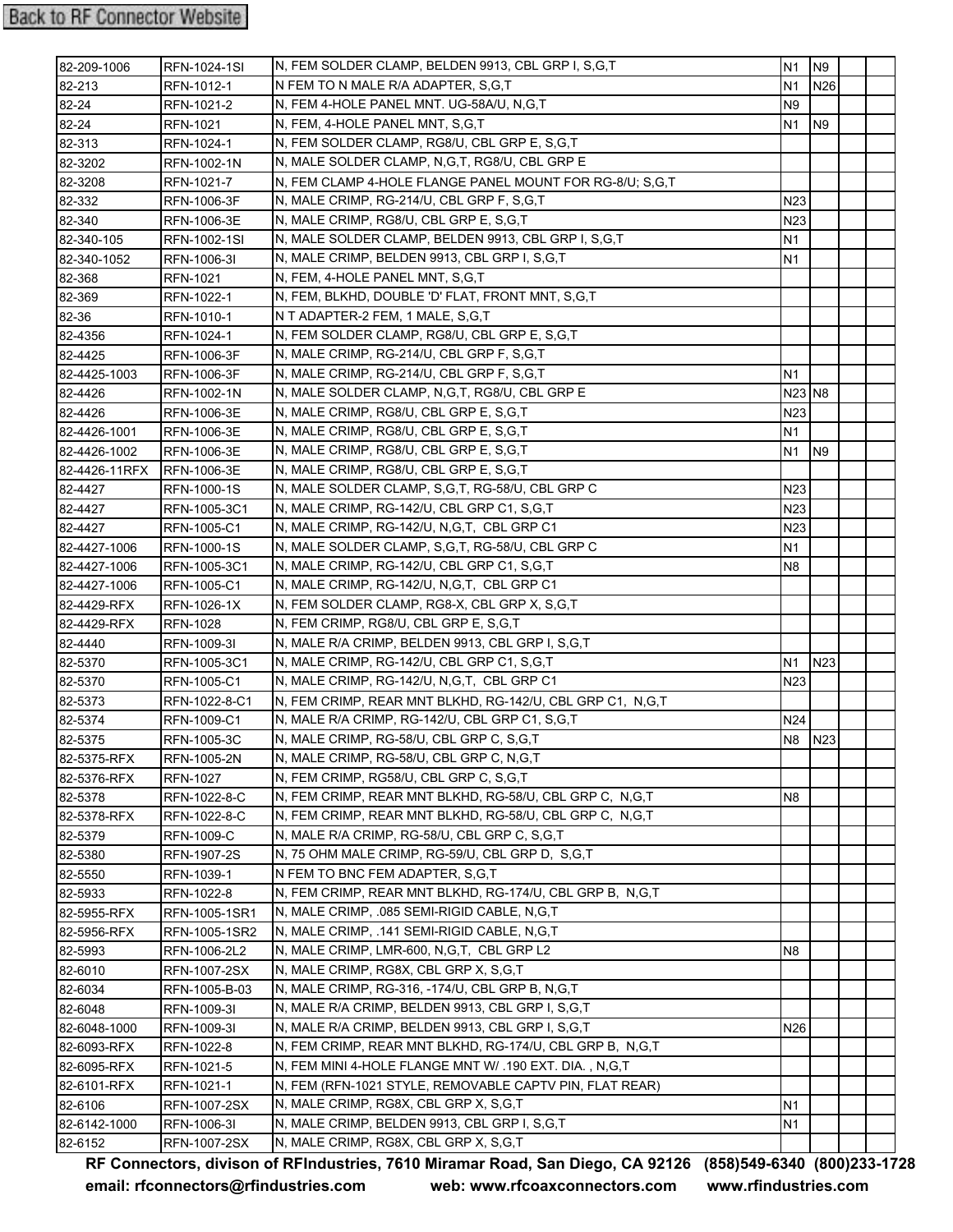| N, MALE R/A CRIMP, RG-8/X, TIMES LMR-240; N,G,T<br>82-6157<br>RFN-1009-X-04<br>82-6158<br>N, FEM SOLDER CLAMP, RG8-X, CBL GRP X, S, G, T<br>RFN-1026-1X<br>N, MALE R/A CRIMP, RG-8/X, TIMES LMR-240; N,G,T<br>82-6165<br>RFN-1009-X-04<br>N, MALE R/A CRIMP, RG-8/X, TIMES LMR-240; N,G,T<br>82-6166<br>N <sub>26</sub><br><b>RFN-1009-X</b><br>82-62<br>N, FEM CLAMP 4-HOLE FLANGE PANEL MOUNT FOR RG-8/U; S,G,T<br>N11<br>RFN-1021-7<br>N, FEM SOLDER CLAMP, RG8/U, CBL GRP E, S,G,T<br>82-63<br>N1<br>N <sub>9</sub><br>RFN-1024-1<br>82-63-RFX<br>N, FEM SOLDER CLAMP, RG8/U, CBL GRP E, S,G,T<br>N1<br>RFN-1024-1<br>N FEM TO N MALE R/A ADAPTER, S,G,T<br><b>N25</b><br>82-64<br>RFN-1012-1<br>N1<br>N <sub>9</sub><br>82-64-RFX<br>N FEM TO N MALE R/A ADAPTER, S,G,T<br>N26<br>RFN-1012-1<br>N1<br>N FEM TO N FEM BARREL ADAPTER, S,G,T<br>82-65<br>RFN-1013-1<br>N FEM TO N FEM FRONT MNT BLKHD ADAPTER, S,S,T<br>82-66<br>RFN-1023<br>N69<br>N, FEM, BLKHD, DOUBLE 'D' FLAT, FRONT MNT, S,G,T<br>82-811<br>RFN-1022-1<br>N, MALE R/A CRIMP, RG8/U, CBL GRP E, S,G,T<br>82-835<br>RFN-1009-3E<br>N, MALE SOLDER CLAMP, N,G,T, RG8/U, CBL GRP E<br>82-96<br>RFN-1002-1N<br>N, FEM 4-HOLE PANEL MNT. UG-58A/U, N,G,T<br>82-97<br>RFN-1021-2<br>N <sub>9</sub><br>N, FEM, 4-HOLE PANEL MNT, S,G,T<br>N <sub>1</sub><br>82-97-RFX<br><b>RFN-1021</b><br>N, FEM 4-HOLE PANEL MNT. UG-58A/U, N,G,T<br>82-97-RFX<br>RFN-1021-2<br>N, FEM, 4-HOLE PANEL MNT, S.G.T<br>82-97<br><b>RFN-1021</b><br>N1<br>N <sub>9</sub><br>N FEM TO N MALE R/A ADAPTER, S,G,T<br>82-98<br>RFN-1012-1<br>N T ADAPTER-3 FEM, S,G,T<br>82-99<br>N1<br>RFN-1011-1<br>REDUCER, USE W / RFU-500, RG-59/U, NICKEL,<br>83-168<br><b>RFU-531</b><br>REDUCER, USE W / RFU-500, RG-59/U, NICKEL,<br>83-168-RFX<br><b>RFU-531</b><br>REDUCER, USE W / RFU-500, RG-58/U, NICKEL<br>83-185<br><b>RFU-530</b><br>REDUCER, USE W / RFU-500, RG-58/U, NICKEL<br>83-185-RFX<br><b>RFU-530</b><br>83-1AP<br>UHF MALE TO UHF FEM R/A ADAPTER, N,S,D<br><b>RFU-532</b><br>UHF FEM TO UHF FEM BLKHD ADAPTER, N,S,D<br><b>RFU-537</b><br>UHF FEM TO UHF FEM BARREL ADAPTER, N,S,D<br>RFU-536<br>UHF FEM TO UHF FEM BARREL ADAPTER, N,S,D<br><b>RFU-536</b><br>UHF, FEM 4-HOLE PANEL MNT, SO-239, N,S,B<br><b>RFU-521</b><br>UHF, FEM 4-HOLE PANEL MNT, SO-239, N,S,B<br><b>RFU-521</b><br>UHF, MALE SOLDER PLUG, S, S, T, RG8/U, CBL GRP C, D, E, F, P, X<br><b>RFU-501</b><br>N1<br>UHF, MALE SOLDER PLUG, RG8/U, CBL-C, D, E, F, P, X S-S-B<br><b>RFU-500</b><br>UHF, MALE SOLDER PLUG, RG8/U, CBL-C, D, E, F, P, X S-S-B<br><b>RFU-500</b><br>UHF T ADAPTER, DOUBLE FEM, 1 MALE, N, S, D<br><b>RFU-533</b><br>UHF, MALE CRIMP, CBL GRP C, RG-58/U, N,N,D<br><b>RFU-505-5</b><br>UHF, MALE PUSH-ON PLUG, CBL GRP C, RG-58U, N,S,B<br><b>RFU-504</b><br>N <sub>5</sub><br>UHF, MALE PUSH-ON PLUG, CBL GRP C, RG-58U, N,S,B<br><b>RFU-504</b><br>N3<br>UHF, MALE CRIMP, CBL GRP C, RG-58/U, N,N,D<br><b>RFU-505-5</b><br>UHF, MALE CRIMP, CBL GRP C, RG-58/U, N-S-B<br><b>RFU-505</b><br>UHF, MALE CRIMP, CBL GRP C1, RG-142/U,N-S-B<br><b>RFU-505-C1</b><br>UHF MALE TO UHF FEM R/A ADAPTER, N,S,D<br><b>RFU-532</b><br>UHF, MALE CRIMP, CBL GRP D, RG-59/U, N-S-B<br><b>RFU-506</b><br>UHF, MALE CRIMP, CBL GRP D, RG-59/U, N-S-B<br><b>RFU-506</b><br>UHF, MALE SOLDER PLUG, S, S, T, RG8/U, CBL GRP C, D, E, F, P, X<br>RFU-501<br>UHF, MALE SOLDER PLUG, RG8/U, CBL-C, D, E, F, P, X S-S-B<br><b>RFU-500</b><br>UHF, MALE SOLDER PLUG, S.S.T. RG8/U, CBL GRP C.D.E.F.P.X<br><b>RFU-501</b><br>UHF, MALE SOLDER PLUG, RG8/U, CBL-C, D, E, F, P, X S-S-B<br><b>RFU-500</b><br>UHF, MALE SOLDER PLUG, S, S, T, RG8/U, CBL GRP C, D, E, F, P, X<br><b>RFU-501</b><br>N1<br>UHF, MALE CRIMP, CBL GRP E, RG-8/U, S-S-B<br><b>RFU-507-S</b><br>UHF, FEM .5" FRONT MNT BLKHD, D-FLAT, SO-239-FM, N, S, B<br>RFU-523-1<br>UHF, FEM .5" FRONT MNT BLKHD, D-FLAT, SO-239-FM, N,S,B<br><b>N27</b><br>RFU-523-1<br>UHF MALE TO UHF MALE ADAPTER, N,S,D<br><b>RFU-538</b><br>UHF, FEM REAR MNT BLKHD, SO-239-RM, N,S,B<br><b>RFU-524</b><br>UHF, FEM REAR MNT BLKHD, SO-239-RM, N,S,B<br><b>RFU-524</b><br>UHF, FEM REAR MNT BLKHD, SO-239-RM, N,S,B<br><b>RFU-524</b><br>UHF, MALE SOLDER PLUG, S, S, T, RG8/U, CBL GRP C, D, E, F, P, X<br><b>RFU-501</b> | 82-6156      | RFN-1022-8 | N, FEM CRIMP, REAR MNT BLKHD, RG-174/U, CBL GRP B, N,G,T |  |  |
|-------------------------------------------------------------------------------------------------------------------------------------------------------------------------------------------------------------------------------------------------------------------------------------------------------------------------------------------------------------------------------------------------------------------------------------------------------------------------------------------------------------------------------------------------------------------------------------------------------------------------------------------------------------------------------------------------------------------------------------------------------------------------------------------------------------------------------------------------------------------------------------------------------------------------------------------------------------------------------------------------------------------------------------------------------------------------------------------------------------------------------------------------------------------------------------------------------------------------------------------------------------------------------------------------------------------------------------------------------------------------------------------------------------------------------------------------------------------------------------------------------------------------------------------------------------------------------------------------------------------------------------------------------------------------------------------------------------------------------------------------------------------------------------------------------------------------------------------------------------------------------------------------------------------------------------------------------------------------------------------------------------------------------------------------------------------------------------------------------------------------------------------------------------------------------------------------------------------------------------------------------------------------------------------------------------------------------------------------------------------------------------------------------------------------------------------------------------------------------------------------------------------------------------------------------------------------------------------------------------------------------------------------------------------------------------------------------------------------------------------------------------------------------------------------------------------------------------------------------------------------------------------------------------------------------------------------------------------------------------------------------------------------------------------------------------------------------------------------------------------------------------------------------------------------------------------------------------------------------------------------------------------------------------------------------------------------------------------------------------------------------------------------------------------------------------------------------------------------------------------------------------------------------------------------------------------------------------------------------------------------------------------------------------------------------------------------------------------------------------------------------------------------------------------------------------------------------------------------------------------------------------------------------------------------------------------------------------------------------------------------------------------------------------------------------------------------------------------------------------------------------------------------------------------------------------------------------------------------------------------------------------------------------------------------------------|--------------|------------|----------------------------------------------------------|--|--|
|                                                                                                                                                                                                                                                                                                                                                                                                                                                                                                                                                                                                                                                                                                                                                                                                                                                                                                                                                                                                                                                                                                                                                                                                                                                                                                                                                                                                                                                                                                                                                                                                                                                                                                                                                                                                                                                                                                                                                                                                                                                                                                                                                                                                                                                                                                                                                                                                                                                                                                                                                                                                                                                                                                                                                                                                                                                                                                                                                                                                                                                                                                                                                                                                                                                                                                                                                                                                                                                                                                                                                                                                                                                                                                                                                                                                                                                                                                                                                                                                                                                                                                                                                                                                                                                                                                             |              |            |                                                          |  |  |
|                                                                                                                                                                                                                                                                                                                                                                                                                                                                                                                                                                                                                                                                                                                                                                                                                                                                                                                                                                                                                                                                                                                                                                                                                                                                                                                                                                                                                                                                                                                                                                                                                                                                                                                                                                                                                                                                                                                                                                                                                                                                                                                                                                                                                                                                                                                                                                                                                                                                                                                                                                                                                                                                                                                                                                                                                                                                                                                                                                                                                                                                                                                                                                                                                                                                                                                                                                                                                                                                                                                                                                                                                                                                                                                                                                                                                                                                                                                                                                                                                                                                                                                                                                                                                                                                                                             |              |            |                                                          |  |  |
|                                                                                                                                                                                                                                                                                                                                                                                                                                                                                                                                                                                                                                                                                                                                                                                                                                                                                                                                                                                                                                                                                                                                                                                                                                                                                                                                                                                                                                                                                                                                                                                                                                                                                                                                                                                                                                                                                                                                                                                                                                                                                                                                                                                                                                                                                                                                                                                                                                                                                                                                                                                                                                                                                                                                                                                                                                                                                                                                                                                                                                                                                                                                                                                                                                                                                                                                                                                                                                                                                                                                                                                                                                                                                                                                                                                                                                                                                                                                                                                                                                                                                                                                                                                                                                                                                                             |              |            |                                                          |  |  |
|                                                                                                                                                                                                                                                                                                                                                                                                                                                                                                                                                                                                                                                                                                                                                                                                                                                                                                                                                                                                                                                                                                                                                                                                                                                                                                                                                                                                                                                                                                                                                                                                                                                                                                                                                                                                                                                                                                                                                                                                                                                                                                                                                                                                                                                                                                                                                                                                                                                                                                                                                                                                                                                                                                                                                                                                                                                                                                                                                                                                                                                                                                                                                                                                                                                                                                                                                                                                                                                                                                                                                                                                                                                                                                                                                                                                                                                                                                                                                                                                                                                                                                                                                                                                                                                                                                             |              |            |                                                          |  |  |
|                                                                                                                                                                                                                                                                                                                                                                                                                                                                                                                                                                                                                                                                                                                                                                                                                                                                                                                                                                                                                                                                                                                                                                                                                                                                                                                                                                                                                                                                                                                                                                                                                                                                                                                                                                                                                                                                                                                                                                                                                                                                                                                                                                                                                                                                                                                                                                                                                                                                                                                                                                                                                                                                                                                                                                                                                                                                                                                                                                                                                                                                                                                                                                                                                                                                                                                                                                                                                                                                                                                                                                                                                                                                                                                                                                                                                                                                                                                                                                                                                                                                                                                                                                                                                                                                                                             |              |            |                                                          |  |  |
|                                                                                                                                                                                                                                                                                                                                                                                                                                                                                                                                                                                                                                                                                                                                                                                                                                                                                                                                                                                                                                                                                                                                                                                                                                                                                                                                                                                                                                                                                                                                                                                                                                                                                                                                                                                                                                                                                                                                                                                                                                                                                                                                                                                                                                                                                                                                                                                                                                                                                                                                                                                                                                                                                                                                                                                                                                                                                                                                                                                                                                                                                                                                                                                                                                                                                                                                                                                                                                                                                                                                                                                                                                                                                                                                                                                                                                                                                                                                                                                                                                                                                                                                                                                                                                                                                                             |              |            |                                                          |  |  |
|                                                                                                                                                                                                                                                                                                                                                                                                                                                                                                                                                                                                                                                                                                                                                                                                                                                                                                                                                                                                                                                                                                                                                                                                                                                                                                                                                                                                                                                                                                                                                                                                                                                                                                                                                                                                                                                                                                                                                                                                                                                                                                                                                                                                                                                                                                                                                                                                                                                                                                                                                                                                                                                                                                                                                                                                                                                                                                                                                                                                                                                                                                                                                                                                                                                                                                                                                                                                                                                                                                                                                                                                                                                                                                                                                                                                                                                                                                                                                                                                                                                                                                                                                                                                                                                                                                             |              |            |                                                          |  |  |
|                                                                                                                                                                                                                                                                                                                                                                                                                                                                                                                                                                                                                                                                                                                                                                                                                                                                                                                                                                                                                                                                                                                                                                                                                                                                                                                                                                                                                                                                                                                                                                                                                                                                                                                                                                                                                                                                                                                                                                                                                                                                                                                                                                                                                                                                                                                                                                                                                                                                                                                                                                                                                                                                                                                                                                                                                                                                                                                                                                                                                                                                                                                                                                                                                                                                                                                                                                                                                                                                                                                                                                                                                                                                                                                                                                                                                                                                                                                                                                                                                                                                                                                                                                                                                                                                                                             |              |            |                                                          |  |  |
|                                                                                                                                                                                                                                                                                                                                                                                                                                                                                                                                                                                                                                                                                                                                                                                                                                                                                                                                                                                                                                                                                                                                                                                                                                                                                                                                                                                                                                                                                                                                                                                                                                                                                                                                                                                                                                                                                                                                                                                                                                                                                                                                                                                                                                                                                                                                                                                                                                                                                                                                                                                                                                                                                                                                                                                                                                                                                                                                                                                                                                                                                                                                                                                                                                                                                                                                                                                                                                                                                                                                                                                                                                                                                                                                                                                                                                                                                                                                                                                                                                                                                                                                                                                                                                                                                                             |              |            |                                                          |  |  |
|                                                                                                                                                                                                                                                                                                                                                                                                                                                                                                                                                                                                                                                                                                                                                                                                                                                                                                                                                                                                                                                                                                                                                                                                                                                                                                                                                                                                                                                                                                                                                                                                                                                                                                                                                                                                                                                                                                                                                                                                                                                                                                                                                                                                                                                                                                                                                                                                                                                                                                                                                                                                                                                                                                                                                                                                                                                                                                                                                                                                                                                                                                                                                                                                                                                                                                                                                                                                                                                                                                                                                                                                                                                                                                                                                                                                                                                                                                                                                                                                                                                                                                                                                                                                                                                                                                             |              |            |                                                          |  |  |
|                                                                                                                                                                                                                                                                                                                                                                                                                                                                                                                                                                                                                                                                                                                                                                                                                                                                                                                                                                                                                                                                                                                                                                                                                                                                                                                                                                                                                                                                                                                                                                                                                                                                                                                                                                                                                                                                                                                                                                                                                                                                                                                                                                                                                                                                                                                                                                                                                                                                                                                                                                                                                                                                                                                                                                                                                                                                                                                                                                                                                                                                                                                                                                                                                                                                                                                                                                                                                                                                                                                                                                                                                                                                                                                                                                                                                                                                                                                                                                                                                                                                                                                                                                                                                                                                                                             |              |            |                                                          |  |  |
|                                                                                                                                                                                                                                                                                                                                                                                                                                                                                                                                                                                                                                                                                                                                                                                                                                                                                                                                                                                                                                                                                                                                                                                                                                                                                                                                                                                                                                                                                                                                                                                                                                                                                                                                                                                                                                                                                                                                                                                                                                                                                                                                                                                                                                                                                                                                                                                                                                                                                                                                                                                                                                                                                                                                                                                                                                                                                                                                                                                                                                                                                                                                                                                                                                                                                                                                                                                                                                                                                                                                                                                                                                                                                                                                                                                                                                                                                                                                                                                                                                                                                                                                                                                                                                                                                                             |              |            |                                                          |  |  |
|                                                                                                                                                                                                                                                                                                                                                                                                                                                                                                                                                                                                                                                                                                                                                                                                                                                                                                                                                                                                                                                                                                                                                                                                                                                                                                                                                                                                                                                                                                                                                                                                                                                                                                                                                                                                                                                                                                                                                                                                                                                                                                                                                                                                                                                                                                                                                                                                                                                                                                                                                                                                                                                                                                                                                                                                                                                                                                                                                                                                                                                                                                                                                                                                                                                                                                                                                                                                                                                                                                                                                                                                                                                                                                                                                                                                                                                                                                                                                                                                                                                                                                                                                                                                                                                                                                             |              |            |                                                          |  |  |
|                                                                                                                                                                                                                                                                                                                                                                                                                                                                                                                                                                                                                                                                                                                                                                                                                                                                                                                                                                                                                                                                                                                                                                                                                                                                                                                                                                                                                                                                                                                                                                                                                                                                                                                                                                                                                                                                                                                                                                                                                                                                                                                                                                                                                                                                                                                                                                                                                                                                                                                                                                                                                                                                                                                                                                                                                                                                                                                                                                                                                                                                                                                                                                                                                                                                                                                                                                                                                                                                                                                                                                                                                                                                                                                                                                                                                                                                                                                                                                                                                                                                                                                                                                                                                                                                                                             |              |            |                                                          |  |  |
|                                                                                                                                                                                                                                                                                                                                                                                                                                                                                                                                                                                                                                                                                                                                                                                                                                                                                                                                                                                                                                                                                                                                                                                                                                                                                                                                                                                                                                                                                                                                                                                                                                                                                                                                                                                                                                                                                                                                                                                                                                                                                                                                                                                                                                                                                                                                                                                                                                                                                                                                                                                                                                                                                                                                                                                                                                                                                                                                                                                                                                                                                                                                                                                                                                                                                                                                                                                                                                                                                                                                                                                                                                                                                                                                                                                                                                                                                                                                                                                                                                                                                                                                                                                                                                                                                                             |              |            |                                                          |  |  |
|                                                                                                                                                                                                                                                                                                                                                                                                                                                                                                                                                                                                                                                                                                                                                                                                                                                                                                                                                                                                                                                                                                                                                                                                                                                                                                                                                                                                                                                                                                                                                                                                                                                                                                                                                                                                                                                                                                                                                                                                                                                                                                                                                                                                                                                                                                                                                                                                                                                                                                                                                                                                                                                                                                                                                                                                                                                                                                                                                                                                                                                                                                                                                                                                                                                                                                                                                                                                                                                                                                                                                                                                                                                                                                                                                                                                                                                                                                                                                                                                                                                                                                                                                                                                                                                                                                             |              |            |                                                          |  |  |
|                                                                                                                                                                                                                                                                                                                                                                                                                                                                                                                                                                                                                                                                                                                                                                                                                                                                                                                                                                                                                                                                                                                                                                                                                                                                                                                                                                                                                                                                                                                                                                                                                                                                                                                                                                                                                                                                                                                                                                                                                                                                                                                                                                                                                                                                                                                                                                                                                                                                                                                                                                                                                                                                                                                                                                                                                                                                                                                                                                                                                                                                                                                                                                                                                                                                                                                                                                                                                                                                                                                                                                                                                                                                                                                                                                                                                                                                                                                                                                                                                                                                                                                                                                                                                                                                                                             |              |            |                                                          |  |  |
|                                                                                                                                                                                                                                                                                                                                                                                                                                                                                                                                                                                                                                                                                                                                                                                                                                                                                                                                                                                                                                                                                                                                                                                                                                                                                                                                                                                                                                                                                                                                                                                                                                                                                                                                                                                                                                                                                                                                                                                                                                                                                                                                                                                                                                                                                                                                                                                                                                                                                                                                                                                                                                                                                                                                                                                                                                                                                                                                                                                                                                                                                                                                                                                                                                                                                                                                                                                                                                                                                                                                                                                                                                                                                                                                                                                                                                                                                                                                                                                                                                                                                                                                                                                                                                                                                                             |              |            |                                                          |  |  |
|                                                                                                                                                                                                                                                                                                                                                                                                                                                                                                                                                                                                                                                                                                                                                                                                                                                                                                                                                                                                                                                                                                                                                                                                                                                                                                                                                                                                                                                                                                                                                                                                                                                                                                                                                                                                                                                                                                                                                                                                                                                                                                                                                                                                                                                                                                                                                                                                                                                                                                                                                                                                                                                                                                                                                                                                                                                                                                                                                                                                                                                                                                                                                                                                                                                                                                                                                                                                                                                                                                                                                                                                                                                                                                                                                                                                                                                                                                                                                                                                                                                                                                                                                                                                                                                                                                             |              |            |                                                          |  |  |
|                                                                                                                                                                                                                                                                                                                                                                                                                                                                                                                                                                                                                                                                                                                                                                                                                                                                                                                                                                                                                                                                                                                                                                                                                                                                                                                                                                                                                                                                                                                                                                                                                                                                                                                                                                                                                                                                                                                                                                                                                                                                                                                                                                                                                                                                                                                                                                                                                                                                                                                                                                                                                                                                                                                                                                                                                                                                                                                                                                                                                                                                                                                                                                                                                                                                                                                                                                                                                                                                                                                                                                                                                                                                                                                                                                                                                                                                                                                                                                                                                                                                                                                                                                                                                                                                                                             |              |            |                                                          |  |  |
|                                                                                                                                                                                                                                                                                                                                                                                                                                                                                                                                                                                                                                                                                                                                                                                                                                                                                                                                                                                                                                                                                                                                                                                                                                                                                                                                                                                                                                                                                                                                                                                                                                                                                                                                                                                                                                                                                                                                                                                                                                                                                                                                                                                                                                                                                                                                                                                                                                                                                                                                                                                                                                                                                                                                                                                                                                                                                                                                                                                                                                                                                                                                                                                                                                                                                                                                                                                                                                                                                                                                                                                                                                                                                                                                                                                                                                                                                                                                                                                                                                                                                                                                                                                                                                                                                                             |              |            |                                                          |  |  |
|                                                                                                                                                                                                                                                                                                                                                                                                                                                                                                                                                                                                                                                                                                                                                                                                                                                                                                                                                                                                                                                                                                                                                                                                                                                                                                                                                                                                                                                                                                                                                                                                                                                                                                                                                                                                                                                                                                                                                                                                                                                                                                                                                                                                                                                                                                                                                                                                                                                                                                                                                                                                                                                                                                                                                                                                                                                                                                                                                                                                                                                                                                                                                                                                                                                                                                                                                                                                                                                                                                                                                                                                                                                                                                                                                                                                                                                                                                                                                                                                                                                                                                                                                                                                                                                                                                             |              |            |                                                          |  |  |
|                                                                                                                                                                                                                                                                                                                                                                                                                                                                                                                                                                                                                                                                                                                                                                                                                                                                                                                                                                                                                                                                                                                                                                                                                                                                                                                                                                                                                                                                                                                                                                                                                                                                                                                                                                                                                                                                                                                                                                                                                                                                                                                                                                                                                                                                                                                                                                                                                                                                                                                                                                                                                                                                                                                                                                                                                                                                                                                                                                                                                                                                                                                                                                                                                                                                                                                                                                                                                                                                                                                                                                                                                                                                                                                                                                                                                                                                                                                                                                                                                                                                                                                                                                                                                                                                                                             |              |            |                                                          |  |  |
|                                                                                                                                                                                                                                                                                                                                                                                                                                                                                                                                                                                                                                                                                                                                                                                                                                                                                                                                                                                                                                                                                                                                                                                                                                                                                                                                                                                                                                                                                                                                                                                                                                                                                                                                                                                                                                                                                                                                                                                                                                                                                                                                                                                                                                                                                                                                                                                                                                                                                                                                                                                                                                                                                                                                                                                                                                                                                                                                                                                                                                                                                                                                                                                                                                                                                                                                                                                                                                                                                                                                                                                                                                                                                                                                                                                                                                                                                                                                                                                                                                                                                                                                                                                                                                                                                                             |              |            |                                                          |  |  |
|                                                                                                                                                                                                                                                                                                                                                                                                                                                                                                                                                                                                                                                                                                                                                                                                                                                                                                                                                                                                                                                                                                                                                                                                                                                                                                                                                                                                                                                                                                                                                                                                                                                                                                                                                                                                                                                                                                                                                                                                                                                                                                                                                                                                                                                                                                                                                                                                                                                                                                                                                                                                                                                                                                                                                                                                                                                                                                                                                                                                                                                                                                                                                                                                                                                                                                                                                                                                                                                                                                                                                                                                                                                                                                                                                                                                                                                                                                                                                                                                                                                                                                                                                                                                                                                                                                             |              |            |                                                          |  |  |
|                                                                                                                                                                                                                                                                                                                                                                                                                                                                                                                                                                                                                                                                                                                                                                                                                                                                                                                                                                                                                                                                                                                                                                                                                                                                                                                                                                                                                                                                                                                                                                                                                                                                                                                                                                                                                                                                                                                                                                                                                                                                                                                                                                                                                                                                                                                                                                                                                                                                                                                                                                                                                                                                                                                                                                                                                                                                                                                                                                                                                                                                                                                                                                                                                                                                                                                                                                                                                                                                                                                                                                                                                                                                                                                                                                                                                                                                                                                                                                                                                                                                                                                                                                                                                                                                                                             |              |            |                                                          |  |  |
|                                                                                                                                                                                                                                                                                                                                                                                                                                                                                                                                                                                                                                                                                                                                                                                                                                                                                                                                                                                                                                                                                                                                                                                                                                                                                                                                                                                                                                                                                                                                                                                                                                                                                                                                                                                                                                                                                                                                                                                                                                                                                                                                                                                                                                                                                                                                                                                                                                                                                                                                                                                                                                                                                                                                                                                                                                                                                                                                                                                                                                                                                                                                                                                                                                                                                                                                                                                                                                                                                                                                                                                                                                                                                                                                                                                                                                                                                                                                                                                                                                                                                                                                                                                                                                                                                                             | 83-1F        |            |                                                          |  |  |
|                                                                                                                                                                                                                                                                                                                                                                                                                                                                                                                                                                                                                                                                                                                                                                                                                                                                                                                                                                                                                                                                                                                                                                                                                                                                                                                                                                                                                                                                                                                                                                                                                                                                                                                                                                                                                                                                                                                                                                                                                                                                                                                                                                                                                                                                                                                                                                                                                                                                                                                                                                                                                                                                                                                                                                                                                                                                                                                                                                                                                                                                                                                                                                                                                                                                                                                                                                                                                                                                                                                                                                                                                                                                                                                                                                                                                                                                                                                                                                                                                                                                                                                                                                                                                                                                                                             | $83-1J$      |            |                                                          |  |  |
|                                                                                                                                                                                                                                                                                                                                                                                                                                                                                                                                                                                                                                                                                                                                                                                                                                                                                                                                                                                                                                                                                                                                                                                                                                                                                                                                                                                                                                                                                                                                                                                                                                                                                                                                                                                                                                                                                                                                                                                                                                                                                                                                                                                                                                                                                                                                                                                                                                                                                                                                                                                                                                                                                                                                                                                                                                                                                                                                                                                                                                                                                                                                                                                                                                                                                                                                                                                                                                                                                                                                                                                                                                                                                                                                                                                                                                                                                                                                                                                                                                                                                                                                                                                                                                                                                                             | 83-1J-RFX    |            |                                                          |  |  |
|                                                                                                                                                                                                                                                                                                                                                                                                                                                                                                                                                                                                                                                                                                                                                                                                                                                                                                                                                                                                                                                                                                                                                                                                                                                                                                                                                                                                                                                                                                                                                                                                                                                                                                                                                                                                                                                                                                                                                                                                                                                                                                                                                                                                                                                                                                                                                                                                                                                                                                                                                                                                                                                                                                                                                                                                                                                                                                                                                                                                                                                                                                                                                                                                                                                                                                                                                                                                                                                                                                                                                                                                                                                                                                                                                                                                                                                                                                                                                                                                                                                                                                                                                                                                                                                                                                             | 83-1R        |            |                                                          |  |  |
|                                                                                                                                                                                                                                                                                                                                                                                                                                                                                                                                                                                                                                                                                                                                                                                                                                                                                                                                                                                                                                                                                                                                                                                                                                                                                                                                                                                                                                                                                                                                                                                                                                                                                                                                                                                                                                                                                                                                                                                                                                                                                                                                                                                                                                                                                                                                                                                                                                                                                                                                                                                                                                                                                                                                                                                                                                                                                                                                                                                                                                                                                                                                                                                                                                                                                                                                                                                                                                                                                                                                                                                                                                                                                                                                                                                                                                                                                                                                                                                                                                                                                                                                                                                                                                                                                                             | 83-1R-RFX    |            |                                                          |  |  |
|                                                                                                                                                                                                                                                                                                                                                                                                                                                                                                                                                                                                                                                                                                                                                                                                                                                                                                                                                                                                                                                                                                                                                                                                                                                                                                                                                                                                                                                                                                                                                                                                                                                                                                                                                                                                                                                                                                                                                                                                                                                                                                                                                                                                                                                                                                                                                                                                                                                                                                                                                                                                                                                                                                                                                                                                                                                                                                                                                                                                                                                                                                                                                                                                                                                                                                                                                                                                                                                                                                                                                                                                                                                                                                                                                                                                                                                                                                                                                                                                                                                                                                                                                                                                                                                                                                             | 83-1SP       |            |                                                          |  |  |
|                                                                                                                                                                                                                                                                                                                                                                                                                                                                                                                                                                                                                                                                                                                                                                                                                                                                                                                                                                                                                                                                                                                                                                                                                                                                                                                                                                                                                                                                                                                                                                                                                                                                                                                                                                                                                                                                                                                                                                                                                                                                                                                                                                                                                                                                                                                                                                                                                                                                                                                                                                                                                                                                                                                                                                                                                                                                                                                                                                                                                                                                                                                                                                                                                                                                                                                                                                                                                                                                                                                                                                                                                                                                                                                                                                                                                                                                                                                                                                                                                                                                                                                                                                                                                                                                                                             | 83-1SP-1050  |            |                                                          |  |  |
|                                                                                                                                                                                                                                                                                                                                                                                                                                                                                                                                                                                                                                                                                                                                                                                                                                                                                                                                                                                                                                                                                                                                                                                                                                                                                                                                                                                                                                                                                                                                                                                                                                                                                                                                                                                                                                                                                                                                                                                                                                                                                                                                                                                                                                                                                                                                                                                                                                                                                                                                                                                                                                                                                                                                                                                                                                                                                                                                                                                                                                                                                                                                                                                                                                                                                                                                                                                                                                                                                                                                                                                                                                                                                                                                                                                                                                                                                                                                                                                                                                                                                                                                                                                                                                                                                                             | 83-1SP-15RFX |            |                                                          |  |  |
|                                                                                                                                                                                                                                                                                                                                                                                                                                                                                                                                                                                                                                                                                                                                                                                                                                                                                                                                                                                                                                                                                                                                                                                                                                                                                                                                                                                                                                                                                                                                                                                                                                                                                                                                                                                                                                                                                                                                                                                                                                                                                                                                                                                                                                                                                                                                                                                                                                                                                                                                                                                                                                                                                                                                                                                                                                                                                                                                                                                                                                                                                                                                                                                                                                                                                                                                                                                                                                                                                                                                                                                                                                                                                                                                                                                                                                                                                                                                                                                                                                                                                                                                                                                                                                                                                                             | 83-1T        |            |                                                          |  |  |
|                                                                                                                                                                                                                                                                                                                                                                                                                                                                                                                                                                                                                                                                                                                                                                                                                                                                                                                                                                                                                                                                                                                                                                                                                                                                                                                                                                                                                                                                                                                                                                                                                                                                                                                                                                                                                                                                                                                                                                                                                                                                                                                                                                                                                                                                                                                                                                                                                                                                                                                                                                                                                                                                                                                                                                                                                                                                                                                                                                                                                                                                                                                                                                                                                                                                                                                                                                                                                                                                                                                                                                                                                                                                                                                                                                                                                                                                                                                                                                                                                                                                                                                                                                                                                                                                                                             | 83-58DCP-2   |            |                                                          |  |  |
|                                                                                                                                                                                                                                                                                                                                                                                                                                                                                                                                                                                                                                                                                                                                                                                                                                                                                                                                                                                                                                                                                                                                                                                                                                                                                                                                                                                                                                                                                                                                                                                                                                                                                                                                                                                                                                                                                                                                                                                                                                                                                                                                                                                                                                                                                                                                                                                                                                                                                                                                                                                                                                                                                                                                                                                                                                                                                                                                                                                                                                                                                                                                                                                                                                                                                                                                                                                                                                                                                                                                                                                                                                                                                                                                                                                                                                                                                                                                                                                                                                                                                                                                                                                                                                                                                                             | 83-58FCP     |            |                                                          |  |  |
|                                                                                                                                                                                                                                                                                                                                                                                                                                                                                                                                                                                                                                                                                                                                                                                                                                                                                                                                                                                                                                                                                                                                                                                                                                                                                                                                                                                                                                                                                                                                                                                                                                                                                                                                                                                                                                                                                                                                                                                                                                                                                                                                                                                                                                                                                                                                                                                                                                                                                                                                                                                                                                                                                                                                                                                                                                                                                                                                                                                                                                                                                                                                                                                                                                                                                                                                                                                                                                                                                                                                                                                                                                                                                                                                                                                                                                                                                                                                                                                                                                                                                                                                                                                                                                                                                                             | 83-58FCP-RFX |            |                                                          |  |  |
|                                                                                                                                                                                                                                                                                                                                                                                                                                                                                                                                                                                                                                                                                                                                                                                                                                                                                                                                                                                                                                                                                                                                                                                                                                                                                                                                                                                                                                                                                                                                                                                                                                                                                                                                                                                                                                                                                                                                                                                                                                                                                                                                                                                                                                                                                                                                                                                                                                                                                                                                                                                                                                                                                                                                                                                                                                                                                                                                                                                                                                                                                                                                                                                                                                                                                                                                                                                                                                                                                                                                                                                                                                                                                                                                                                                                                                                                                                                                                                                                                                                                                                                                                                                                                                                                                                             | 83-58SCP-RFX |            |                                                          |  |  |
|                                                                                                                                                                                                                                                                                                                                                                                                                                                                                                                                                                                                                                                                                                                                                                                                                                                                                                                                                                                                                                                                                                                                                                                                                                                                                                                                                                                                                                                                                                                                                                                                                                                                                                                                                                                                                                                                                                                                                                                                                                                                                                                                                                                                                                                                                                                                                                                                                                                                                                                                                                                                                                                                                                                                                                                                                                                                                                                                                                                                                                                                                                                                                                                                                                                                                                                                                                                                                                                                                                                                                                                                                                                                                                                                                                                                                                                                                                                                                                                                                                                                                                                                                                                                                                                                                                             | 83-58SP      |            |                                                          |  |  |
|                                                                                                                                                                                                                                                                                                                                                                                                                                                                                                                                                                                                                                                                                                                                                                                                                                                                                                                                                                                                                                                                                                                                                                                                                                                                                                                                                                                                                                                                                                                                                                                                                                                                                                                                                                                                                                                                                                                                                                                                                                                                                                                                                                                                                                                                                                                                                                                                                                                                                                                                                                                                                                                                                                                                                                                                                                                                                                                                                                                                                                                                                                                                                                                                                                                                                                                                                                                                                                                                                                                                                                                                                                                                                                                                                                                                                                                                                                                                                                                                                                                                                                                                                                                                                                                                                                             | 83-58SP-1002 |            |                                                          |  |  |
|                                                                                                                                                                                                                                                                                                                                                                                                                                                                                                                                                                                                                                                                                                                                                                                                                                                                                                                                                                                                                                                                                                                                                                                                                                                                                                                                                                                                                                                                                                                                                                                                                                                                                                                                                                                                                                                                                                                                                                                                                                                                                                                                                                                                                                                                                                                                                                                                                                                                                                                                                                                                                                                                                                                                                                                                                                                                                                                                                                                                                                                                                                                                                                                                                                                                                                                                                                                                                                                                                                                                                                                                                                                                                                                                                                                                                                                                                                                                                                                                                                                                                                                                                                                                                                                                                                             | 83-58        |            |                                                          |  |  |
|                                                                                                                                                                                                                                                                                                                                                                                                                                                                                                                                                                                                                                                                                                                                                                                                                                                                                                                                                                                                                                                                                                                                                                                                                                                                                                                                                                                                                                                                                                                                                                                                                                                                                                                                                                                                                                                                                                                                                                                                                                                                                                                                                                                                                                                                                                                                                                                                                                                                                                                                                                                                                                                                                                                                                                                                                                                                                                                                                                                                                                                                                                                                                                                                                                                                                                                                                                                                                                                                                                                                                                                                                                                                                                                                                                                                                                                                                                                                                                                                                                                                                                                                                                                                                                                                                                             | 83-59DCP-RFX |            |                                                          |  |  |
|                                                                                                                                                                                                                                                                                                                                                                                                                                                                                                                                                                                                                                                                                                                                                                                                                                                                                                                                                                                                                                                                                                                                                                                                                                                                                                                                                                                                                                                                                                                                                                                                                                                                                                                                                                                                                                                                                                                                                                                                                                                                                                                                                                                                                                                                                                                                                                                                                                                                                                                                                                                                                                                                                                                                                                                                                                                                                                                                                                                                                                                                                                                                                                                                                                                                                                                                                                                                                                                                                                                                                                                                                                                                                                                                                                                                                                                                                                                                                                                                                                                                                                                                                                                                                                                                                                             | 83-59SP      |            |                                                          |  |  |
|                                                                                                                                                                                                                                                                                                                                                                                                                                                                                                                                                                                                                                                                                                                                                                                                                                                                                                                                                                                                                                                                                                                                                                                                                                                                                                                                                                                                                                                                                                                                                                                                                                                                                                                                                                                                                                                                                                                                                                                                                                                                                                                                                                                                                                                                                                                                                                                                                                                                                                                                                                                                                                                                                                                                                                                                                                                                                                                                                                                                                                                                                                                                                                                                                                                                                                                                                                                                                                                                                                                                                                                                                                                                                                                                                                                                                                                                                                                                                                                                                                                                                                                                                                                                                                                                                                             | 83-5SP       |            |                                                          |  |  |
|                                                                                                                                                                                                                                                                                                                                                                                                                                                                                                                                                                                                                                                                                                                                                                                                                                                                                                                                                                                                                                                                                                                                                                                                                                                                                                                                                                                                                                                                                                                                                                                                                                                                                                                                                                                                                                                                                                                                                                                                                                                                                                                                                                                                                                                                                                                                                                                                                                                                                                                                                                                                                                                                                                                                                                                                                                                                                                                                                                                                                                                                                                                                                                                                                                                                                                                                                                                                                                                                                                                                                                                                                                                                                                                                                                                                                                                                                                                                                                                                                                                                                                                                                                                                                                                                                                             | 83-750       |            |                                                          |  |  |
|                                                                                                                                                                                                                                                                                                                                                                                                                                                                                                                                                                                                                                                                                                                                                                                                                                                                                                                                                                                                                                                                                                                                                                                                                                                                                                                                                                                                                                                                                                                                                                                                                                                                                                                                                                                                                                                                                                                                                                                                                                                                                                                                                                                                                                                                                                                                                                                                                                                                                                                                                                                                                                                                                                                                                                                                                                                                                                                                                                                                                                                                                                                                                                                                                                                                                                                                                                                                                                                                                                                                                                                                                                                                                                                                                                                                                                                                                                                                                                                                                                                                                                                                                                                                                                                                                                             | 83-822       |            |                                                          |  |  |
|                                                                                                                                                                                                                                                                                                                                                                                                                                                                                                                                                                                                                                                                                                                                                                                                                                                                                                                                                                                                                                                                                                                                                                                                                                                                                                                                                                                                                                                                                                                                                                                                                                                                                                                                                                                                                                                                                                                                                                                                                                                                                                                                                                                                                                                                                                                                                                                                                                                                                                                                                                                                                                                                                                                                                                                                                                                                                                                                                                                                                                                                                                                                                                                                                                                                                                                                                                                                                                                                                                                                                                                                                                                                                                                                                                                                                                                                                                                                                                                                                                                                                                                                                                                                                                                                                                             | 83-822 PL259 |            |                                                          |  |  |
|                                                                                                                                                                                                                                                                                                                                                                                                                                                                                                                                                                                                                                                                                                                                                                                                                                                                                                                                                                                                                                                                                                                                                                                                                                                                                                                                                                                                                                                                                                                                                                                                                                                                                                                                                                                                                                                                                                                                                                                                                                                                                                                                                                                                                                                                                                                                                                                                                                                                                                                                                                                                                                                                                                                                                                                                                                                                                                                                                                                                                                                                                                                                                                                                                                                                                                                                                                                                                                                                                                                                                                                                                                                                                                                                                                                                                                                                                                                                                                                                                                                                                                                                                                                                                                                                                                             | 83-822-RFX   |            |                                                          |  |  |
|                                                                                                                                                                                                                                                                                                                                                                                                                                                                                                                                                                                                                                                                                                                                                                                                                                                                                                                                                                                                                                                                                                                                                                                                                                                                                                                                                                                                                                                                                                                                                                                                                                                                                                                                                                                                                                                                                                                                                                                                                                                                                                                                                                                                                                                                                                                                                                                                                                                                                                                                                                                                                                                                                                                                                                                                                                                                                                                                                                                                                                                                                                                                                                                                                                                                                                                                                                                                                                                                                                                                                                                                                                                                                                                                                                                                                                                                                                                                                                                                                                                                                                                                                                                                                                                                                                             | 83-85P-RFX   |            |                                                          |  |  |
|                                                                                                                                                                                                                                                                                                                                                                                                                                                                                                                                                                                                                                                                                                                                                                                                                                                                                                                                                                                                                                                                                                                                                                                                                                                                                                                                                                                                                                                                                                                                                                                                                                                                                                                                                                                                                                                                                                                                                                                                                                                                                                                                                                                                                                                                                                                                                                                                                                                                                                                                                                                                                                                                                                                                                                                                                                                                                                                                                                                                                                                                                                                                                                                                                                                                                                                                                                                                                                                                                                                                                                                                                                                                                                                                                                                                                                                                                                                                                                                                                                                                                                                                                                                                                                                                                                             | 83-875       |            |                                                          |  |  |
|                                                                                                                                                                                                                                                                                                                                                                                                                                                                                                                                                                                                                                                                                                                                                                                                                                                                                                                                                                                                                                                                                                                                                                                                                                                                                                                                                                                                                                                                                                                                                                                                                                                                                                                                                                                                                                                                                                                                                                                                                                                                                                                                                                                                                                                                                                                                                                                                                                                                                                                                                                                                                                                                                                                                                                                                                                                                                                                                                                                                                                                                                                                                                                                                                                                                                                                                                                                                                                                                                                                                                                                                                                                                                                                                                                                                                                                                                                                                                                                                                                                                                                                                                                                                                                                                                                             | 83-875-1002  |            |                                                          |  |  |
|                                                                                                                                                                                                                                                                                                                                                                                                                                                                                                                                                                                                                                                                                                                                                                                                                                                                                                                                                                                                                                                                                                                                                                                                                                                                                                                                                                                                                                                                                                                                                                                                                                                                                                                                                                                                                                                                                                                                                                                                                                                                                                                                                                                                                                                                                                                                                                                                                                                                                                                                                                                                                                                                                                                                                                                                                                                                                                                                                                                                                                                                                                                                                                                                                                                                                                                                                                                                                                                                                                                                                                                                                                                                                                                                                                                                                                                                                                                                                                                                                                                                                                                                                                                                                                                                                                             | 83-877       |            |                                                          |  |  |
|                                                                                                                                                                                                                                                                                                                                                                                                                                                                                                                                                                                                                                                                                                                                                                                                                                                                                                                                                                                                                                                                                                                                                                                                                                                                                                                                                                                                                                                                                                                                                                                                                                                                                                                                                                                                                                                                                                                                                                                                                                                                                                                                                                                                                                                                                                                                                                                                                                                                                                                                                                                                                                                                                                                                                                                                                                                                                                                                                                                                                                                                                                                                                                                                                                                                                                                                                                                                                                                                                                                                                                                                                                                                                                                                                                                                                                                                                                                                                                                                                                                                                                                                                                                                                                                                                                             | 83-878       |            |                                                          |  |  |
|                                                                                                                                                                                                                                                                                                                                                                                                                                                                                                                                                                                                                                                                                                                                                                                                                                                                                                                                                                                                                                                                                                                                                                                                                                                                                                                                                                                                                                                                                                                                                                                                                                                                                                                                                                                                                                                                                                                                                                                                                                                                                                                                                                                                                                                                                                                                                                                                                                                                                                                                                                                                                                                                                                                                                                                                                                                                                                                                                                                                                                                                                                                                                                                                                                                                                                                                                                                                                                                                                                                                                                                                                                                                                                                                                                                                                                                                                                                                                                                                                                                                                                                                                                                                                                                                                                             | 83-878-1003  |            |                                                          |  |  |
|                                                                                                                                                                                                                                                                                                                                                                                                                                                                                                                                                                                                                                                                                                                                                                                                                                                                                                                                                                                                                                                                                                                                                                                                                                                                                                                                                                                                                                                                                                                                                                                                                                                                                                                                                                                                                                                                                                                                                                                                                                                                                                                                                                                                                                                                                                                                                                                                                                                                                                                                                                                                                                                                                                                                                                                                                                                                                                                                                                                                                                                                                                                                                                                                                                                                                                                                                                                                                                                                                                                                                                                                                                                                                                                                                                                                                                                                                                                                                                                                                                                                                                                                                                                                                                                                                                             | 83-878-RFX   |            |                                                          |  |  |
|                                                                                                                                                                                                                                                                                                                                                                                                                                                                                                                                                                                                                                                                                                                                                                                                                                                                                                                                                                                                                                                                                                                                                                                                                                                                                                                                                                                                                                                                                                                                                                                                                                                                                                                                                                                                                                                                                                                                                                                                                                                                                                                                                                                                                                                                                                                                                                                                                                                                                                                                                                                                                                                                                                                                                                                                                                                                                                                                                                                                                                                                                                                                                                                                                                                                                                                                                                                                                                                                                                                                                                                                                                                                                                                                                                                                                                                                                                                                                                                                                                                                                                                                                                                                                                                                                                             | 83-886-1000  |            |                                                          |  |  |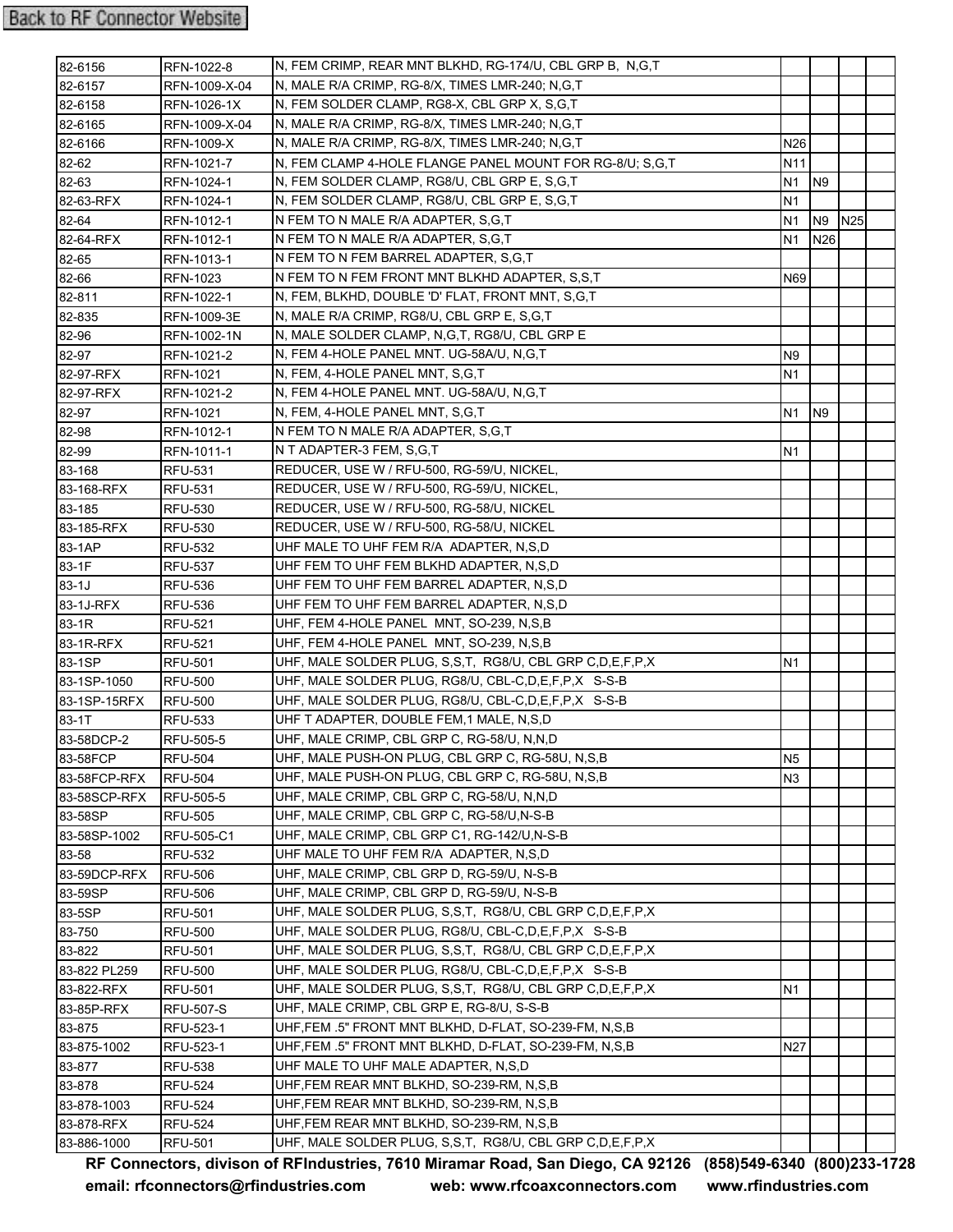| UHF, MALE CRIMP, CBL GRP E, RG-8/U, S-S-B<br>RFU-507-S<br>M-UHF MALE TO UHF MALE ADAPTER, N,S,D<br>83-910-RFX<br><b>RFU-645</b><br>BNC MALE R/A CLAMP PLUG, RG-58/U, S-G-T<br>N26 N1<br>RFB-1110-C-04<br>SMA, MALE CRIMP, CBL GRP C1, N, G, T<br>N33<br>RSA-3000-C1<br>SMA, MALE CRIMP, CBL GRP C1, N, G, T<br>RSA-3000-C1<br>N23 N33<br>SMA, MALE CRIMP, CBL GRP C1, N, G, T<br>N23 N33<br>RSA-3000-C1<br>SMA, MALE CRIMP, CBL GRP C1, N, G, T<br>N23 N33<br>901-101-13<br>RSA-3000-C1<br>SMA, MALE CRIMP, CBL GRP C1, N,G,T<br>N23 N33<br>901-101-14<br>RSA-3000-C1<br>SMA, MALE CRIMP, CBL GRP C1, N,G,T<br>901-101-15<br>RSA-3000-C1<br>N23 N33<br>SMA, MALE CRIMP, CBL GRP C1, N, G, T<br>901-101-15<br>RSA-3000-C1<br>N36<br>SMA, MALE CRIMP, CBL GRP C1, N,G,T<br>N23 N33<br>901-101-16<br>RSA-3000-C1<br>SMA, MALE CRIMP, CBL GRP C1, N,G,T<br>N33<br>901-101-51<br>RSA-3000-C1<br>SMA, MALE CRIMP, CBL GRP C1, N,G,T<br>N33<br>901-101-52<br>RSA-3000-C1<br>SMA, MALE CRIMP, CBL GRP C1, N, G, T<br>901-101-53<br>RSA-3000-C1<br>N33<br>SMA, MALE CRIMP, CBL GRP C1, N,G,T<br>N33<br>901-101-54<br>RSA-3000-C1<br>SMA, MALE CRIMP, CBL GRP C1, N, G, T<br>N33<br>901-101-55<br>RSA-3000-C1<br>SMA, MALE CRIMP, CBL GRP C1, N, G, T<br>901-101-56<br>RSA-3000-C1<br>N33<br>SMA, MALE 3 PIECE CRIMP, CBL GRP C, G, G, T<br>901-101<br>RSA-3000-1C<br>SMA, MALE CRIMP, CBL GRP C, N, G, T<br>901-101<br>RSA-3000-C<br>SMA, FEM CRIMP FOR RG-142/U, CBL GRP C1, N, G, T<br>N33<br>901-102<br>RSA-3050-C1<br>SMA, FEM CRIMP FOR RG-142/U, CBL GRP C1, N, G, T<br>901-102-11<br>N33<br>RSA-3050-C1<br>SMA, FEM CRIMP FOR RG-142/U, CBL GRP C1, N, G, T<br>901-102-12<br>N33<br>RSA-3050-C1<br>SMA, FEM CRIMP FOR RG-142/U, CBL GRP C1, N, G, T<br>N33<br>901-102-13<br>RSA-3050-C1<br>SMA, FEM CRIMP FOR RG-142/U, CBL GRP C1, N, G, T<br>N33<br>901-102-14<br>RSA-3050-C1<br>SMA, FEM CRIMP FOR RG-142/U, CBL GRP C1, N, G, T<br>901-102-15<br>N33<br>RSA-3050-C1<br>SMA, FEM CRIMP FOR RG-142/U, CBL GRP C1, N, G, T<br>901-102-16<br>RSA-3050-C1<br>N33<br>SMA, MALE SOLDER CLAMP, CBL GRP C, N, G, T<br>N23 N33<br>901-103<br>RSA-3100-C<br>SMA, MALE SOLDER CLAMP, CBL GRP C, N, G, T<br>901-103-11<br>N33<br>RSA-3100-C<br>SMA, MALE SOLDER CLAMP, CBL GRP C, N,G,T<br>901-103-51<br>RSA-3100-C<br>N33<br>SMA, MALE CRIMP, CBL GRP C, N, G, T<br>901-109<br>RSA-3000-C<br>N33<br>SMA, MALE 3 PIECE CRIMP, CBL GRP C, G,G,T<br>N23 N36<br>901-109-11<br>RSA-3000-1C<br>SMA, MALE 3 PIECE CRIMP, CBL GRP C, G,G,T<br>N23 N36<br>901-109-12<br>RSA-3000-1C<br>SMA, MALE CRIMP, CBL GRP C, N, G, T<br>N33 N23<br>901-109-17<br>RSA-3000-C<br>SMA, MALE 3 PIECE CRIMP, CBL GRP C, G, G, T<br>901-109-51<br>RSA-3000-1C<br>N36<br>SMA, MALE 3 PIECE CRIMP, CBL GRP C, G,G,T<br>RSA-3000-1C<br>N36<br>901-109-52<br>N33<br>SMA, MALE CRIMP, CBL GRP C, N, G, T<br>RSA-3000-C<br>901-109-57<br>SMA, FEM CRIMP, CABLE GRP C, N, G, T<br>N33<br>RSA-3050-C<br>SMA, FEM CRIMP, CABLE GRP C, N, G, T<br>N33<br>RSA-3050-C<br>SMA, FEM CRIMP, CABLE GRP C, N, G, T<br>RSA-3050-C<br>N33<br>SMA, FEM CRIMP, CABLE GRP C, N, G, T<br>N33<br>RSA-3050-C<br>SMA, FEM 4-HOLE PANEL MNT, SOLDER CUP, N,G,T<br>N33<br>RSA-3271<br>SMA, FEM BLKHD, SOLDER CUP, REAR MNT, N, G, T<br>N33 N43 N42<br>RSA-3251<br>SMA, FEM BLKHD, SOLDER CUP, FRONT MNT, N, G, T<br>N33 N42 N43<br>RSA-3250<br>SMA MALE TO SMA MALE ADAPTER, N,G,T<br>N33<br>901-118<br>RSA-3403<br>SMA FEM TO SMA FEM BARREL ADAPTER, N.G.T<br>N33<br>901-119<br>RSA-3404<br>SMA FEM TO SMA FEM THRU-PANEL BLKHD,  N,G,T<br>901-120<br>RSA-3410<br>SMA MALE TO SMA FEM R/A ADAPTER, N,G,T<br>901-125<br>N33<br>RSA-3402<br>SMA MALE TO SMA FEM R/A ADAPTER, G,G,T<br>N36<br>RSA-3402-1<br>SMA MALE TO SMA FEM R/A ADAPTER, N,G,T<br>901-125-11SF<br>RSA-3402<br>N <sub>10</sub><br>SMA, MALE SOLDER CLAMP, CBL GRP B, N, G, T<br><b>N37</b><br>901-128<br>RSA-3100-B<br>SMA, MALE SOLDER CLAMP, CBL GRP B, N, G, T<br>N23 N33<br>901-128-11<br>RSA-3100-B<br>SMA, MALE SOLDER CLAMP, CBL GRP B, N, G, T<br>N23 N33<br>RSA-3100-B<br>SMA, MALE SOLDER CLAMP, CBL GRP B, N,G,T<br><b>N33</b><br>RSA-3100-B<br>SMA, FEM BLKHD, SOLDER CUP, REAR MNT, N, G, T<br>N33 N43<br>901-134<br>RSA-3251<br>SMA, MALE R/A SOLDER CLAMP, CBL GRP B, RG-174/U, N,G,T<br>N33<br>RSA-3110-B | 83-8SP     | <b>RFU-507</b> | UHF, MALE CRIMP, CBL GRP E, RG-8/U, N,S,B |     |  |  |
|------------------------------------------------------------------------------------------------------------------------------------------------------------------------------------------------------------------------------------------------------------------------------------------------------------------------------------------------------------------------------------------------------------------------------------------------------------------------------------------------------------------------------------------------------------------------------------------------------------------------------------------------------------------------------------------------------------------------------------------------------------------------------------------------------------------------------------------------------------------------------------------------------------------------------------------------------------------------------------------------------------------------------------------------------------------------------------------------------------------------------------------------------------------------------------------------------------------------------------------------------------------------------------------------------------------------------------------------------------------------------------------------------------------------------------------------------------------------------------------------------------------------------------------------------------------------------------------------------------------------------------------------------------------------------------------------------------------------------------------------------------------------------------------------------------------------------------------------------------------------------------------------------------------------------------------------------------------------------------------------------------------------------------------------------------------------------------------------------------------------------------------------------------------------------------------------------------------------------------------------------------------------------------------------------------------------------------------------------------------------------------------------------------------------------------------------------------------------------------------------------------------------------------------------------------------------------------------------------------------------------------------------------------------------------------------------------------------------------------------------------------------------------------------------------------------------------------------------------------------------------------------------------------------------------------------------------------------------------------------------------------------------------------------------------------------------------------------------------------------------------------------------------------------------------------------------------------------------------------------------------------------------------------------------------------------------------------------------------------------------------------------------------------------------------------------------------------------------------------------------------------------------------------------------------------------------------------------------------------------------------------------------------------------------------------------------------------------------------------------------------------------------------------------------------------------------------------------------------------------------------------------------------------------------------------------------------------------------------------------------------------------------------------------------------------------------------------------------------------------------------------------------------------------------------------------------------------------------------------------------------------------------------------------------------------------------------|------------|----------------|-------------------------------------------|-----|--|--|
|                                                                                                                                                                                                                                                                                                                                                                                                                                                                                                                                                                                                                                                                                                                                                                                                                                                                                                                                                                                                                                                                                                                                                                                                                                                                                                                                                                                                                                                                                                                                                                                                                                                                                                                                                                                                                                                                                                                                                                                                                                                                                                                                                                                                                                                                                                                                                                                                                                                                                                                                                                                                                                                                                                                                                                                                                                                                                                                                                                                                                                                                                                                                                                                                                                                                                                                                                                                                                                                                                                                                                                                                                                                                                                                                                                                                                                                                                                                                                                                                                                                                                                                                                                                                                                                                                                                              | 83-8SP     |                |                                           |     |  |  |
|                                                                                                                                                                                                                                                                                                                                                                                                                                                                                                                                                                                                                                                                                                                                                                                                                                                                                                                                                                                                                                                                                                                                                                                                                                                                                                                                                                                                                                                                                                                                                                                                                                                                                                                                                                                                                                                                                                                                                                                                                                                                                                                                                                                                                                                                                                                                                                                                                                                                                                                                                                                                                                                                                                                                                                                                                                                                                                                                                                                                                                                                                                                                                                                                                                                                                                                                                                                                                                                                                                                                                                                                                                                                                                                                                                                                                                                                                                                                                                                                                                                                                                                                                                                                                                                                                                                              |            |                |                                           |     |  |  |
|                                                                                                                                                                                                                                                                                                                                                                                                                                                                                                                                                                                                                                                                                                                                                                                                                                                                                                                                                                                                                                                                                                                                                                                                                                                                                                                                                                                                                                                                                                                                                                                                                                                                                                                                                                                                                                                                                                                                                                                                                                                                                                                                                                                                                                                                                                                                                                                                                                                                                                                                                                                                                                                                                                                                                                                                                                                                                                                                                                                                                                                                                                                                                                                                                                                                                                                                                                                                                                                                                                                                                                                                                                                                                                                                                                                                                                                                                                                                                                                                                                                                                                                                                                                                                                                                                                                              | 8525*      |                |                                           |     |  |  |
|                                                                                                                                                                                                                                                                                                                                                                                                                                                                                                                                                                                                                                                                                                                                                                                                                                                                                                                                                                                                                                                                                                                                                                                                                                                                                                                                                                                                                                                                                                                                                                                                                                                                                                                                                                                                                                                                                                                                                                                                                                                                                                                                                                                                                                                                                                                                                                                                                                                                                                                                                                                                                                                                                                                                                                                                                                                                                                                                                                                                                                                                                                                                                                                                                                                                                                                                                                                                                                                                                                                                                                                                                                                                                                                                                                                                                                                                                                                                                                                                                                                                                                                                                                                                                                                                                                                              | 901-101    |                |                                           |     |  |  |
|                                                                                                                                                                                                                                                                                                                                                                                                                                                                                                                                                                                                                                                                                                                                                                                                                                                                                                                                                                                                                                                                                                                                                                                                                                                                                                                                                                                                                                                                                                                                                                                                                                                                                                                                                                                                                                                                                                                                                                                                                                                                                                                                                                                                                                                                                                                                                                                                                                                                                                                                                                                                                                                                                                                                                                                                                                                                                                                                                                                                                                                                                                                                                                                                                                                                                                                                                                                                                                                                                                                                                                                                                                                                                                                                                                                                                                                                                                                                                                                                                                                                                                                                                                                                                                                                                                                              | 901-101-11 |                |                                           |     |  |  |
|                                                                                                                                                                                                                                                                                                                                                                                                                                                                                                                                                                                                                                                                                                                                                                                                                                                                                                                                                                                                                                                                                                                                                                                                                                                                                                                                                                                                                                                                                                                                                                                                                                                                                                                                                                                                                                                                                                                                                                                                                                                                                                                                                                                                                                                                                                                                                                                                                                                                                                                                                                                                                                                                                                                                                                                                                                                                                                                                                                                                                                                                                                                                                                                                                                                                                                                                                                                                                                                                                                                                                                                                                                                                                                                                                                                                                                                                                                                                                                                                                                                                                                                                                                                                                                                                                                                              | 901-101-12 |                |                                           |     |  |  |
|                                                                                                                                                                                                                                                                                                                                                                                                                                                                                                                                                                                                                                                                                                                                                                                                                                                                                                                                                                                                                                                                                                                                                                                                                                                                                                                                                                                                                                                                                                                                                                                                                                                                                                                                                                                                                                                                                                                                                                                                                                                                                                                                                                                                                                                                                                                                                                                                                                                                                                                                                                                                                                                                                                                                                                                                                                                                                                                                                                                                                                                                                                                                                                                                                                                                                                                                                                                                                                                                                                                                                                                                                                                                                                                                                                                                                                                                                                                                                                                                                                                                                                                                                                                                                                                                                                                              |            |                |                                           |     |  |  |
|                                                                                                                                                                                                                                                                                                                                                                                                                                                                                                                                                                                                                                                                                                                                                                                                                                                                                                                                                                                                                                                                                                                                                                                                                                                                                                                                                                                                                                                                                                                                                                                                                                                                                                                                                                                                                                                                                                                                                                                                                                                                                                                                                                                                                                                                                                                                                                                                                                                                                                                                                                                                                                                                                                                                                                                                                                                                                                                                                                                                                                                                                                                                                                                                                                                                                                                                                                                                                                                                                                                                                                                                                                                                                                                                                                                                                                                                                                                                                                                                                                                                                                                                                                                                                                                                                                                              |            |                |                                           |     |  |  |
|                                                                                                                                                                                                                                                                                                                                                                                                                                                                                                                                                                                                                                                                                                                                                                                                                                                                                                                                                                                                                                                                                                                                                                                                                                                                                                                                                                                                                                                                                                                                                                                                                                                                                                                                                                                                                                                                                                                                                                                                                                                                                                                                                                                                                                                                                                                                                                                                                                                                                                                                                                                                                                                                                                                                                                                                                                                                                                                                                                                                                                                                                                                                                                                                                                                                                                                                                                                                                                                                                                                                                                                                                                                                                                                                                                                                                                                                                                                                                                                                                                                                                                                                                                                                                                                                                                                              |            |                |                                           |     |  |  |
|                                                                                                                                                                                                                                                                                                                                                                                                                                                                                                                                                                                                                                                                                                                                                                                                                                                                                                                                                                                                                                                                                                                                                                                                                                                                                                                                                                                                                                                                                                                                                                                                                                                                                                                                                                                                                                                                                                                                                                                                                                                                                                                                                                                                                                                                                                                                                                                                                                                                                                                                                                                                                                                                                                                                                                                                                                                                                                                                                                                                                                                                                                                                                                                                                                                                                                                                                                                                                                                                                                                                                                                                                                                                                                                                                                                                                                                                                                                                                                                                                                                                                                                                                                                                                                                                                                                              |            |                |                                           |     |  |  |
|                                                                                                                                                                                                                                                                                                                                                                                                                                                                                                                                                                                                                                                                                                                                                                                                                                                                                                                                                                                                                                                                                                                                                                                                                                                                                                                                                                                                                                                                                                                                                                                                                                                                                                                                                                                                                                                                                                                                                                                                                                                                                                                                                                                                                                                                                                                                                                                                                                                                                                                                                                                                                                                                                                                                                                                                                                                                                                                                                                                                                                                                                                                                                                                                                                                                                                                                                                                                                                                                                                                                                                                                                                                                                                                                                                                                                                                                                                                                                                                                                                                                                                                                                                                                                                                                                                                              |            |                |                                           |     |  |  |
|                                                                                                                                                                                                                                                                                                                                                                                                                                                                                                                                                                                                                                                                                                                                                                                                                                                                                                                                                                                                                                                                                                                                                                                                                                                                                                                                                                                                                                                                                                                                                                                                                                                                                                                                                                                                                                                                                                                                                                                                                                                                                                                                                                                                                                                                                                                                                                                                                                                                                                                                                                                                                                                                                                                                                                                                                                                                                                                                                                                                                                                                                                                                                                                                                                                                                                                                                                                                                                                                                                                                                                                                                                                                                                                                                                                                                                                                                                                                                                                                                                                                                                                                                                                                                                                                                                                              |            |                |                                           |     |  |  |
|                                                                                                                                                                                                                                                                                                                                                                                                                                                                                                                                                                                                                                                                                                                                                                                                                                                                                                                                                                                                                                                                                                                                                                                                                                                                                                                                                                                                                                                                                                                                                                                                                                                                                                                                                                                                                                                                                                                                                                                                                                                                                                                                                                                                                                                                                                                                                                                                                                                                                                                                                                                                                                                                                                                                                                                                                                                                                                                                                                                                                                                                                                                                                                                                                                                                                                                                                                                                                                                                                                                                                                                                                                                                                                                                                                                                                                                                                                                                                                                                                                                                                                                                                                                                                                                                                                                              |            |                |                                           |     |  |  |
|                                                                                                                                                                                                                                                                                                                                                                                                                                                                                                                                                                                                                                                                                                                                                                                                                                                                                                                                                                                                                                                                                                                                                                                                                                                                                                                                                                                                                                                                                                                                                                                                                                                                                                                                                                                                                                                                                                                                                                                                                                                                                                                                                                                                                                                                                                                                                                                                                                                                                                                                                                                                                                                                                                                                                                                                                                                                                                                                                                                                                                                                                                                                                                                                                                                                                                                                                                                                                                                                                                                                                                                                                                                                                                                                                                                                                                                                                                                                                                                                                                                                                                                                                                                                                                                                                                                              |            |                |                                           |     |  |  |
|                                                                                                                                                                                                                                                                                                                                                                                                                                                                                                                                                                                                                                                                                                                                                                                                                                                                                                                                                                                                                                                                                                                                                                                                                                                                                                                                                                                                                                                                                                                                                                                                                                                                                                                                                                                                                                                                                                                                                                                                                                                                                                                                                                                                                                                                                                                                                                                                                                                                                                                                                                                                                                                                                                                                                                                                                                                                                                                                                                                                                                                                                                                                                                                                                                                                                                                                                                                                                                                                                                                                                                                                                                                                                                                                                                                                                                                                                                                                                                                                                                                                                                                                                                                                                                                                                                                              |            |                |                                           |     |  |  |
|                                                                                                                                                                                                                                                                                                                                                                                                                                                                                                                                                                                                                                                                                                                                                                                                                                                                                                                                                                                                                                                                                                                                                                                                                                                                                                                                                                                                                                                                                                                                                                                                                                                                                                                                                                                                                                                                                                                                                                                                                                                                                                                                                                                                                                                                                                                                                                                                                                                                                                                                                                                                                                                                                                                                                                                                                                                                                                                                                                                                                                                                                                                                                                                                                                                                                                                                                                                                                                                                                                                                                                                                                                                                                                                                                                                                                                                                                                                                                                                                                                                                                                                                                                                                                                                                                                                              |            |                |                                           |     |  |  |
|                                                                                                                                                                                                                                                                                                                                                                                                                                                                                                                                                                                                                                                                                                                                                                                                                                                                                                                                                                                                                                                                                                                                                                                                                                                                                                                                                                                                                                                                                                                                                                                                                                                                                                                                                                                                                                                                                                                                                                                                                                                                                                                                                                                                                                                                                                                                                                                                                                                                                                                                                                                                                                                                                                                                                                                                                                                                                                                                                                                                                                                                                                                                                                                                                                                                                                                                                                                                                                                                                                                                                                                                                                                                                                                                                                                                                                                                                                                                                                                                                                                                                                                                                                                                                                                                                                                              |            |                |                                           |     |  |  |
|                                                                                                                                                                                                                                                                                                                                                                                                                                                                                                                                                                                                                                                                                                                                                                                                                                                                                                                                                                                                                                                                                                                                                                                                                                                                                                                                                                                                                                                                                                                                                                                                                                                                                                                                                                                                                                                                                                                                                                                                                                                                                                                                                                                                                                                                                                                                                                                                                                                                                                                                                                                                                                                                                                                                                                                                                                                                                                                                                                                                                                                                                                                                                                                                                                                                                                                                                                                                                                                                                                                                                                                                                                                                                                                                                                                                                                                                                                                                                                                                                                                                                                                                                                                                                                                                                                                              |            |                |                                           |     |  |  |
|                                                                                                                                                                                                                                                                                                                                                                                                                                                                                                                                                                                                                                                                                                                                                                                                                                                                                                                                                                                                                                                                                                                                                                                                                                                                                                                                                                                                                                                                                                                                                                                                                                                                                                                                                                                                                                                                                                                                                                                                                                                                                                                                                                                                                                                                                                                                                                                                                                                                                                                                                                                                                                                                                                                                                                                                                                                                                                                                                                                                                                                                                                                                                                                                                                                                                                                                                                                                                                                                                                                                                                                                                                                                                                                                                                                                                                                                                                                                                                                                                                                                                                                                                                                                                                                                                                                              |            |                |                                           |     |  |  |
|                                                                                                                                                                                                                                                                                                                                                                                                                                                                                                                                                                                                                                                                                                                                                                                                                                                                                                                                                                                                                                                                                                                                                                                                                                                                                                                                                                                                                                                                                                                                                                                                                                                                                                                                                                                                                                                                                                                                                                                                                                                                                                                                                                                                                                                                                                                                                                                                                                                                                                                                                                                                                                                                                                                                                                                                                                                                                                                                                                                                                                                                                                                                                                                                                                                                                                                                                                                                                                                                                                                                                                                                                                                                                                                                                                                                                                                                                                                                                                                                                                                                                                                                                                                                                                                                                                                              |            |                |                                           |     |  |  |
|                                                                                                                                                                                                                                                                                                                                                                                                                                                                                                                                                                                                                                                                                                                                                                                                                                                                                                                                                                                                                                                                                                                                                                                                                                                                                                                                                                                                                                                                                                                                                                                                                                                                                                                                                                                                                                                                                                                                                                                                                                                                                                                                                                                                                                                                                                                                                                                                                                                                                                                                                                                                                                                                                                                                                                                                                                                                                                                                                                                                                                                                                                                                                                                                                                                                                                                                                                                                                                                                                                                                                                                                                                                                                                                                                                                                                                                                                                                                                                                                                                                                                                                                                                                                                                                                                                                              |            |                |                                           |     |  |  |
|                                                                                                                                                                                                                                                                                                                                                                                                                                                                                                                                                                                                                                                                                                                                                                                                                                                                                                                                                                                                                                                                                                                                                                                                                                                                                                                                                                                                                                                                                                                                                                                                                                                                                                                                                                                                                                                                                                                                                                                                                                                                                                                                                                                                                                                                                                                                                                                                                                                                                                                                                                                                                                                                                                                                                                                                                                                                                                                                                                                                                                                                                                                                                                                                                                                                                                                                                                                                                                                                                                                                                                                                                                                                                                                                                                                                                                                                                                                                                                                                                                                                                                                                                                                                                                                                                                                              |            |                |                                           |     |  |  |
|                                                                                                                                                                                                                                                                                                                                                                                                                                                                                                                                                                                                                                                                                                                                                                                                                                                                                                                                                                                                                                                                                                                                                                                                                                                                                                                                                                                                                                                                                                                                                                                                                                                                                                                                                                                                                                                                                                                                                                                                                                                                                                                                                                                                                                                                                                                                                                                                                                                                                                                                                                                                                                                                                                                                                                                                                                                                                                                                                                                                                                                                                                                                                                                                                                                                                                                                                                                                                                                                                                                                                                                                                                                                                                                                                                                                                                                                                                                                                                                                                                                                                                                                                                                                                                                                                                                              |            |                |                                           |     |  |  |
|                                                                                                                                                                                                                                                                                                                                                                                                                                                                                                                                                                                                                                                                                                                                                                                                                                                                                                                                                                                                                                                                                                                                                                                                                                                                                                                                                                                                                                                                                                                                                                                                                                                                                                                                                                                                                                                                                                                                                                                                                                                                                                                                                                                                                                                                                                                                                                                                                                                                                                                                                                                                                                                                                                                                                                                                                                                                                                                                                                                                                                                                                                                                                                                                                                                                                                                                                                                                                                                                                                                                                                                                                                                                                                                                                                                                                                                                                                                                                                                                                                                                                                                                                                                                                                                                                                                              |            |                |                                           |     |  |  |
|                                                                                                                                                                                                                                                                                                                                                                                                                                                                                                                                                                                                                                                                                                                                                                                                                                                                                                                                                                                                                                                                                                                                                                                                                                                                                                                                                                                                                                                                                                                                                                                                                                                                                                                                                                                                                                                                                                                                                                                                                                                                                                                                                                                                                                                                                                                                                                                                                                                                                                                                                                                                                                                                                                                                                                                                                                                                                                                                                                                                                                                                                                                                                                                                                                                                                                                                                                                                                                                                                                                                                                                                                                                                                                                                                                                                                                                                                                                                                                                                                                                                                                                                                                                                                                                                                                                              |            |                |                                           |     |  |  |
|                                                                                                                                                                                                                                                                                                                                                                                                                                                                                                                                                                                                                                                                                                                                                                                                                                                                                                                                                                                                                                                                                                                                                                                                                                                                                                                                                                                                                                                                                                                                                                                                                                                                                                                                                                                                                                                                                                                                                                                                                                                                                                                                                                                                                                                                                                                                                                                                                                                                                                                                                                                                                                                                                                                                                                                                                                                                                                                                                                                                                                                                                                                                                                                                                                                                                                                                                                                                                                                                                                                                                                                                                                                                                                                                                                                                                                                                                                                                                                                                                                                                                                                                                                                                                                                                                                                              |            |                |                                           |     |  |  |
|                                                                                                                                                                                                                                                                                                                                                                                                                                                                                                                                                                                                                                                                                                                                                                                                                                                                                                                                                                                                                                                                                                                                                                                                                                                                                                                                                                                                                                                                                                                                                                                                                                                                                                                                                                                                                                                                                                                                                                                                                                                                                                                                                                                                                                                                                                                                                                                                                                                                                                                                                                                                                                                                                                                                                                                                                                                                                                                                                                                                                                                                                                                                                                                                                                                                                                                                                                                                                                                                                                                                                                                                                                                                                                                                                                                                                                                                                                                                                                                                                                                                                                                                                                                                                                                                                                                              |            |                |                                           |     |  |  |
|                                                                                                                                                                                                                                                                                                                                                                                                                                                                                                                                                                                                                                                                                                                                                                                                                                                                                                                                                                                                                                                                                                                                                                                                                                                                                                                                                                                                                                                                                                                                                                                                                                                                                                                                                                                                                                                                                                                                                                                                                                                                                                                                                                                                                                                                                                                                                                                                                                                                                                                                                                                                                                                                                                                                                                                                                                                                                                                                                                                                                                                                                                                                                                                                                                                                                                                                                                                                                                                                                                                                                                                                                                                                                                                                                                                                                                                                                                                                                                                                                                                                                                                                                                                                                                                                                                                              |            |                |                                           |     |  |  |
|                                                                                                                                                                                                                                                                                                                                                                                                                                                                                                                                                                                                                                                                                                                                                                                                                                                                                                                                                                                                                                                                                                                                                                                                                                                                                                                                                                                                                                                                                                                                                                                                                                                                                                                                                                                                                                                                                                                                                                                                                                                                                                                                                                                                                                                                                                                                                                                                                                                                                                                                                                                                                                                                                                                                                                                                                                                                                                                                                                                                                                                                                                                                                                                                                                                                                                                                                                                                                                                                                                                                                                                                                                                                                                                                                                                                                                                                                                                                                                                                                                                                                                                                                                                                                                                                                                                              |            |                |                                           |     |  |  |
|                                                                                                                                                                                                                                                                                                                                                                                                                                                                                                                                                                                                                                                                                                                                                                                                                                                                                                                                                                                                                                                                                                                                                                                                                                                                                                                                                                                                                                                                                                                                                                                                                                                                                                                                                                                                                                                                                                                                                                                                                                                                                                                                                                                                                                                                                                                                                                                                                                                                                                                                                                                                                                                                                                                                                                                                                                                                                                                                                                                                                                                                                                                                                                                                                                                                                                                                                                                                                                                                                                                                                                                                                                                                                                                                                                                                                                                                                                                                                                                                                                                                                                                                                                                                                                                                                                                              |            |                |                                           |     |  |  |
|                                                                                                                                                                                                                                                                                                                                                                                                                                                                                                                                                                                                                                                                                                                                                                                                                                                                                                                                                                                                                                                                                                                                                                                                                                                                                                                                                                                                                                                                                                                                                                                                                                                                                                                                                                                                                                                                                                                                                                                                                                                                                                                                                                                                                                                                                                                                                                                                                                                                                                                                                                                                                                                                                                                                                                                                                                                                                                                                                                                                                                                                                                                                                                                                                                                                                                                                                                                                                                                                                                                                                                                                                                                                                                                                                                                                                                                                                                                                                                                                                                                                                                                                                                                                                                                                                                                              |            |                |                                           |     |  |  |
|                                                                                                                                                                                                                                                                                                                                                                                                                                                                                                                                                                                                                                                                                                                                                                                                                                                                                                                                                                                                                                                                                                                                                                                                                                                                                                                                                                                                                                                                                                                                                                                                                                                                                                                                                                                                                                                                                                                                                                                                                                                                                                                                                                                                                                                                                                                                                                                                                                                                                                                                                                                                                                                                                                                                                                                                                                                                                                                                                                                                                                                                                                                                                                                                                                                                                                                                                                                                                                                                                                                                                                                                                                                                                                                                                                                                                                                                                                                                                                                                                                                                                                                                                                                                                                                                                                                              |            |                |                                           |     |  |  |
|                                                                                                                                                                                                                                                                                                                                                                                                                                                                                                                                                                                                                                                                                                                                                                                                                                                                                                                                                                                                                                                                                                                                                                                                                                                                                                                                                                                                                                                                                                                                                                                                                                                                                                                                                                                                                                                                                                                                                                                                                                                                                                                                                                                                                                                                                                                                                                                                                                                                                                                                                                                                                                                                                                                                                                                                                                                                                                                                                                                                                                                                                                                                                                                                                                                                                                                                                                                                                                                                                                                                                                                                                                                                                                                                                                                                                                                                                                                                                                                                                                                                                                                                                                                                                                                                                                                              |            |                |                                           |     |  |  |
|                                                                                                                                                                                                                                                                                                                                                                                                                                                                                                                                                                                                                                                                                                                                                                                                                                                                                                                                                                                                                                                                                                                                                                                                                                                                                                                                                                                                                                                                                                                                                                                                                                                                                                                                                                                                                                                                                                                                                                                                                                                                                                                                                                                                                                                                                                                                                                                                                                                                                                                                                                                                                                                                                                                                                                                                                                                                                                                                                                                                                                                                                                                                                                                                                                                                                                                                                                                                                                                                                                                                                                                                                                                                                                                                                                                                                                                                                                                                                                                                                                                                                                                                                                                                                                                                                                                              |            |                |                                           |     |  |  |
|                                                                                                                                                                                                                                                                                                                                                                                                                                                                                                                                                                                                                                                                                                                                                                                                                                                                                                                                                                                                                                                                                                                                                                                                                                                                                                                                                                                                                                                                                                                                                                                                                                                                                                                                                                                                                                                                                                                                                                                                                                                                                                                                                                                                                                                                                                                                                                                                                                                                                                                                                                                                                                                                                                                                                                                                                                                                                                                                                                                                                                                                                                                                                                                                                                                                                                                                                                                                                                                                                                                                                                                                                                                                                                                                                                                                                                                                                                                                                                                                                                                                                                                                                                                                                                                                                                                              |            |                |                                           |     |  |  |
|                                                                                                                                                                                                                                                                                                                                                                                                                                                                                                                                                                                                                                                                                                                                                                                                                                                                                                                                                                                                                                                                                                                                                                                                                                                                                                                                                                                                                                                                                                                                                                                                                                                                                                                                                                                                                                                                                                                                                                                                                                                                                                                                                                                                                                                                                                                                                                                                                                                                                                                                                                                                                                                                                                                                                                                                                                                                                                                                                                                                                                                                                                                                                                                                                                                                                                                                                                                                                                                                                                                                                                                                                                                                                                                                                                                                                                                                                                                                                                                                                                                                                                                                                                                                                                                                                                                              |            |                |                                           |     |  |  |
|                                                                                                                                                                                                                                                                                                                                                                                                                                                                                                                                                                                                                                                                                                                                                                                                                                                                                                                                                                                                                                                                                                                                                                                                                                                                                                                                                                                                                                                                                                                                                                                                                                                                                                                                                                                                                                                                                                                                                                                                                                                                                                                                                                                                                                                                                                                                                                                                                                                                                                                                                                                                                                                                                                                                                                                                                                                                                                                                                                                                                                                                                                                                                                                                                                                                                                                                                                                                                                                                                                                                                                                                                                                                                                                                                                                                                                                                                                                                                                                                                                                                                                                                                                                                                                                                                                                              |            |                |                                           |     |  |  |
|                                                                                                                                                                                                                                                                                                                                                                                                                                                                                                                                                                                                                                                                                                                                                                                                                                                                                                                                                                                                                                                                                                                                                                                                                                                                                                                                                                                                                                                                                                                                                                                                                                                                                                                                                                                                                                                                                                                                                                                                                                                                                                                                                                                                                                                                                                                                                                                                                                                                                                                                                                                                                                                                                                                                                                                                                                                                                                                                                                                                                                                                                                                                                                                                                                                                                                                                                                                                                                                                                                                                                                                                                                                                                                                                                                                                                                                                                                                                                                                                                                                                                                                                                                                                                                                                                                                              | 901-110    |                |                                           |     |  |  |
|                                                                                                                                                                                                                                                                                                                                                                                                                                                                                                                                                                                                                                                                                                                                                                                                                                                                                                                                                                                                                                                                                                                                                                                                                                                                                                                                                                                                                                                                                                                                                                                                                                                                                                                                                                                                                                                                                                                                                                                                                                                                                                                                                                                                                                                                                                                                                                                                                                                                                                                                                                                                                                                                                                                                                                                                                                                                                                                                                                                                                                                                                                                                                                                                                                                                                                                                                                                                                                                                                                                                                                                                                                                                                                                                                                                                                                                                                                                                                                                                                                                                                                                                                                                                                                                                                                                              | 901-110-11 |                |                                           |     |  |  |
|                                                                                                                                                                                                                                                                                                                                                                                                                                                                                                                                                                                                                                                                                                                                                                                                                                                                                                                                                                                                                                                                                                                                                                                                                                                                                                                                                                                                                                                                                                                                                                                                                                                                                                                                                                                                                                                                                                                                                                                                                                                                                                                                                                                                                                                                                                                                                                                                                                                                                                                                                                                                                                                                                                                                                                                                                                                                                                                                                                                                                                                                                                                                                                                                                                                                                                                                                                                                                                                                                                                                                                                                                                                                                                                                                                                                                                                                                                                                                                                                                                                                                                                                                                                                                                                                                                                              | 901-110-12 |                |                                           |     |  |  |
|                                                                                                                                                                                                                                                                                                                                                                                                                                                                                                                                                                                                                                                                                                                                                                                                                                                                                                                                                                                                                                                                                                                                                                                                                                                                                                                                                                                                                                                                                                                                                                                                                                                                                                                                                                                                                                                                                                                                                                                                                                                                                                                                                                                                                                                                                                                                                                                                                                                                                                                                                                                                                                                                                                                                                                                                                                                                                                                                                                                                                                                                                                                                                                                                                                                                                                                                                                                                                                                                                                                                                                                                                                                                                                                                                                                                                                                                                                                                                                                                                                                                                                                                                                                                                                                                                                                              | 901-110-17 |                |                                           |     |  |  |
|                                                                                                                                                                                                                                                                                                                                                                                                                                                                                                                                                                                                                                                                                                                                                                                                                                                                                                                                                                                                                                                                                                                                                                                                                                                                                                                                                                                                                                                                                                                                                                                                                                                                                                                                                                                                                                                                                                                                                                                                                                                                                                                                                                                                                                                                                                                                                                                                                                                                                                                                                                                                                                                                                                                                                                                                                                                                                                                                                                                                                                                                                                                                                                                                                                                                                                                                                                                                                                                                                                                                                                                                                                                                                                                                                                                                                                                                                                                                                                                                                                                                                                                                                                                                                                                                                                                              | 901-112    |                |                                           |     |  |  |
|                                                                                                                                                                                                                                                                                                                                                                                                                                                                                                                                                                                                                                                                                                                                                                                                                                                                                                                                                                                                                                                                                                                                                                                                                                                                                                                                                                                                                                                                                                                                                                                                                                                                                                                                                                                                                                                                                                                                                                                                                                                                                                                                                                                                                                                                                                                                                                                                                                                                                                                                                                                                                                                                                                                                                                                                                                                                                                                                                                                                                                                                                                                                                                                                                                                                                                                                                                                                                                                                                                                                                                                                                                                                                                                                                                                                                                                                                                                                                                                                                                                                                                                                                                                                                                                                                                                              | 901-116    |                |                                           |     |  |  |
|                                                                                                                                                                                                                                                                                                                                                                                                                                                                                                                                                                                                                                                                                                                                                                                                                                                                                                                                                                                                                                                                                                                                                                                                                                                                                                                                                                                                                                                                                                                                                                                                                                                                                                                                                                                                                                                                                                                                                                                                                                                                                                                                                                                                                                                                                                                                                                                                                                                                                                                                                                                                                                                                                                                                                                                                                                                                                                                                                                                                                                                                                                                                                                                                                                                                                                                                                                                                                                                                                                                                                                                                                                                                                                                                                                                                                                                                                                                                                                                                                                                                                                                                                                                                                                                                                                                              | 901-117    |                |                                           |     |  |  |
|                                                                                                                                                                                                                                                                                                                                                                                                                                                                                                                                                                                                                                                                                                                                                                                                                                                                                                                                                                                                                                                                                                                                                                                                                                                                                                                                                                                                                                                                                                                                                                                                                                                                                                                                                                                                                                                                                                                                                                                                                                                                                                                                                                                                                                                                                                                                                                                                                                                                                                                                                                                                                                                                                                                                                                                                                                                                                                                                                                                                                                                                                                                                                                                                                                                                                                                                                                                                                                                                                                                                                                                                                                                                                                                                                                                                                                                                                                                                                                                                                                                                                                                                                                                                                                                                                                                              |            |                |                                           |     |  |  |
|                                                                                                                                                                                                                                                                                                                                                                                                                                                                                                                                                                                                                                                                                                                                                                                                                                                                                                                                                                                                                                                                                                                                                                                                                                                                                                                                                                                                                                                                                                                                                                                                                                                                                                                                                                                                                                                                                                                                                                                                                                                                                                                                                                                                                                                                                                                                                                                                                                                                                                                                                                                                                                                                                                                                                                                                                                                                                                                                                                                                                                                                                                                                                                                                                                                                                                                                                                                                                                                                                                                                                                                                                                                                                                                                                                                                                                                                                                                                                                                                                                                                                                                                                                                                                                                                                                                              |            |                |                                           |     |  |  |
|                                                                                                                                                                                                                                                                                                                                                                                                                                                                                                                                                                                                                                                                                                                                                                                                                                                                                                                                                                                                                                                                                                                                                                                                                                                                                                                                                                                                                                                                                                                                                                                                                                                                                                                                                                                                                                                                                                                                                                                                                                                                                                                                                                                                                                                                                                                                                                                                                                                                                                                                                                                                                                                                                                                                                                                                                                                                                                                                                                                                                                                                                                                                                                                                                                                                                                                                                                                                                                                                                                                                                                                                                                                                                                                                                                                                                                                                                                                                                                                                                                                                                                                                                                                                                                                                                                                              |            |                |                                           |     |  |  |
|                                                                                                                                                                                                                                                                                                                                                                                                                                                                                                                                                                                                                                                                                                                                                                                                                                                                                                                                                                                                                                                                                                                                                                                                                                                                                                                                                                                                                                                                                                                                                                                                                                                                                                                                                                                                                                                                                                                                                                                                                                                                                                                                                                                                                                                                                                                                                                                                                                                                                                                                                                                                                                                                                                                                                                                                                                                                                                                                                                                                                                                                                                                                                                                                                                                                                                                                                                                                                                                                                                                                                                                                                                                                                                                                                                                                                                                                                                                                                                                                                                                                                                                                                                                                                                                                                                                              |            |                |                                           |     |  |  |
|                                                                                                                                                                                                                                                                                                                                                                                                                                                                                                                                                                                                                                                                                                                                                                                                                                                                                                                                                                                                                                                                                                                                                                                                                                                                                                                                                                                                                                                                                                                                                                                                                                                                                                                                                                                                                                                                                                                                                                                                                                                                                                                                                                                                                                                                                                                                                                                                                                                                                                                                                                                                                                                                                                                                                                                                                                                                                                                                                                                                                                                                                                                                                                                                                                                                                                                                                                                                                                                                                                                                                                                                                                                                                                                                                                                                                                                                                                                                                                                                                                                                                                                                                                                                                                                                                                                              | 901-125-11 |                |                                           |     |  |  |
|                                                                                                                                                                                                                                                                                                                                                                                                                                                                                                                                                                                                                                                                                                                                                                                                                                                                                                                                                                                                                                                                                                                                                                                                                                                                                                                                                                                                                                                                                                                                                                                                                                                                                                                                                                                                                                                                                                                                                                                                                                                                                                                                                                                                                                                                                                                                                                                                                                                                                                                                                                                                                                                                                                                                                                                                                                                                                                                                                                                                                                                                                                                                                                                                                                                                                                                                                                                                                                                                                                                                                                                                                                                                                                                                                                                                                                                                                                                                                                                                                                                                                                                                                                                                                                                                                                                              |            |                |                                           |     |  |  |
|                                                                                                                                                                                                                                                                                                                                                                                                                                                                                                                                                                                                                                                                                                                                                                                                                                                                                                                                                                                                                                                                                                                                                                                                                                                                                                                                                                                                                                                                                                                                                                                                                                                                                                                                                                                                                                                                                                                                                                                                                                                                                                                                                                                                                                                                                                                                                                                                                                                                                                                                                                                                                                                                                                                                                                                                                                                                                                                                                                                                                                                                                                                                                                                                                                                                                                                                                                                                                                                                                                                                                                                                                                                                                                                                                                                                                                                                                                                                                                                                                                                                                                                                                                                                                                                                                                                              |            |                |                                           |     |  |  |
|                                                                                                                                                                                                                                                                                                                                                                                                                                                                                                                                                                                                                                                                                                                                                                                                                                                                                                                                                                                                                                                                                                                                                                                                                                                                                                                                                                                                                                                                                                                                                                                                                                                                                                                                                                                                                                                                                                                                                                                                                                                                                                                                                                                                                                                                                                                                                                                                                                                                                                                                                                                                                                                                                                                                                                                                                                                                                                                                                                                                                                                                                                                                                                                                                                                                                                                                                                                                                                                                                                                                                                                                                                                                                                                                                                                                                                                                                                                                                                                                                                                                                                                                                                                                                                                                                                                              |            |                |                                           |     |  |  |
|                                                                                                                                                                                                                                                                                                                                                                                                                                                                                                                                                                                                                                                                                                                                                                                                                                                                                                                                                                                                                                                                                                                                                                                                                                                                                                                                                                                                                                                                                                                                                                                                                                                                                                                                                                                                                                                                                                                                                                                                                                                                                                                                                                                                                                                                                                                                                                                                                                                                                                                                                                                                                                                                                                                                                                                                                                                                                                                                                                                                                                                                                                                                                                                                                                                                                                                                                                                                                                                                                                                                                                                                                                                                                                                                                                                                                                                                                                                                                                                                                                                                                                                                                                                                                                                                                                                              | 901-128-11 |                |                                           |     |  |  |
|                                                                                                                                                                                                                                                                                                                                                                                                                                                                                                                                                                                                                                                                                                                                                                                                                                                                                                                                                                                                                                                                                                                                                                                                                                                                                                                                                                                                                                                                                                                                                                                                                                                                                                                                                                                                                                                                                                                                                                                                                                                                                                                                                                                                                                                                                                                                                                                                                                                                                                                                                                                                                                                                                                                                                                                                                                                                                                                                                                                                                                                                                                                                                                                                                                                                                                                                                                                                                                                                                                                                                                                                                                                                                                                                                                                                                                                                                                                                                                                                                                                                                                                                                                                                                                                                                                                              | 901-128-51 |                |                                           |     |  |  |
|                                                                                                                                                                                                                                                                                                                                                                                                                                                                                                                                                                                                                                                                                                                                                                                                                                                                                                                                                                                                                                                                                                                                                                                                                                                                                                                                                                                                                                                                                                                                                                                                                                                                                                                                                                                                                                                                                                                                                                                                                                                                                                                                                                                                                                                                                                                                                                                                                                                                                                                                                                                                                                                                                                                                                                                                                                                                                                                                                                                                                                                                                                                                                                                                                                                                                                                                                                                                                                                                                                                                                                                                                                                                                                                                                                                                                                                                                                                                                                                                                                                                                                                                                                                                                                                                                                                              |            |                |                                           |     |  |  |
|                                                                                                                                                                                                                                                                                                                                                                                                                                                                                                                                                                                                                                                                                                                                                                                                                                                                                                                                                                                                                                                                                                                                                                                                                                                                                                                                                                                                                                                                                                                                                                                                                                                                                                                                                                                                                                                                                                                                                                                                                                                                                                                                                                                                                                                                                                                                                                                                                                                                                                                                                                                                                                                                                                                                                                                                                                                                                                                                                                                                                                                                                                                                                                                                                                                                                                                                                                                                                                                                                                                                                                                                                                                                                                                                                                                                                                                                                                                                                                                                                                                                                                                                                                                                                                                                                                                              | 901-140    |                |                                           |     |  |  |
|                                                                                                                                                                                                                                                                                                                                                                                                                                                                                                                                                                                                                                                                                                                                                                                                                                                                                                                                                                                                                                                                                                                                                                                                                                                                                                                                                                                                                                                                                                                                                                                                                                                                                                                                                                                                                                                                                                                                                                                                                                                                                                                                                                                                                                                                                                                                                                                                                                                                                                                                                                                                                                                                                                                                                                                                                                                                                                                                                                                                                                                                                                                                                                                                                                                                                                                                                                                                                                                                                                                                                                                                                                                                                                                                                                                                                                                                                                                                                                                                                                                                                                                                                                                                                                                                                                                              | 901-143    | RSA-3300       | SMA, FEM, R/A PCB MNT, N,G,T              | N37 |  |  |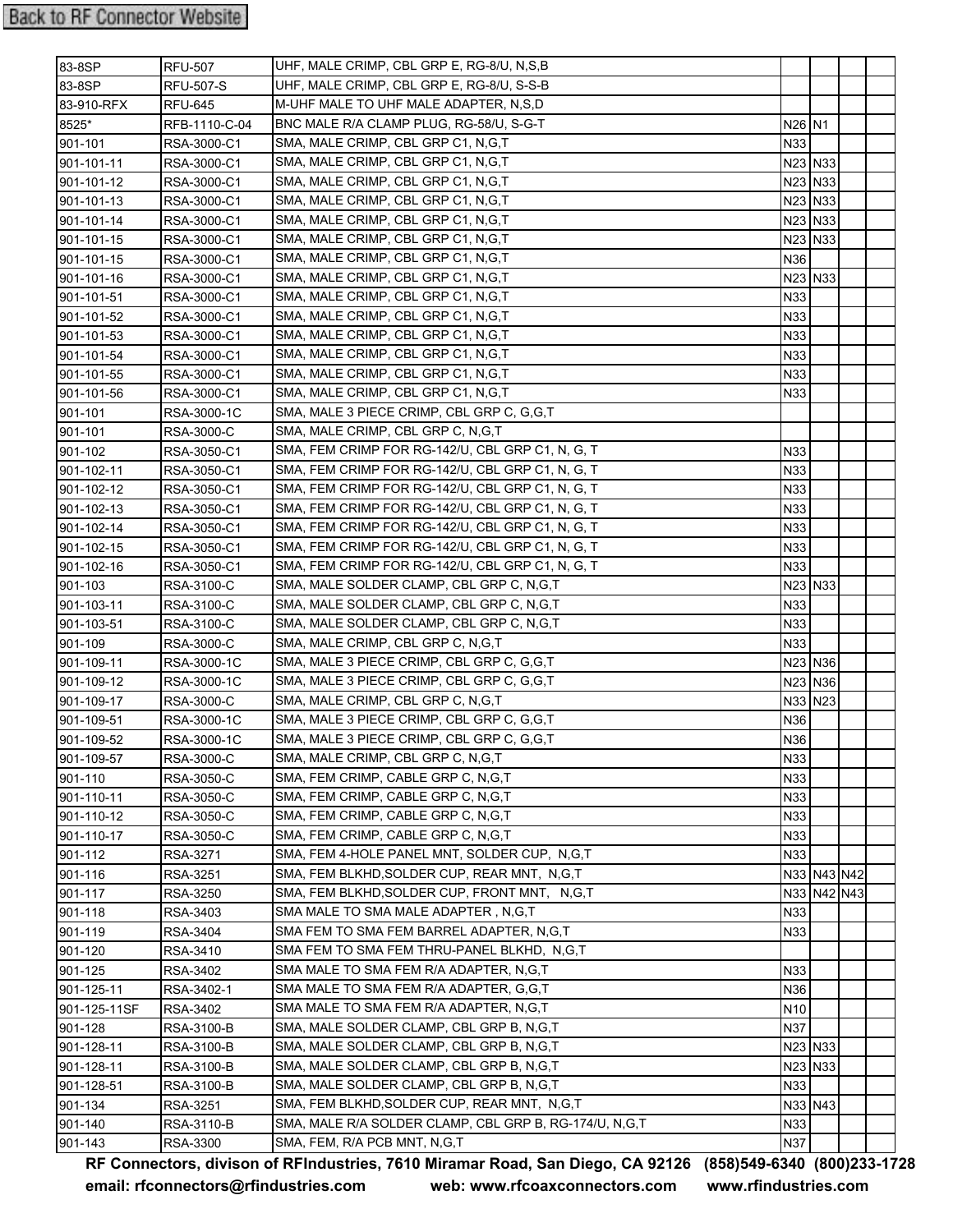| 901-143                      | RSA-3300-1              | SMA, FEM, R/A PCB MNT, G,G,T                                    | N34     |                                 |  |
|------------------------------|-------------------------|-----------------------------------------------------------------|---------|---------------------------------|--|
| 901-143-3                    | <b>RSA-3300</b>         | SMA, FEM, R/A PCB MNT, N,G,T                                    |         | N37 N13                         |  |
| 901-143-3                    | RSA-3300-1              | SMA, FEM, R/A PCB MNT, G,G,T                                    |         | N34 N13                         |  |
| 901-143-4                    | RSA-3300                | SMA, FEM, R/A PCB MNT, N,G,T                                    |         | N37 N13                         |  |
| 901-143-4                    | RSA-3300-1              | SMA, FEM, R/A PCB MNT, G,G,T                                    |         | N34 N13                         |  |
| 901-143-6RFX                 | RSA-3300-1              | SMA, FEM, R/A PCB MNT, G,G,T                                    |         |                                 |  |
| 901-144                      | RSA-3350                | SMA, FEM, VERTICAL PCB MNT, N,G,T                               | N37 N33 |                                 |  |
| 901-144                      | RSA-3350-1              | SMA, FEM, VERTICAL PCB MNT, G,G,T                               | N34     |                                 |  |
| 901-144-3                    | RSA-3350                | SMA, FEM, VERTICAL PCB MNT, N,G,T                               |         | N <sub>13</sub> N <sub>37</sub> |  |
| 901-144-3                    | RSA-3350-1              | SMA, FEM, VERTICAL PCB MNT, G.G.T                               |         | N34 N13                         |  |
| 901-144-8RFX                 | RSA-3350-1              | SMA, FEM, VERTICAL PCB MNT, G,G,T                               |         |                                 |  |
| 901-148                      | RSA-3010-C1             | SMA, MALE R/A CRIMP, CBL GRP C1, N,G,T                          | N33     |                                 |  |
| 901-148-15                   | RSA-3010-C1             | SMA, MALE R/A CRIMP, CBL GRP C1, N,G,T                          | N23 N33 |                                 |  |
| 901-148-16                   | RSA-3010-C1             | SMA, MALE R/A CRIMP, CBL GRP C1, N,G,T                          | N23 N33 |                                 |  |
| 901-148-55                   | RSA-3010-C1             | SMA, MALE R/A CRIMP, CBL GRP C1, N,G,T                          | N33     |                                 |  |
| 901-149                      | RSA-3010-C              | SMA, MALE R/A CRIMP, CBL GRP C, N, G, T                         |         |                                 |  |
| 901-152-15                   | RSA-3252-C1             | SMA, FEM BLKHD CRIMP, CBL GRP C1, N,G,T                         | N33     |                                 |  |
| 901-153                      | RSA-3270-C              | SMA, FEM 4-HOLE PANEL MNT CRIMP, CBL GRP C, N, G, T             | N33     |                                 |  |
| 901-155                      | RSA-3000-B-1            | SMA, MALE 3 PIECE CRIMP, CBL GRP B1, N,G,T                      | N33     |                                 |  |
| 901-155-16                   | RSA-3000-1B             | SMA, MALE 3 PIECE CRIMP, CBL GRP B, G,G,T                       |         |                                 |  |
| 901-155-16                   | RSA-3000-1B             | SMA, MALE 3 PIECE CRIMP, CBL GRP B, G,G,T                       |         |                                 |  |
| 901-155-16                   | <b>RSA-3000-B</b>       | SMA, MALE 3 PIECE CRIMP, CBL GRP B, N,G,T                       |         |                                 |  |
| 901-155-16                   | <b>RSA-3000-B</b>       | SMA, MALE 3 PIECE CRIMP, CBL GRP B, N, G, T                     |         |                                 |  |
| 901-156                      | <b>RSA-3050-B</b>       | SMA, FEM STRAIGHT CRIMP, N,G,T, CBL GRP B                       |         | N41 N33                         |  |
| 901-156-11                   | RSA-3050-B              | SMA, FEM STRAIGHT CRIMP, N,G,T, CBL GRP B                       |         | N41 N33                         |  |
| 901-156-12                   | RSA-3050-B              | SMA, FEM STRAIGHT CRIMP, N,G,T, CBL GRP B                       |         | N41 N33                         |  |
| 901-156-13                   | RSA-3050-B              | SMA, FEM STRAIGHT CRIMP, N,G,T, CBL GRP B                       |         | N41 N33                         |  |
| 901-164                      | RSA-3459                | SMA MALE TO BNC MALE ADAPTER, N,G,T                             |         |                                 |  |
| 901-165                      | RSA-3476                | SMA FEM TO BNC MALE ADAPTER, N,G,T                              |         |                                 |  |
| 901-166                      | <b>RSA-3458</b>         | SMA MALE TO BNC FEM ADAPTER, N,G,T                              |         |                                 |  |
| 901-167                      | RFB-1142                | BNC FEM TO SMA FEM ADAPTER, N,G,T                               |         |                                 |  |
| 901-168                      | <b>RSA-3454</b>         | SMA MALE TO TNC MALE ADAPTER, N,G,T                             |         |                                 |  |
| 901-171                      | RSA-3473                | SMA FEM TO TNC FEM ADAPTER, N,G,T                               |         |                                 |  |
| 901-176-2                    | RSA-3279                | SMA, FEM 4-HOLE PANEL MNT, .590" EXTENDED DIELECTRIC, N,G,T     | N33     |                                 |  |
| 901-178                      | RSA-3401                | SMA T ADAPTER, TRIPLE FEM, N.G.T                                | N37     |                                 |  |
| 901-190                      | RSA-3251                | SMA, FEM BLKHD, SOLDER CUP, REAR MNT, N, G, T                   | N33     |                                 |  |
| $901 - 191$                  | RSA-3410                | SMA FEM TO SMA FEM THRU-PANEL BLKHD, N,G,T                      |         |                                 |  |
| 901-214                      | RSA-3221                | SMA, MALE BLKHD, 2-HOLE PANEL MNT, SOLDER CUP, N, G, T          | N33     |                                 |  |
| 901-276                      | RSA-3405                | SMA MALE TO SMA FEM ADAPTER, N,G,T                              | N33     |                                 |  |
| 901-291                      | RSA-3252-C1             | SMA, FEM BLKHD CRIMP, CBL GRP C1, N,G,T                         | N33     |                                 |  |
| 901-292                      | RSA-3453                | SMA MALE TO N MALE ADAPTER, N, G, T                             |         |                                 |  |
| 901-293                      | RSA-3452                | SMA MALE TO N FEM ADAPTER,N,G,T                                 |         |                                 |  |
| 901-294                      | RSA-3478                | SMA FEM TO N MALE ADAPTER, N,G,T                                |         |                                 |  |
| 901-295                      | RSA-3477                | SMA FEM TO N FEM ADAPTER, N,G,T                                 |         |                                 |  |
| 901-302                      | RSA-3404                | SMA FEM TO SMA FEM BARREL ADAPTER, N,G,T                        | N33     |                                 |  |
| 901-303                      | RSA-3403                | SMA MALE TO SMA MALE ADAPTER, N,G,T                             | N33     |                                 |  |
| 901-304                      | RSA-3402                | SMA MALE TO SMA FEM R/A ADAPTER, N,G,T                          | N33     |                                 |  |
| 901-305                      | RSA-3400                | SMA T ADAPTER, MALE TO DOUBLE SMA FEM, N,G,T                    | N33     |                                 |  |
|                              |                         | SMA FEM TO N FEM FEED THROUGH W/GASKET & DBL D FLAT BULKHEAD    |         |                                 |  |
| 901-3143-1000<br>901-31485-1 | RSA-3477-03<br>RSA-3251 | ADAPTER, N,G,T<br>SMA, FEM BLKHD, SOLDER CUP, REAR MNT, N, G, T |         | N37 N43                         |  |
| 901-31486-1                  | RSA-3250                | SMA, FEM BLKHD, SOLDER CUP, FRONT MNT, N, G, T                  |         | N37 N43                         |  |
| 901-31509-1                  | <b>RSA-3251</b>         | SMA, FEM BLKHD, SOLDER CUP, REAR MNT, N, G, T                   |         | N37 N43                         |  |
| 901-31509-2                  | <b>RSA-3250</b>         | SMA, FEM BLKHD, SOLDER CUP, FRONT MNT, N, G, T                  | N37 N43 |                                 |  |
| 901-3301                     | RSA-3000-1B             | SMA, MALE 3 PIECE CRIMP, CBL GRP B, G,G,T                       | N23 N34 |                                 |  |
| 901-3301-50                  | RSA-3000-1B             | SMA, MALE 3 PIECE CRIMP, CBL GRP B, G,G,T                       | N34     |                                 |  |
| 901-3303                     | RSA-3000-C              | SMA, MALE CRIMP, CBL GRP C, N, G, T                             | N23 N37 |                                 |  |
|                              |                         |                                                                 |         |                                 |  |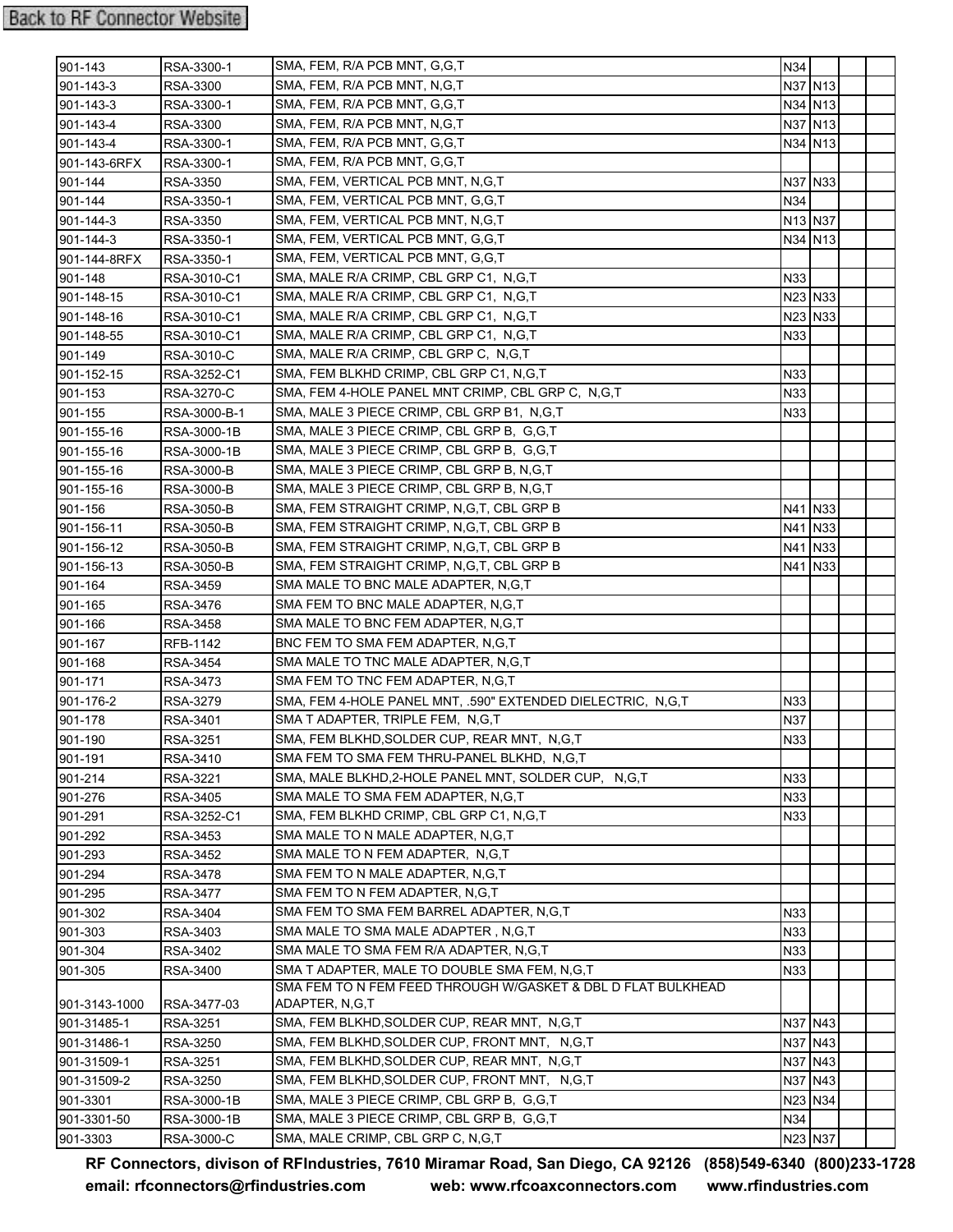| 901-3303-50   | <b>RSA-3000-C</b> | SMA, MALE CRIMP, CBL GRP C, N, G, T                         | <b>N37</b>      |           |  |
|---------------|-------------------|-------------------------------------------------------------|-----------------|-----------|--|
| 901-3304      | RSA-3000-C1       | SMA, MALE CRIMP, CBL GRP C1, N,G,T                          | N23 N37         |           |  |
| 901-3304-50   | RSA-3000-C1       | SMA, MALE CRIMP, CBL GRP C1, N,G,T                          | N37             |           |  |
| 901-3308      | RSA-3000-1B       | SMA, MALE 3 PIECE CRIMP, CBL GRP B, G,G,T                   | N23 N34         |           |  |
| 901-3308-50   | RSA-3000-1B       | SMA, MALE 3 PIECE CRIMP, CBL GRP B, G,G,T                   | N34             |           |  |
| 901-3315      | RSA-3050-B        | SMA, FEM STRAIGHT CRIMP, N,G,T, CBL GRP B                   | N41 N37         |           |  |
| 901-3317      | RSA-3050-C        | SMA, FEM CRIMP, CABLE GRP C, N, G, T                        |                 | N37   N41 |  |
| 901-3318      | RSA-3050-C1       | SMA, FEM CRIMP FOR RG-142/U, CBL GRP C1, N, G, T            | N37 N41         |           |  |
| 901-3319      | RSA-3050-C1       | SMA, FEM CRIMP FOR RG-142/U, CBL GRP C1, N, G, T            | N37   N41       |           |  |
| 901-3322      | RSA-3500-141      | SMA, MALE STRAIGHT PLUG FOR SEMI-RIGID .141 CBL, N,G,T      | N10 N23         |           |  |
| 901-3322-50   | RSA-3500-141      | SMA, MALE STRAIGHT PLUG FOR SEMI-RIGID .141 CBL, N,G,T      | N10             |           |  |
| 901-3325      | RSA-3555-1SR1     | SMA, FEM FOR .085 SEMI-RIGID, CBL GRP SR1, G.G.T            | N34             |           |  |
| 901-3327      | RSA-3555-1SR1     | SMA, FEM FOR .085 SEMI-RIGID, CBL GRP SR1, G,G,T            | N34             |           |  |
| 901-3333      | RSA-3110-B        | SMA, MALE R/A SOLDER CLAMP, CBL GRP B, RG-174/U, N,G,T      | N23 N33         |           |  |
| 901-3333-50   | RSA-3110-B        | SMA, MALE R/A SOLDER CLAMP, CBL GRP B, RG-174/U, N,G,T      | N33             |           |  |
| 901-3334      | RSA-3100-C        | SMA, MALE SOLDER CLAMP, CBL GRP C, N,G,T                    |                 | N23 N10   |  |
| 901-3334-50   | RSA-3100-C        | SMA, MALE SOLDER CLAMP, CBL GRP C, N,G,T                    | N10             |           |  |
| 901-3335      | RSA-3100-B        | SMA, MALE SOLDER CLAMP, CBL GRP B, N,G,T                    | N23 N37         |           |  |
| 901-3335-50   | RSA-3100-B        | SMA, MALE SOLDER CLAMP, CBL GRP B, N,G,T                    | N37             |           |  |
| 901-353-2     | RSA-3269          | SMA, FEM 2-HOLE PANEL MNT, .590" EXTENDED DIELECTRIC, N,G,T | N33             |           |  |
| 901-368       | <b>RSA-3110-B</b> | SMA, MALE R/A SOLDER CLAMP, CBL GRP B, RG-174/U, N,G,T      | N33             |           |  |
| 901-368-12    | RSA-3110-B        | SMA, MALE R/A SOLDER CLAMP, CBL GRP B, RG-174/U, N,G,T      | N23 N33         |           |  |
| 901-368-12    | RSA-3010-B        | SMA, MALE R/A CRIMP, CBL GRP B, N,G,T                       |                 |           |  |
| 901-368-52    | RSA-3110-B        | SMA, MALE R/A SOLDER CLAMP, CBL GRP B, RG-174/U, N,G,T      | N33             |           |  |
| 901-380       | RSA-3560-141      | SMA, FEM BLKHD, RG-402/U, SEMI-RIGID CBL.141, N,G,T         | N33             |           |  |
| 901-381       | RSA-3560-141      | SMA, FEM BLKHD, RG-402/U, SEMI-RIGID CBL.141, N,G,T         | N33             |           |  |
| 901-610-1SF   | RSA-3252-C1       | SMA, FEM BLKHD CRIMP, CBL GRP C1, N,G,T                     | N37             |           |  |
| 901-9000      | RSA-3269          | SMA, FEM 2-HOLE PANEL MNT, .590" EXTENDED DIELECTRIC, N,G,T | N37 N40         |           |  |
| 901-9000-CCSF | <b>RSA-3269</b>   | SMA, FEM 2-HOLE PANEL MNT, .590" EXTENDED DIELECTRIC, N,G,T | N10             |           |  |
| 901-9000-CC   | RSA-3269          | SMA, FEM 2-HOLE PANEL MNT, .590" EXTENDED DIELECTRIC, N,G,T | N33             |           |  |
| 901-9033      | RSA-3406          | SMA FEMALE TO SMB JACK ADAPTER, N,G,T                       | N39             |           |  |
| 901-9033      | RSA-3406-1        | SMA FEMALE TO SMB JACK ADAPTER, G,G,T                       | N35             |           |  |
| 901-9173      | RFB-1142          | BNC FEM TO SMA FEM ADAPTER, N.G.T                           |                 |           |  |
| 901-9201-1A   | RSA-3500-085      | SMA, MALE STRAIGHT CABLE PLUG, .085 SEMI-RIGID CBL,. N.G.T. | N32             |           |  |
| 901-9201-1A   | RSA-3500-141      | SMA, MALE STRAIGHT PLUG FOR SEMI-RIGID .141 CBL, N,G,T      |                 |           |  |
| 901-9201-2A   | RSA-3500-085      | SMA, MALE STRAIGHT CABLE PLUG, .085 SEMI-RIGID CBL,. N.G.T. | N32             |           |  |
| 901-9202-2A   | RSA-3555-SR1      | SMA, FEM FOR .085 SEMI-RIGID, CBL GRP SR1, N,G,T            |                 |           |  |
| 901-9204CC    | <b>RSA-3279</b>   | SMA, FEM 4-HOLE PANEL MNT, .590" EXTENDED DIELECTRIC, N,G,T | N33             |           |  |
| 901-9204-CCSF | RSA-3279          | SMA, FEM 4-HOLE PANEL MNT, .590" EXTENDED DIELECTRIC, N,G,T | N10             |           |  |
| 901-9206-2    | RSA-3570-085      | SMA FEM 4-HOLE PANEL MNT, .085 SEMI-RIGID CBL, N,G,T        | N37             |           |  |
| 901-9209-A    | RSA-3410          | SMA FEM TO SMA FEM THRU-PANEL BLKHD, N,G,T                  | N37             |           |  |
| 901-9209-A    | RSA-3410-1        | SMA FEM TO SMA FEM THRU-PANEL BLKHD, G,G,T                  | N34             |           |  |
| 901-9209-ASF  | RSA-3410          | SMA FEM TO SMA FEM THRU-PANEL BLKHD, N,G,T                  | N <sub>10</sub> |           |  |
| 901-9210-1    | RSA-3560-141      | SMA, FEM BLKHD, RG-402/U, SEMI-RIGID CBL.141, N,G,T         | N37             |           |  |
| 901-9211      | RSA-3251-1-10     | SMA, FEM BLKHD, 430" (11.00MM) HEX FLGE W/GAS, G,G,T        |                 |           |  |
| 901-9211-SF   | RSA-3251          | SMA, FEM BLKHD, SOLDER CUP, REAR MNT, N.G.T                 | N10             |           |  |
| 901-9211      | RSA-3251          | SMA, FEM BLKHD, SOLDER CUP, REAR MNT, N, G, T               | N33             |           |  |
| 901-9215-SF   | RSA-3271          | SMA, FEM 4-HOLE PANEL MNT, SOLDER CUP, N,G,T                | N10             |           |  |
| 901-9215      | RSA-3271          | SMA, FEM 4-HOLE PANEL MNT, SOLDER CUP, N,G,T                | N37             |           |  |
| 901-9216      | RSA-3405          | SMA MALE TO SMA FEM ADAPTER, N,G,T                          | N14             |           |  |
| 901-9216      | RSA-3405-1        | SMA MALE TO SMA FEM ADAPTER, G,G,T                          | N34             |           |  |
| 901-9216-SF   | <b>RSA-3405</b>   | SMA MALE TO SMA FEM ADAPTER, N,G,T                          | N10             |           |  |
| 901-9216-SF   | RSA-3405-1        | SMA MALE TO SMA FEM ADAPTER, G,G,T                          | N35             |           |  |
| 901-9216-SF   | RSA-3410-1        | SMA FEM TO SMA FEM THRU-PANEL BLKHD, G,G,T                  | N35             |           |  |
| 901-9217-SF   | RSA-3404          | SMA FEM TO SMA FEM BARREL ADAPTER, N,G,T                    | N10             |           |  |
| 901-9217      | RSA-3404          | SMA FEM TO SMA FEM BARREL ADAPTER, N,G,T                    | N37             |           |  |
| 901-9218      | RSA-3403          | SMA MALE TO SMA MALE ADAPTER, N,G,T                         | N37             |           |  |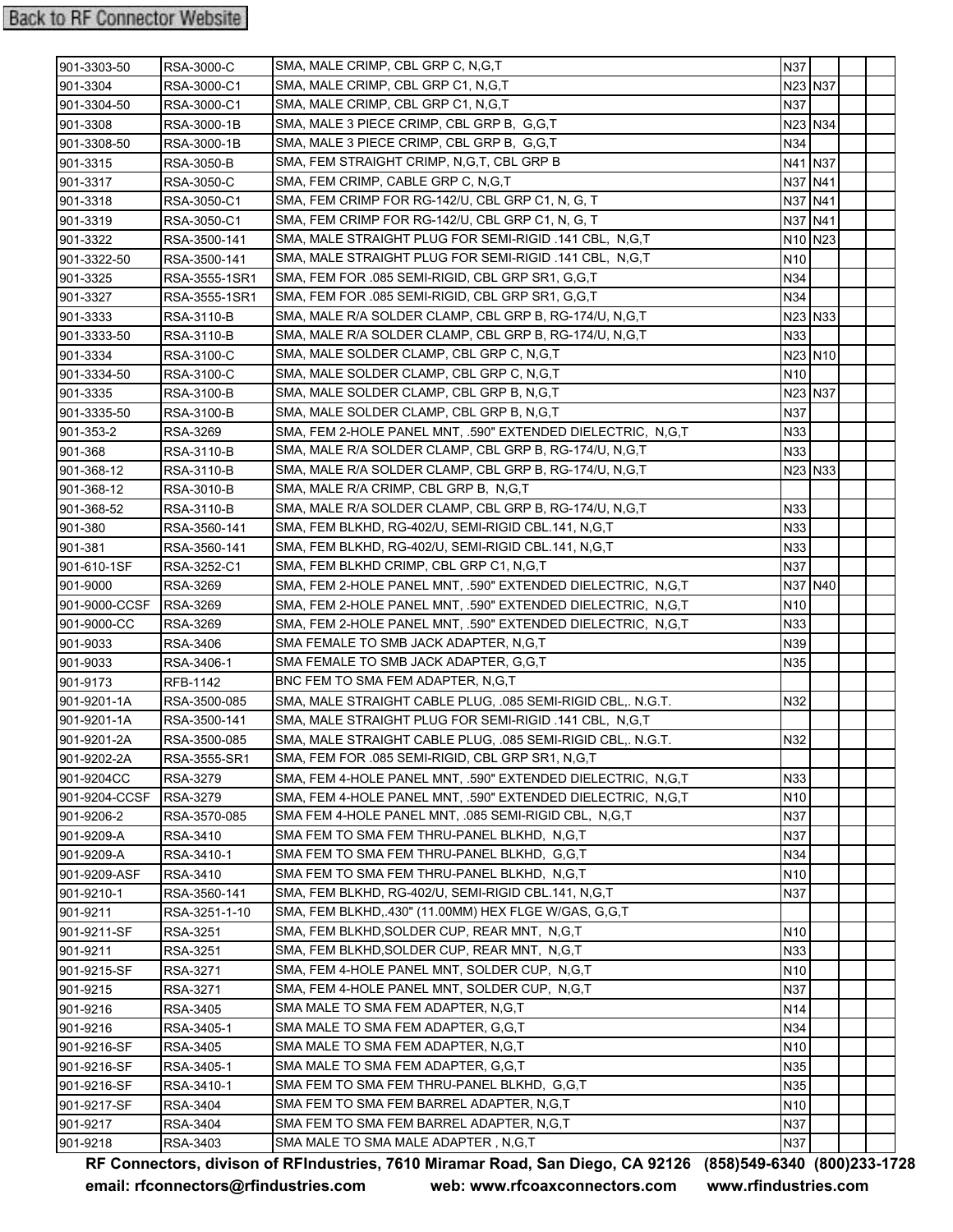| 901-9218                   | RSA-3403-1        | SMA MALE TO SMA MALE ADAPTER, G.G.T.                         | N34             |                                 |  |
|----------------------------|-------------------|--------------------------------------------------------------|-----------------|---------------------------------|--|
| 901-9218-SF                | RSA-3403          | SMA MALE TO SMA MALE ADAPTER, N,G,T                          | N10             |                                 |  |
| 901-9219-A                 | RSA-3402-1        | SMA MALE TO SMA FEM R/A ADAPTER, G,G,T                       | N34             |                                 |  |
| 901-9219ASF                | RSA-3402          | SMA MALE TO SMA FEM R/A ADAPTER, N,G,T                       |                 |                                 |  |
| 901-9221-1A                | RSA-3510-1-141    | SMA, MALE R/A PLUG FOR .141 SEMI-RIGID CBL GRP SR2, G,G,T    | N34             |                                 |  |
| 901-9221-1A                | RSA-3510-1-141    | SMA, MALE R/A PLUG FOR .141 SEMI-RIGID CBL GRP SR2, G,G,T    |                 |                                 |  |
| 901-9221-1ASF              | RSA-3510-1-141    | SMA, MALE R/A PLUG FOR .141 SEMI-RIGID CBL GRP SR2, G,G,T    |                 |                                 |  |
| 901-9221-2A                | RSA-3510-1-085    | SMA, MALE R/A PLUG FOR .085 SEMI-RIGID CBL GRP SR1, G,G,T    | N34             |                                 |  |
| 901-9221-2ASF              | RSA-3510-1-085    | SMA, MALE R/A PLUG FOR .085 SEMI-RIGID CBL GRP SR1, G,G,T    | N34             |                                 |  |
| 901-9244-2                 | RSA-3221          | SMA, MALE BLKHD, 2-HOLE PANEL MNT, SOLDER CUP, N, G, T       | N37             |                                 |  |
| 901-9244-2SF               | RSA-3221          | SMA, MALE BLKHD, 2-HOLE PANEL MNT, SOLDER CUP, N, G, T       | N37             |                                 |  |
| 901-9244-2                 | RSA-3262          | SMA, FEM 2-HOLE PANEL MNT, SOLDER POST, N,G,T                | N33             |                                 |  |
| 901-9244-7                 | RSA-3262          | SMA, FEM 2-HOLE PANEL MNT, SOLDER POST, N,G,T                | N37             |                                 |  |
| 901-9244-7SF               | RSA-3262          | SMA, FEM 2-HOLE PANEL MNT, SOLDER POST, N,G,T                | N37             |                                 |  |
| 901-9246-2                 | RSA-3550-085      | SMA, FEM 2-HOLE PANEL MNT, .085 SEMI-RIGID CABLE N,G,T       | N37             |                                 |  |
| 901-9246-2                 | RSA-3550-1-085    | SMA, FEM 2-HOLE PANEL MNT, .085 SEMI-RIGID CBL. G,G,T        | N34             |                                 |  |
| 901-9511-1                 | RSA-3000-C1       | SMA, MALE CRIMP, CBL GRP C1, N, G, T                         | N37             |                                 |  |
| 901-9511-12SF              | RSA-3000-B1       | SMA, MALE 3 PIECE CRIMP, CBL GRP B1, N,G,T                   |                 |                                 |  |
| 901-9511-12SFC RSA-3000-B1 |                   | SMA, MALE 3 PIECE CRIMP, CBL GRP B1, N,G,T                   |                 |                                 |  |
| 901-9511-15F               | RSA-3000-C1       | SMA, MALE CRIMP, CBL GRP C1, N, G, T                         | N10             |                                 |  |
| 901-9511-15FC              | RSA-3000-C1       | SMA, MALE CRIMP, CBL GRP C1, N,G,T                           | N10             |                                 |  |
| 901-9511-25F               | <b>RSA-3000-C</b> | SMA, MALE CRIMP, CBL GRP C, N, G, T                          | N37             |                                 |  |
| 901-9511-2                 | RSA-3000-1C       | SMA, MALE 3 PIECE CRIMP, CBL GRP C, G,G,T                    |                 |                                 |  |
| 901-9511-2                 | RSA-3000-C        | SMA, MALE CRIMP, CBL GRP C, N,G,T                            | N34             |                                 |  |
| 901-9511-3                 | RSA-3000-1B       | SMA, MALE 3 PIECE CRIMP, CBL GRP B, G,G,T                    |                 | N36 N34 N40                     |  |
| 901-9511-3                 | <b>RSA-3000-B</b> | SMA, MALE 3 PIECE CRIMP, CBL GRP B, N, G, T                  | N33             |                                 |  |
| 901-9511-35F               | RSA-3000-1B       | SMA, MALE 3 PIECE CRIMP, CBL GRP B, G,G,T                    | N35             |                                 |  |
| 901-9511-35F               | <b>RSA-3000-B</b> | SMA, MALE 3 PIECE CRIMP, CBL GRP B, N, G, T                  | N10             |                                 |  |
| 901-9511-35FC              | RSA-3000-1B       | SMA, MALE 3 PIECE CRIMP, CBL GRP B, G,G,T                    | N35             |                                 |  |
| 901-9511-35FC              | RSA-3000-B        | SMA, MALE 3 PIECE CRIMP, CBL GRP B, N, G, T                  | N <sub>10</sub> |                                 |  |
| 901-9521-3                 | RSA-3010-B        | SMA, MALE R/A CRIMP, CBL GRP B, N,G,T                        | N37             |                                 |  |
| 901-9531-1                 | RSA-3010-C1       | SMA, MALE R/A CRIMP, CBL GRP C1, N,G,T                       | N37             |                                 |  |
| 901-9531-12                | RSA-3010-B1       | SMA, MALE R/A CRIMP, CBL GRP B1, N,G,T                       | N37             |                                 |  |
| 901-9531-12SF              | RSA-3010-B1       | SMA, MALE R/A CRIMP, CBL GRP B1, N,G,T                       | N <sub>10</sub> |                                 |  |
| 901-9531-15F               | RSA-3010-C1       | SMA, MALE R/A CRIMP, CBL GRP C1, N,G,T                       | N37             |                                 |  |
| 901-9531-2                 | RSA-3010-C        | SMA, MALE R/A CRIMP, CBL GRP C,  N,G,T                       |                 |                                 |  |
| 901-9531-3                 | RSA-3010-B        | SMA, MALE R/A CRIMP, CBL GRP B, N,G,T                        | N37             |                                 |  |
| 901-9531-35F               | RSA-3010-B        | SMA, MALE R/A CRIMP, CBL GRP B, N,G,T                        | N37             |                                 |  |
| 901-9531-3                 | RSA-3010-B        | SMA, MALE R/A CRIMP, CBL GRP B, N,G,T                        | N37             |                                 |  |
| 901-9601-3                 | RSA-3000-1B       | SMA, MALE 3 PIECE CRIMP, CBL GRP B, G,G,T                    |                 |                                 |  |
| 901-9601-3                 | RSA-3000-B-1      | SMA, MALE 3 PIECE CRIMP, CBL GRP B1, N,G,T                   |                 |                                 |  |
| 901-9601-35F               | RSA-3000-B-1      | SMA, MALE 3 PIECE CRIMP, CBL GRP B1, N,G,T                   |                 | N33 N10                         |  |
| 901-9602                   | RSA-3050-C1       | SMA, FEM CRIMP FOR RG-142/U, CBL GRP C1, N, G, T             | N37 N41         |                                 |  |
| 901-9602-1                 | RSA-3050-C1       | SMA, FEM CRIMP FOR RG-142/U, CBL GRP C1, N, G, T             | N37             |                                 |  |
| 901-9602-12SF              | RSA-3050-B1       | SMA, FEM STRAIGHT CRIMP, N, G, T, CBL GRP B1                 | N10             |                                 |  |
| 901-9602-1SF               | RSA-3050-C1       | SMA, FEM CRIMP FOR RG-142/U, CBL GRP C1, N, G, T             | N <sub>10</sub> |                                 |  |
| 901-9602-3                 | RSA-3050-B        | SMA, FEM STRAIGHT CRIMP, N,G,T, CBL GRP B                    | N41 N37         |                                 |  |
| 901-9602-3SF               | RSA-3050-B        | SMA, FEM STRAIGHT CRIMP, N,G,T, CBL GRP B                    | N10             |                                 |  |
| 901-9610-1                 | RSA-3252-C1       | SMA, FEM BLKHD CRIMP, CBL GRP C1, N,G,T                      |                 |                                 |  |
| 901-9610-12SF              | RSA-3252-B1       | SMA, FEM BLKHD CRIMP, RG-316/U DBL SHIELD, CBL GRP B1, N,G,T | N <sub>10</sub> |                                 |  |
| 901-9610-1SF               | RSA-3252-C1       | SMA, FEM BLKHD CRIMP, CBL GRP C1, N,G,T                      |                 |                                 |  |
| 901-9610-3                 | RSA-3252-B        | SMA, FEM BLKHD, CBL GRP B, W/O GASKET, N,G,T                 | N37             |                                 |  |
| 901-9610-3                 | RSA-3252-B-03     | SMA, FEM BLKHD, CBL GRP B, W/ GASKET, N,G,T                  | N37             |                                 |  |
| 901-9610-3SF               | RSA-3252-B        | SMA, FEM BLKHD, CBL GRP B, W/O GASKET, N,G,T                 | N10             |                                 |  |
| 901-9610-3SF               | RSA-3252-B-03     | SMA, FEM BLKHD, CBL GRP B, W/ GASKET, N,G,T                  |                 | N <sub>10</sub> N <sub>38</sub> |  |
| 901-9610-3                 | RSA-3050-B        | SMA, FEM STRAIGHT CRIMP, N,G,T, CBL GRP B                    |                 |                                 |  |
| 901-9723                   | RSA-3500-085      | SMA, MALE STRAIGHT CABLE PLUG, .085 SEMI-RIGID CBL,. N.G.T.  | N12             |                                 |  |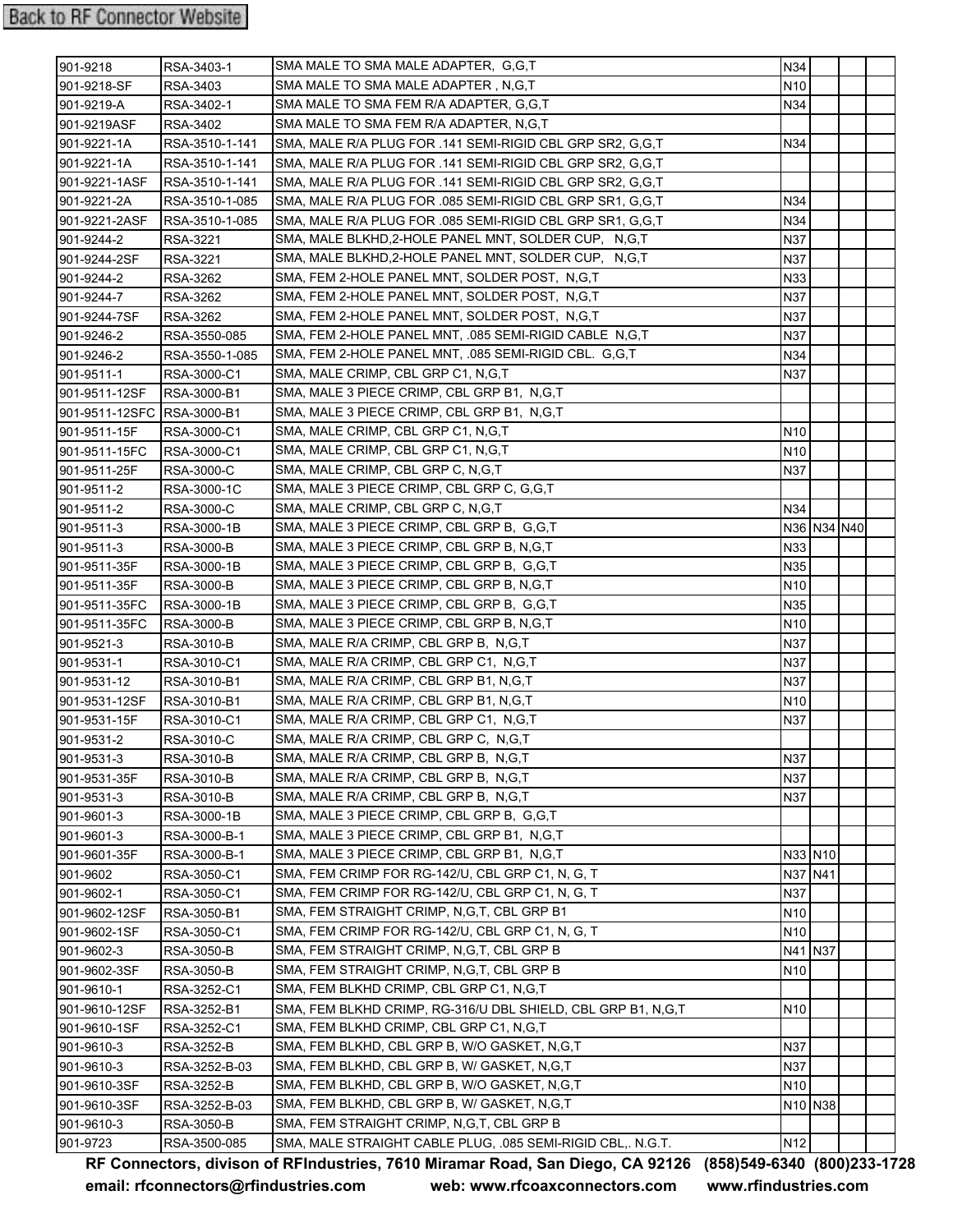| 901-9723                                  | RSA-3500-1-085              | SMA MALE STRAIGHT PLUG, .085 SEMI-RIGID CABLE, G.G.T                                                      |                                    |  |  |
|-------------------------------------------|-----------------------------|-----------------------------------------------------------------------------------------------------------|------------------------------------|--|--|
| 901-9723-10                               | RSA-3500-085                | SMA, MALE STRAIGHT CABLE PLUG, .085 SEMI-RIGID CBL,. N.G.T.                                               |                                    |  |  |
| 901-9757                                  | <b>RSA-3279</b>             | SMA, FEM 4-HOLE PANEL MNT, .590" EXTENDED DIELECTRIC, N,G,T                                               | N <sub>10</sub>                    |  |  |
| 901-9805-HP                               | RSA-3500-085                | SMA, MALE STRAIGHT CABLE PLUG, .085 SEMI-RIGID CBL,. N.G.T.                                               |                                    |  |  |
| 901-9808                                  | RSA-3500-141                | SMA, MALE STRAIGHT PLUG FOR SEMI-RIGID .141 CBL, N,G,T                                                    |                                    |  |  |
| 901-9808                                  |                             | RSA-3500-141-03 SMA, MALE STRAIGHT PLUG FOR SEMI-RIGID .141 CBL, SS.G.G.T                                 |                                    |  |  |
|                                           |                             | SMA MALE CRIMP PLUG, REVERSE POLARITY (GENDER), FOR RG-174/U, CBL GRP                                     |                                    |  |  |
| 901-9852                                  | RP-3000-1B                  | B, G, G, T                                                                                                | N35                                |  |  |
| 901-9856                                  | <b>RSA-3256</b>             | SMA, FEM BLKHD JACK, PRESS FIT W/ POST TERMINAL, N,G,T                                                    | N <sub>10</sub>                    |  |  |
| 901-9863                                  | RSA-3252-1B                 | SMA, FEM BULKHEAD CRIMP, REVERSE POLARITY, CBL GRP B, G,G,T                                               |                                    |  |  |
| 901-9865                                  | RP-3300-1                   | SMA FEM R/A PCB MNT, REVERSE POLARITY (GENDER), G,G,T                                                     | N35                                |  |  |
| 901-9867-RFX                              | RSA-3500-085                | SMA, MALE STRAIGHT CABLE PLUG, .085 SEMI-RIGID CBL,. N.G.T.                                               | N <sub>12</sub>                    |  |  |
| 901-9868-RFX                              | RSA-3500-141                | SMA, MALE STRAIGHT PLUG FOR SEMI-RIGID .141 CBL, N,G,T                                                    | N <sub>12</sub>                    |  |  |
| 901-9870                                  | RSA-3000-1C                 | SMA, MALE 3 PIECE CRIMP, CBL GRP C, G,G,T                                                                 |                                    |  |  |
| 901-9871                                  | RSA-3000-C1                 | SMA, MALE CRIMP, CBL GRP C1, N, G, T                                                                      | N <sub>12</sub>                    |  |  |
| 901-9872                                  | <b>RSA-3010-B</b>           | SMA, MALE R/A CRIMP, CBL GRP B, N,G,T                                                                     | N <sub>12</sub>                    |  |  |
| 901-9873                                  | RSA-3010-C                  | SMA, MALE R/A CRIMP, CBL GRP C, N,G,T                                                                     | N <sub>12</sub>                    |  |  |
| 901-9874                                  | RSA-3010-C1                 | SMA, MALE R/A CRIMP, CBL GRP C1, N,G,T                                                                    | N <sub>12</sub>                    |  |  |
| 901-9875                                  | RSA-3252-B                  | SMA, FEM BLKHD, CBL GRP B, W/O GASKET, N,G,T                                                              | N <sub>12</sub>                    |  |  |
| 901-9876-RFX                              | <b>RSA-3000-C</b>           | SMA, MALE CRIMP, CBL GRP C, N, G, T                                                                       |                                    |  |  |
| 901-9877-RFX                              | <b>RSA-3000-B</b>           | SMA, MALE 3 PIECE CRIMP, CBL GRP B, N, G, T                                                               |                                    |  |  |
| 901-9879-RFX                              | <b>RSA-3252-B</b>           | SMA, FEM BLKHD, CBL GRP B, W/O GASKET, N,G,T                                                              |                                    |  |  |
| 901-9880-RFX                              | <b>RSA-3010-C</b>           | SMA, MALE R/A CRIMP, CBL GRP C, N,G,T                                                                     |                                    |  |  |
| 901-9881-RFX                              | <b>RSA-3010-B</b>           | SMA, MALE R/A CRIMP, CBL GRP B. N.G.T                                                                     |                                    |  |  |
|                                           |                             | SMA MALE CRIMP PLUG, REVERSE POLARITY (GENDER), FOR RG-142/U, CBL GRP                                     |                                    |  |  |
| 901-9884                                  | RP-3000-C1                  | C, N,G,T                                                                                                  | N <sub>10</sub>                    |  |  |
| 901-9887                                  | <b>RSA-3279</b>             | SMA, FEM 4-HOLE PANEL MNT, .590" EXTENDED DIELECTRIC, N,G,T                                               |                                    |  |  |
| 901-9887-RFX                              | <b>RSA-3271</b>             | SMA, FEM 4-HOLE PANEL MNT, SOLDER CUP, N,G,T                                                              |                                    |  |  |
| 901-9889-RFX                              | <b>RSA-3250</b>             | SMA, FEM BLKHD, SOLDER CUP, FRONT MNT, N, G, T                                                            |                                    |  |  |
| 901-9890-RFX                              | <b>RSA-3251</b>             | SMA, FEM BLKHD, SOLDER CUP, REAR MNT, N, G, T                                                             |                                    |  |  |
| 901-9891-RFX                              | <b>RSA-3269</b>             | SMA, FEM 2-HOLE PANEL MNT, .590" EXTENDED DIELECTRIC, N,G,T                                               |                                    |  |  |
| 901-9892-RFX                              | <b>RSA-3271</b>             | SMA, FEM 4-HOLE PANEL MNT, SOLDER CUP, N,G,T                                                              |                                    |  |  |
| 901-9893-RFX                              | RSA-3261                    | SMA, FEM 2-HOLE PANEL MNT, SOLDER CUP, CBL GRP C, N,G,T                                                   |                                    |  |  |
| 901-9902                                  | RSA-3010-C1                 | SMA, MALE R/A CRIMP, CBL GRP C1, N,G,T                                                                    |                                    |  |  |
|                                           |                             | SMA MALE R/A CRIMP PLUG, REVERSE POLARITY (GENDER), FOR RG-142/U, CBL                                     |                                    |  |  |
| 901-9908                                  | RP-3010-1C1                 | GRP C, G, G, T<br>SMA, MALE 3 PIECE CRIMP, CBL GRP B, G,G,T                                               | N35                                |  |  |
| 901-9916                                  | RSA-3000-1B                 |                                                                                                           |                                    |  |  |
| 901-9943-RFX                              | RSA-3555-SR1                | SMA, FEM FOR .085 SEMI-RIGID, CBL GRP SR1, N, G, T<br>SMA, FEM BLKHD, RG-402/U, SEMI-RIGID CBL.141, N.G.T |                                    |  |  |
| 901-9946-RFX                              | RSA-3560-141                |                                                                                                           |                                    |  |  |
| 901-9951-RFX                              | RSA-3510-1-085              | SMA, MALE R/A PLUG FOR .085 SEMI-RIGID CBL GRP SR1, G,G,T                                                 |                                    |  |  |
| 901-9952-RFX                              | RSA-3510-1-141              | SMA, MALE R/A PLUG FOR .141 SEMI-RIGID CBL GRP SR2, G,G,T<br>SMA, FEM CRIMP, CABLE GRP C, N, G, T         |                                    |  |  |
| 901-9953-RFX                              | RSA-3050-C                  | SMA, FEM BLKHD CRIMP, CBL GRP C, N,G,T                                                                    |                                    |  |  |
| 901-9955-RFX<br>901-9990                  | <b>RSA-3252-C</b>           | SMA, FEM BLKHD CRIMP, REVERSE POLARITY, RG-178/U, CBL GRP A, G,G,T                                        | N35                                |  |  |
| 901-B0001-1073                            | RSA-3252-A-05               | SMA, FEM, VERTICAL PCB MNT, G,G,T                                                                         | N34                                |  |  |
| 901-B0001-1831                            | RSA-3350-1                  | SMA, MALE BLKHD, 2-HOLE PANEL MNT, SOLDER CUP, N, G, T                                                    | N37 N44                            |  |  |
|                                           | RSA-3221<br><b>RSA-3300</b> | SMA, FEM, R/A PCB MNT, N,G,T                                                                              |                                    |  |  |
| 901-B0001-366                             | RSA-3300-1                  | SMA, FEM, R/A PCB MNT, G,G,T                                                                              | N37<br>N34                         |  |  |
| 901-B0001-366                             |                             | SMA T ADAPTER, TRIPLE FEM, N,G,T                                                                          | N37                                |  |  |
| 901-B2501-1074<br>901-B2501-1075 RSA-3400 | RSA-3401                    | SMA T ADAPTER, MALE TO DOUBLE SMA FEM, N,G,T                                                              | N <sub>10</sub>                    |  |  |
|                                           |                             | SMA MALE TO SMA FEM R/A ADAPTER, N,G,T                                                                    | N37                                |  |  |
| 901-B2501-2127                            | <b>RSA-3402</b>             | SMA MALE TO SMA FEM R/A ADAPTER, N,G,T                                                                    |                                    |  |  |
| 901-B2501-518                             | RSA-3402                    | SMA T ADAPTER, MALE TO DOUBLE SMA FEM, N,G,T                                                              | N37                                |  |  |
| 901-B2502-1075                            | <b>RSA-3400</b>             | SMA FEM TO SMA FEM THRU-PANEL BLKHD, N,G,T                                                                | N <sub>10</sub>                    |  |  |
| 901-B2503-306                             | RSA-3410                    | SMA FEM TO SMA FEM BARREL ADAPTER, N,G,T                                                                  | N <sub>10</sub><br>N <sub>10</sub> |  |  |
| 901-B2504-512                             | RSA-3404<br>RSA-3404        | SMA FEM TO SMA FEM BARREL ADAPTER, N,G,T                                                                  | N10                                |  |  |
| 901-B2505-512                             |                             | SMA, MALE 3 PIECE CRIMP, CBL GRP B, G,G,T                                                                 |                                    |  |  |
| 901-B5501-2076                            | RSA-3000-1B                 |                                                                                                           | N34                                |  |  |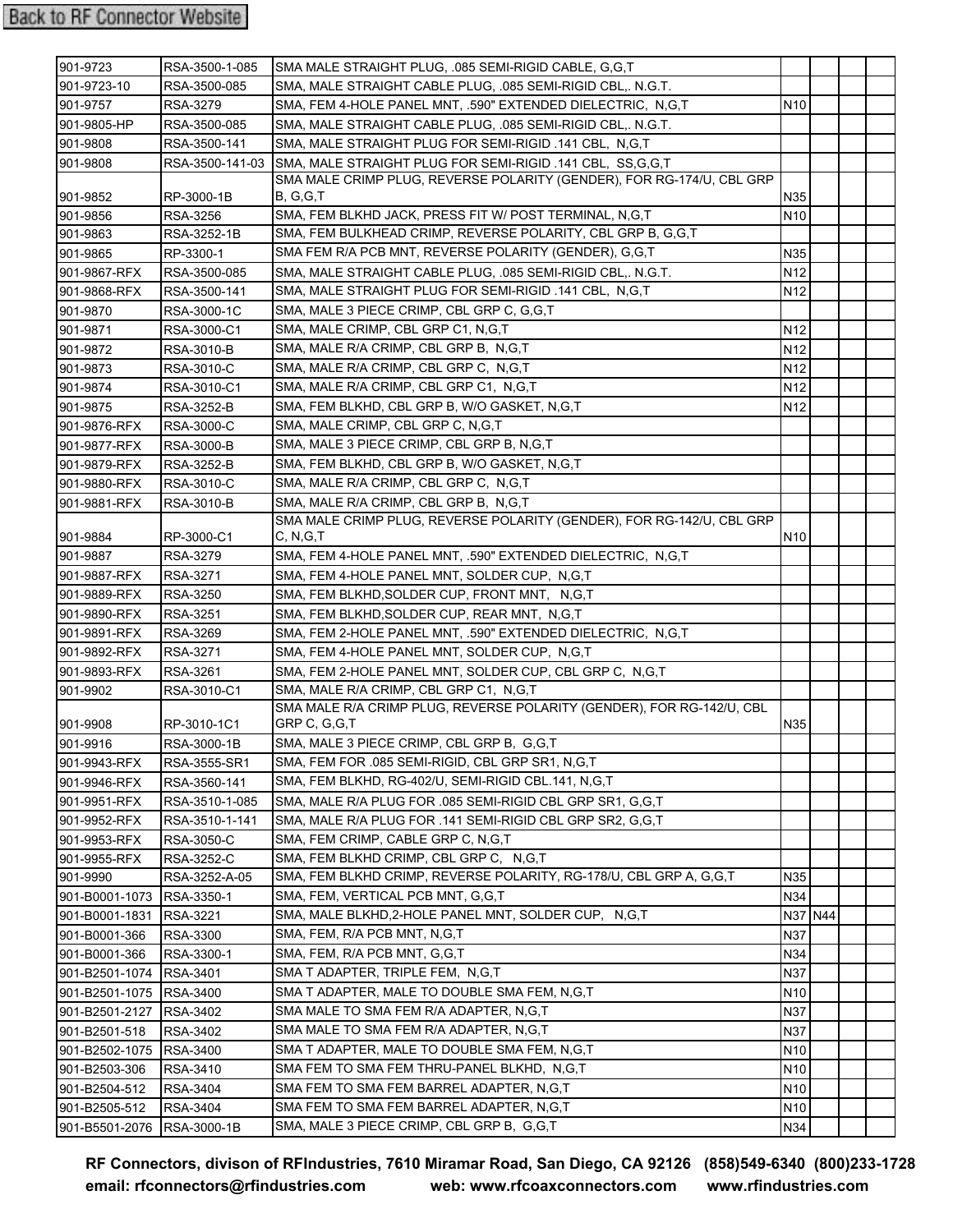| 901-B5501-320                 | <b>RSA-3100-B</b>   | SMA, MALE SOLDER CLAMP, CBL GRP B, N,G,T                       | N37                             |  |  |
|-------------------------------|---------------------|----------------------------------------------------------------|---------------------------------|--|--|
| 901-B5501-322                 | <b>RSA-3100-C</b>   | SMA, MALE SOLDER CLAMP, CBL GRP C, N, G, T                     | N <sub>10</sub>                 |  |  |
| 901-B5502-320                 | <b>RSA-3100-B</b>   | SMA, MALE SOLDER CLAMP, CBL GRP B, N, G, T                     | N37                             |  |  |
| 901-B5502-350                 | RSA-3500-085        | SMA, MALE STRAIGHT CABLE PLUG, .085 SEMI-RIGID CBL,. N.G.T.    | N39                             |  |  |
| 901-B5504-2076 RSA-3000-B1    |                     | SMA, MALE 3 PIECE CRIMP, CBL GRP B1, N,G,T                     | N32                             |  |  |
| 901-B5505-2076 RSA-3000-1B    |                     | SMA, MALE 3 PIECE CRIMP, CBL GRP B, G,G,T                      | N34                             |  |  |
| 901-B5601-326                 | RSA-3110-B          | SMA, MALE R/A SOLDER CLAMP, CBL GRP B, RG-174/U, N,G,T         | N <sub>10</sub>                 |  |  |
| 901-B5602-1361 RSA-3010-C1    |                     | SMA, MALE R/A CRIMP, CBL GRP C1, N,G,T                         | N39                             |  |  |
| 901-B5602-2078 RSA-3010-B     |                     | SMA, MALE R/A CRIMP, CBL GRP B, N,G,T                          | N <sub>10</sub>                 |  |  |
| 901-B5702-354                 | <b>RSA-3555-SR1</b> | SMA, FEM FOR .085 SEMI-RIGID, CBL GRP SR1, N, G, T             | N <sub>10</sub>                 |  |  |
| 901-B5801-1197 RSA-3550-085   |                     | SMA, FEM 2-HOLE PANEL MNT, 085 SEMI-RIGID CABLE N, G, T        | N37                             |  |  |
| 901-B5801-1197 RSA-3550-1-085 |                     | SMA, FEM 2-HOLE PANEL MNT, .085 SEMI-RIGID CBL. G,G,T          | N34                             |  |  |
| 901-B5801-358                 | RSA-3570-085        | SMA FEM 4-HOLE PANEL MNT, .085 SEMI-RIGID CBL, N,G,T           | N37                             |  |  |
| 901-B5901-2085 RSA-3252-B     |                     | SMA, FEM BLKHD, CBL GRP B, W/O GASKET, N,G,T                   | N37                             |  |  |
| 901-B5905-179                 | RSA-3560-141        | SMA, FEM BLKHD, RG-402/U, SEMI-RIGID CBL.141, N,G,T            | N10                             |  |  |
| 901-B6001-1474 RSA-3271       |                     | SMA, FEM 4-HOLE PANEL MNT, SOLDER CUP, N,G,T                   | N <sub>10</sub> N <sub>42</sub> |  |  |
| 901-B6001-1829 RSA-3221       |                     | SMA, MALE BLKHD,2-HOLE PANEL MNT, SOLDER CUP, N,G,T            | N37                             |  |  |
| 901-B6002-1829 RSA-3221       |                     | SMA, MALE BLKHD,2-HOLE PANEL MNT, SOLDER CUP, N,G,T            | N <sub>10</sub>                 |  |  |
| 901-B6002-390                 | <b>RSA-3269</b>     | SMA, FEM 2-HOLE PANEL MNT, .590" EXTENDED DIELECTRIC, N.G.T    | N10                             |  |  |
| 903-152P-7153                 | RSB-301-179         | SMB CRIMP PLUG WITH LOCKING SHELL, FOR RG-179/U ONLY, N,G,T    |                                 |  |  |
| 903-285P-51S                  | <b>RSB-4000-B</b>   | SMB CRIMP PLUG, CABLE GROUP B, N, G, T,                        |                                 |  |  |
| 903-289P-51A                  | <b>RSB-4010-B</b>   | SMB PLUG, R/A CRIMP FOR RG-174, CBL GRP B, N,G,T               |                                 |  |  |
| 903-289P-51A2                 | <b>RSB-4010-B</b>   | SMB PLUG, R/A CRIMP FOR RG-174, CBL GRP B, N, G, T             |                                 |  |  |
| 903-367P-51A                  | <b>RSB-4010-B</b>   | SMB PLUG, R/A CRIMP FOR RG-174, CBL GRP B, N, G, T             |                                 |  |  |
| 903-367P-51A                  | <b>RSB-4010-B</b>   | SMB PLUG, R/A CRIMP FOR RG-174, CBL GRP B, N, G, T             |                                 |  |  |
| 903-367P-51A1                 | <b>RSB-4010-B</b>   | SMB PLUG, R/A CRIMP FOR RG-174, CBL GRP B, N,G,T               |                                 |  |  |
| 903-367P-51A2                 | <b>RSB-4010-B</b>   | SMB PLUG, R/A CRIMP FOR RG-174, CBL GRP B, N, G, T             |                                 |  |  |
| 903-369P-51A                  | RSB-4010-B1         | SMB PLUG, R/A CRIMP FOR RG-316/U DBL SHIELD, CBL GRP B1, N,G,T |                                 |  |  |
| 903-369P-51A2                 | RSB-4010-B1         | SMB PLUG, R/A CRIMP FOR RG-316/U DBL SHIELD, CBL GRP B1, N,G,T |                                 |  |  |
| 903-370P-51S                  | <b>RSB-4000-B</b>   | SMB CRIMP PLUG, CABLE GROUP B, N, G, T,                        |                                 |  |  |
| 903-373J-51A                  | <b>RSB-4300</b>     | SMB JACK, R/A PCB MNT, N, G, T                                 |                                 |  |  |
| 903-401P-51S                  | RSB-4000-B1         | SMB CRIMP PLUG FOR DOUBLE SHIELDED 316, CBL GRP B1, N-G-T      |                                 |  |  |
| 903-415J-51P                  | RSB-4350-1          | SMB JACK, VERT PCB MNT, G,G,T                                  |                                 |  |  |
| 903-429P-51A                  | <b>RSB-4010-B</b>   | SMB PLUG, R/A CRIMP FOR RG-174, CBL GRP B, N, G, T             |                                 |  |  |
| 903-496J-51S                  | <b>RSB-4350</b>     | SMB JACK, VERT PCB MNT, N.G.T                                  |                                 |  |  |
| 903-499J-51P2                 | RSB-4350-1          | SMB JACK, VERT PCB MNT, G.G.T                                  |                                 |  |  |
| 903-502P-71S                  | RSB-300-1-179       | SMB CRIMP PLUG FOR RG-179/U ONLY, G,G,T                        |                                 |  |  |
| 903-505J-51S                  | <b>RSB-4252-B</b>   | SMB JACK, CRIMP BLKHD, REAR MNT, W/D-FLAT, CBL GRP B, N,G,T    |                                 |  |  |
| 903-508P-51S                  | RSB-4000-B          | SMB CRIMP PLUG, CABLE GROUP B, N, G, T,                        |                                 |  |  |
| 903-512J-71P                  | RSB-250-1           | MINI-SMB VERTICAL JACK PCB MNT, G,G,T                          |                                 |  |  |
| 903-519J-71P                  | RSB-255-1           | MINI-SMB R/A JACK PCB MNT, G.G.T                               |                                 |  |  |
| 903-523J-71P                  | RSB-350-1           | SMB VERTICAL JACK PCB MNT, G,G,T                               |                                 |  |  |
| 903-524P-71P                  | RSB-260-1           | MINI-SMB VERTICAL PLUG, PCB MNT, G,G,T                         |                                 |  |  |
| 903-535P-71A                  | RSB-210-1-179       | MINI-SMB R/A CRIMP PLUG, FOR RG-179/U ONLY, G,G,T,             |                                 |  |  |
| 903-536P-71S                  | RSB-200-1-179       | MINI-SMB CRIMP PLUG, FOR RG-179/U ONLY, G,G,T                  |                                 |  |  |
| 903-550P-51SX                 | RSB-4000-B          | SMB CRIMP PLUG, CABLE GROUP B, N, G, T,                        |                                 |  |  |
| 903-552J-51SX                 | <b>RSB-4050-B</b>   | SMB FEMALE CRIMP FOR RG-174/U, CBL GRP B, N, G, T              |                                 |  |  |
| 903-556P-51AX                 | <b>RSB-4010-B</b>   | SMB PLUG, R/A CRIMP FOR RG-174, CBL GRP B, N,G,T               |                                 |  |  |
| 903-558P-51AX                 | RSB-4010-B          | SMB PLUG, R/A CRIMP FOR RG-174, CBL GRP B, N,G,T               |                                 |  |  |
| 903-574P-71S                  | RSB-301-179         | SMB CRIMP PLUG WITH LOCKING SHELL, FOR RG-179/U ONLY, N,G,T    |                                 |  |  |
| 903-585J-71A                  | RSB-355-1           | SMB R/A JACK PCB MNT, G,G,T                                    |                                 |  |  |
| 908-22106                     | RMX-9350-1          | MMCX, VERTICAL PCB JACK, G,G,T                                 |                                 |  |  |
| 908-31100                     | RSA-3408-1          | SMA FEMALE TO MMCX PLUG ADAPTER, G.G.T                         |                                 |  |  |
| 908-41200                     | RMX-9000-1A         | MMCX, MALE STRAIGHT CRIMP PLUG, FOR RG-178/U, CBL GRP A, G,G,T |                                 |  |  |
| 908-41300                     | RMX-9000-1B         | MMCX, MALE STRAIGHT CRIMP PLUG, FOR RG-174/U, CBL GRP B, G,G,T |                                 |  |  |
| 908-41500                     | RMX-9000-1B         | MMCX, MALE STRAIGHT CRIMP PLUG, FOR RG-174/U, CBL GRP B, G,G,T |                                 |  |  |
| 908-42300                     | RMX-9050-1B         | MMCX, FEM CRIMP JACK, RG-174/U, CBL GRP B, G, G, T             |                                 |  |  |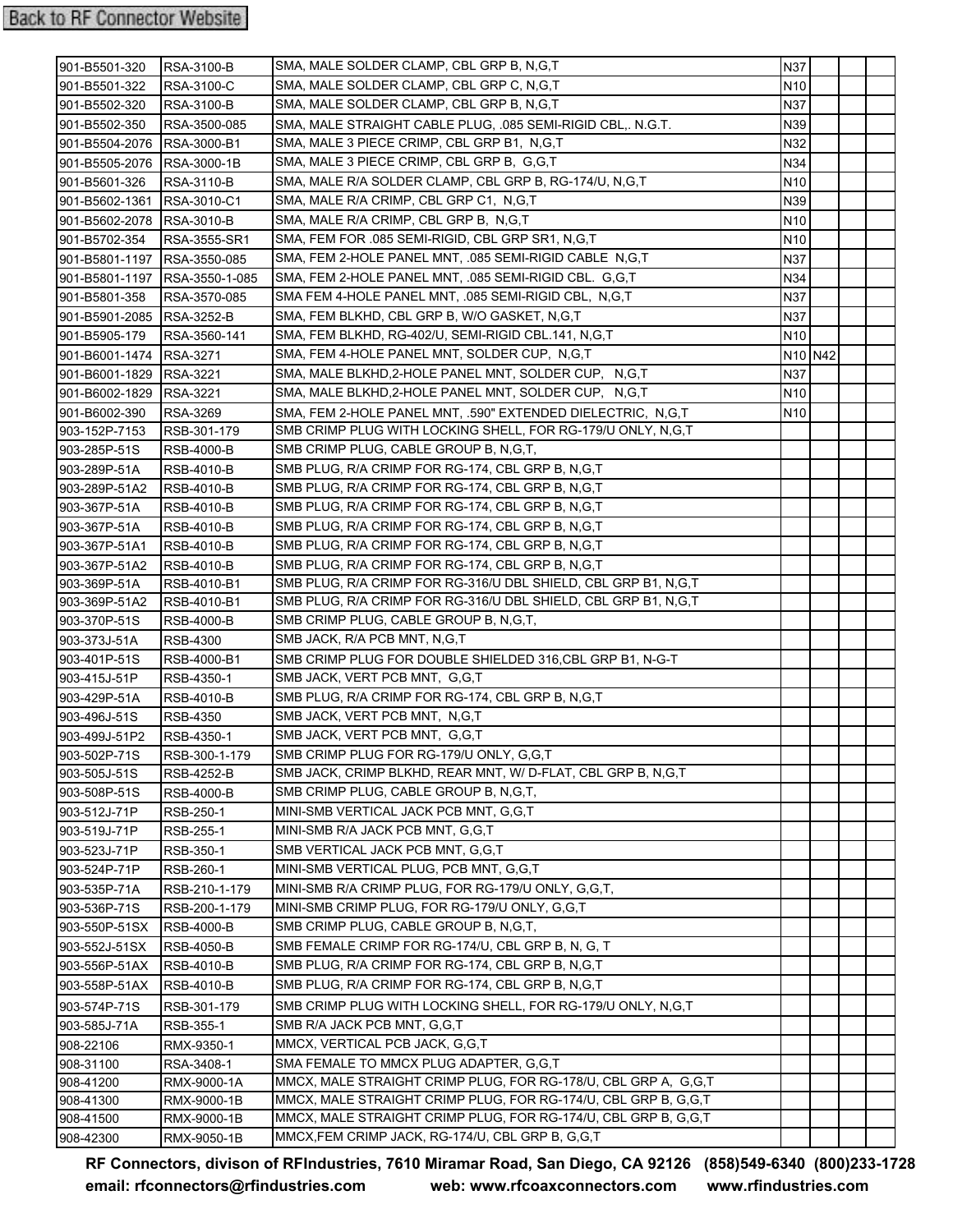| 908-42500                                                                                                                                                                                                                                                                                                                                                                                                              | RMX-9050-1B                                                | MMCX, FEM CRIMP JACK, RG-174/U, CBL GRP B, G,G,T                     |                 |  |  |                 |  |
|------------------------------------------------------------------------------------------------------------------------------------------------------------------------------------------------------------------------------------------------------------------------------------------------------------------------------------------------------------------------------------------------------------------------|------------------------------------------------------------|----------------------------------------------------------------------|-----------------|--|--|-----------------|--|
| 908-43200                                                                                                                                                                                                                                                                                                                                                                                                              | RMX-9010-1A                                                | MMCX, MALE R/A CRIMP PLUG, FOR RG-178/U, CBL GRP A, G,G,T            |                 |  |  |                 |  |
| 908-43300                                                                                                                                                                                                                                                                                                                                                                                                              | RMX-9010-1B                                                | MMCX, MALE R/A CRIMP PLUG, FOR RG-174/U, CBL GRP B, G,G,T            |                 |  |  |                 |  |
| 908-43500                                                                                                                                                                                                                                                                                                                                                                                                              | RMX-9010-1B                                                | MMCX, MALE R/A CRIMP PLUG, FOR RG-174/U, CBL GRP B, G,G,T            |                 |  |  |                 |  |
| 919-101P-51S1X RMX-8000-B                                                                                                                                                                                                                                                                                                                                                                                              |                                                            | MCX, MALE STRAIGHT CRIMP PLUG, CBL GRP B, N, G, T                    |                 |  |  |                 |  |
| 919-101P-51SX                                                                                                                                                                                                                                                                                                                                                                                                          | RMX-8000-1B                                                | MCX, MALE STRAIGHT CRIMP PLUG, CBL GRP B, G,G,T                      |                 |  |  |                 |  |
| 919-104P-51A1X RMX-8010-B                                                                                                                                                                                                                                                                                                                                                                                              |                                                            | MCX, MALE R/A CRIMP PLUG, CBL GRP B, N,G,T                           |                 |  |  |                 |  |
| 919-104P-51AX RMX-8010-1B                                                                                                                                                                                                                                                                                                                                                                                              |                                                            | MCX, MALE R/A CRIMP PLUG, CBL GRP B, G,G,T                           |                 |  |  |                 |  |
| 919-109J-51PX                                                                                                                                                                                                                                                                                                                                                                                                          | RMX-8350-1                                                 | MCX, FEM VERTICAL PCB MNT, G,G,T                                     |                 |  |  |                 |  |
| 919-119J-51AX                                                                                                                                                                                                                                                                                                                                                                                                          | RMX-8300-1                                                 | MCX, FEM R/A PCB MNT, G,G,T                                          |                 |  |  |                 |  |
| 919-121P-51SX                                                                                                                                                                                                                                                                                                                                                                                                          | RMX-8000-A                                                 | MCX, MALE STRAIGHT CRIMP PLUG, CBL GRP A, N, G, T                    | N <sub>12</sub> |  |  |                 |  |
| 919-122P-51AX                                                                                                                                                                                                                                                                                                                                                                                                          | <b>RMX-8010-A</b>                                          | MCX, MALE R/A CRIMP PLUG, CBL GRP A, N, G, T                         | N <sub>12</sub> |  |  |                 |  |
| APH-716F-F                                                                                                                                                                                                                                                                                                                                                                                                             | RFD-1653-2                                                 | 7/16 DIN FEM TO 7/16 DIN FEM BARREL ADAPTER, S,G,T                   |                 |  |  |                 |  |
| APH-716F-NF                                                                                                                                                                                                                                                                                                                                                                                                            | RFD-1673-2                                                 | 7/16 DIN FEM TO N FEM ADAPTER, S,G,T                                 |                 |  |  |                 |  |
| APH-716F-NM                                                                                                                                                                                                                                                                                                                                                                                                            | RFD-1672-2                                                 | 7/16 DIN FEM TO N MALE ADAPTER, S,S,T                                |                 |  |  |                 |  |
| APH-716M-M                                                                                                                                                                                                                                                                                                                                                                                                             | RFD-1650-2                                                 | 7/16 DIN MALE TO 7/16 DIN MALE BARREL ADAPTER; S,S,T                 |                 |  |  |                 |  |
| APH-716M-NF                                                                                                                                                                                                                                                                                                                                                                                                            | RFD-1671-2                                                 | 7/16 DIN MALE TO N FEM ADAPTER, S,S,T                                |                 |  |  |                 |  |
| APH-716M-NM                                                                                                                                                                                                                                                                                                                                                                                                            | RFD-1670-2                                                 | 7/16 DIN MALE TO N MALE ADAPTER, S,S,T                               |                 |  |  |                 |  |
| M-358                                                                                                                                                                                                                                                                                                                                                                                                                  | <b>RFU-533</b>                                             | UHF T ADAPTER, DOUBLE FEM, 1 MALE, N, S, D                           |                 |  |  |                 |  |
| M39012/01B0007 RFN-1006-3E                                                                                                                                                                                                                                                                                                                                                                                             |                                                            | N, MALE CRIMP, RG8/U, CBL GRP E, S,G,T                               |                 |  |  |                 |  |
| PL-258                                                                                                                                                                                                                                                                                                                                                                                                                 | <b>RFU-536</b>                                             | UHF FEM TO UHF FEM BARREL ADAPTER, N,S,D                             |                 |  |  |                 |  |
| SO-239                                                                                                                                                                                                                                                                                                                                                                                                                 | <b>RFU-521</b>                                             | UHF, FEM 4-HOLE PANEL MNT, SO-239, N,S,B                             |                 |  |  |                 |  |
| <b>UG-107B/U</b>                                                                                                                                                                                                                                                                                                                                                                                                       | RFN-1010-1                                                 | N T ADAPTER-2 FEM, 1 MALE, S, G, T                                   |                 |  |  |                 |  |
| UG-175/U                                                                                                                                                                                                                                                                                                                                                                                                               | <b>RFU-530</b>                                             | REDUCER, USE W / RFU-500, RG-58/U, NICKEL                            |                 |  |  |                 |  |
| <b>UG-176/U</b>                                                                                                                                                                                                                                                                                                                                                                                                        | <b>RFU-531</b>                                             | REDUCER, USE W / RFU-500, RG-59/U, NICKEL,                           |                 |  |  |                 |  |
| <b>UG-274</b>                                                                                                                                                                                                                                                                                                                                                                                                          | RFB-1130                                                   | BNC T ADAPTER 2 FEM-1 MALE, N, G, T                                  |                 |  |  |                 |  |
| UG-27A/U                                                                                                                                                                                                                                                                                                                                                                                                               | RFN-1012-1                                                 | N FEM TO N MALE R/A ADAPTER, S,G,T                                   |                 |  |  |                 |  |
| UG-28A/U                                                                                                                                                                                                                                                                                                                                                                                                               | RFN-1011-1                                                 | N T ADAPTER-3 FEM, S,G,T                                             |                 |  |  |                 |  |
| <b>UG-363/U</b>                                                                                                                                                                                                                                                                                                                                                                                                        | <b>RFU-537</b>                                             | UHF FEM TO UHF FEM BLKHD ADAPTER, N,S,D                              |                 |  |  |                 |  |
| <b>UG-536B/U</b>                                                                                                                                                                                                                                                                                                                                                                                                       | RFN-1000-1S                                                | N, MALE SOLDER CLAMP, S, G, T, RG-58/U, CBL GRP C                    |                 |  |  |                 |  |
| <b>UG-58/U</b>                                                                                                                                                                                                                                                                                                                                                                                                         | <b>RFN-1021</b>                                            | N, FEM, 4-HOLE PANEL MNT, S,G,T                                      |                 |  |  |                 |  |
| <b>UG-646/U</b>                                                                                                                                                                                                                                                                                                                                                                                                        | <b>RFU-532</b>                                             | UHF MALE TO UHF FEM R/A ADAPTER, N,S,D                               |                 |  |  |                 |  |
| UHF/176 ADAPT RFU-500                                                                                                                                                                                                                                                                                                                                                                                                  |                                                            | UHF, MALE SOLDER PLUG, RG8/U, CBL-C, D, E, F, P, X S-S-B             |                 |  |  |                 |  |
| This cross-reference is offered as a general selection guide only. Variations of style occur between connector manufacturers' product lines<br>and within each company's line. Specifications on any connector are subject to change without notice. We therefore ask that before making<br>any part substitution, you carefully verify current specifications from the manufacturers for those parts.<br><b>NOTES</b> |                                                            |                                                                      |                 |  |  |                 |  |
|                                                                                                                                                                                                                                                                                                                                                                                                                        |                                                            | RFI connector has silver plating, this connector has nickel.         |                 |  |  | N1              |  |
| N <sub>2</sub><br>RFI connector has PTFE dielectric, this connector has Delrin (Acetal).                                                                                                                                                                                                                                                                                                                               |                                                            |                                                                      |                 |  |  |                 |  |
| RFI contact is silver, this contact is gold.                                                                                                                                                                                                                                                                                                                                                                           |                                                            |                                                                      |                 |  |  | N3              |  |
| RFI connector has Delrin (Acetal) dielectric, this connector has PTFE.                                                                                                                                                                                                                                                                                                                                                 |                                                            |                                                                      |                 |  |  | N4              |  |
| RFI contact is silver, this contact is nickel. RFI contact is gold, this contact is nickel.                                                                                                                                                                                                                                                                                                                            |                                                            |                                                                      |                 |  |  | N <sub>5</sub>  |  |
| RFI contact is gold, this contact is nickel.                                                                                                                                                                                                                                                                                                                                                                           |                                                            |                                                                      |                 |  |  | N <sub>6</sub>  |  |
| RFI connector has Polypropylene dielectric, this connector has PTFE.                                                                                                                                                                                                                                                                                                                                                   |                                                            |                                                                      |                 |  |  | N7              |  |
| RFI connector has nickel plating, this connector has silver.                                                                                                                                                                                                                                                                                                                                                           |                                                            |                                                                      |                 |  |  | N <sub>8</sub>  |  |
| RFI contact is gold, this contact is silver.                                                                                                                                                                                                                                                                                                                                                                           |                                                            |                                                                      |                 |  |  | N <sub>9</sub>  |  |
| RFI connector is nickel plated brass, this connector is Passivated Stainless-Steel.                                                                                                                                                                                                                                                                                                                                    |                                                            |                                                                      |                 |  |  | N <sub>10</sub> |  |
| This connector is made to accommodate both RG-8/U and RG-9/U. Ferrules and clamps may fit loosely.                                                                                                                                                                                                                                                                                                                     |                                                            |                                                                      |                 |  |  | N11             |  |
|                                                                                                                                                                                                                                                                                                                                                                                                                        | RFI connector has nickel plating, this connector has gold. |                                                                      |                 |  |  | N <sub>12</sub> |  |
|                                                                                                                                                                                                                                                                                                                                                                                                                        | Solder dipped legs and terminal on this part.              |                                                                      |                 |  |  | N <sub>13</sub> |  |
|                                                                                                                                                                                                                                                                                                                                                                                                                        |                                                            | The RFI connector is machined brass, this connector is zinc diecast. |                 |  |  | N <sub>14</sub> |  |

RFI connector is diecast, this connector is machined brass.

This RFI connector has nickel plated finish.

This flange has #3-56 tapped holes; the RFI flange does not.

This connector requires C1 Ferrule.

RFI connector ships w/ hardware; this connector does not.

**RF Connectors, divison of RFIndustries, 7610 Miramar Road, San Diego, CA 92126 (858)549-6340 (800)233-1728 [email: rfconnectors@rfindustries.com](mailto:rfconnectors@rfindustries.com) [web: www.rfcoaxconnectors.com](http://www.rfcoaxconnectors.com/index.html) [www.rfindustries.com](http://www.rfindustries.com/)**

N15 N16 N17 N18 N19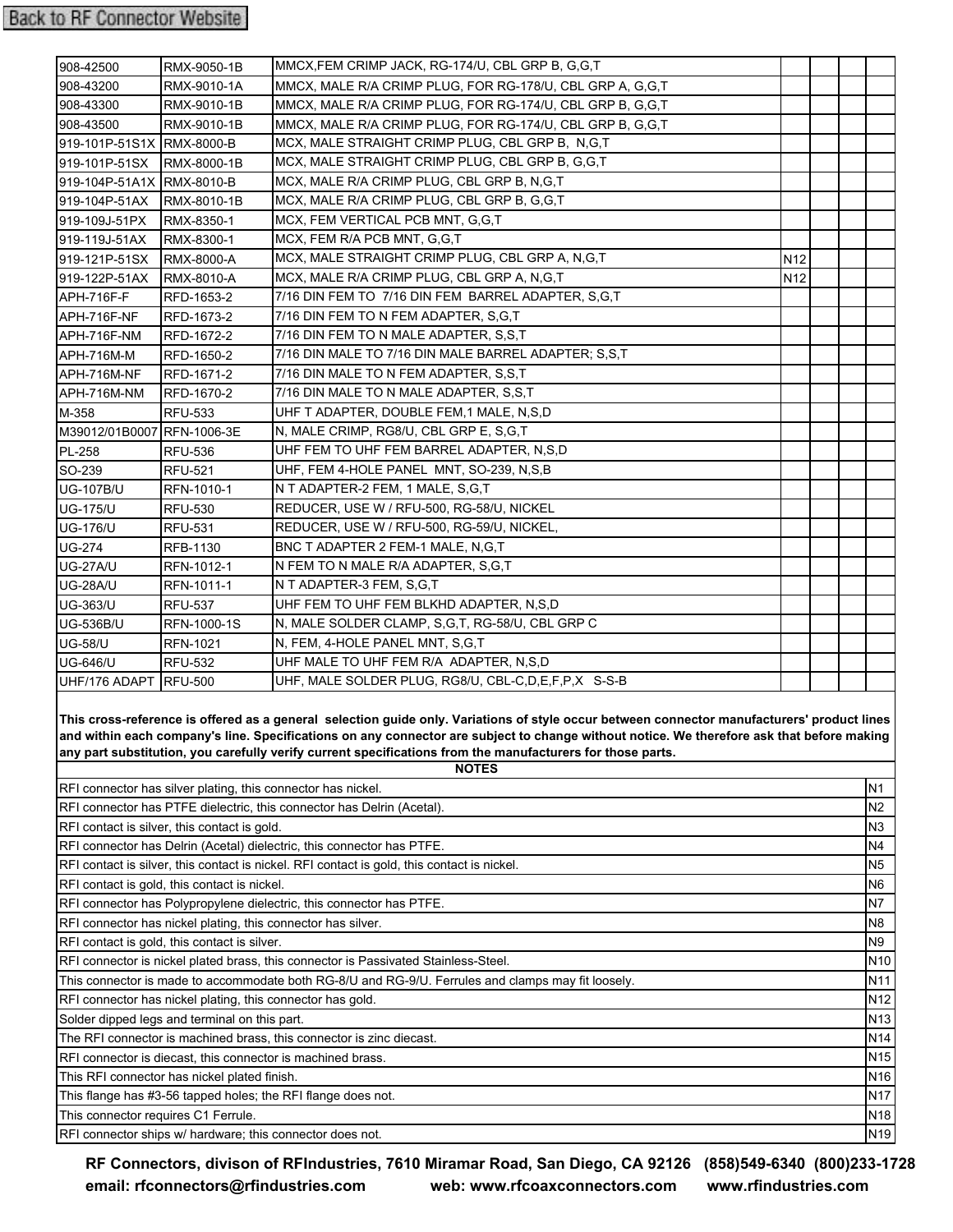| RFI connector is high-profile style, this connector is low-profile style.                                       | N20             |
|-----------------------------------------------------------------------------------------------------------------|-----------------|
| RFI connector is low profile, this connector is high-profile.                                                   | N21             |
| RFI connector has high-temp phenolic dielectric; this connector has Delrin (Acetal).                            | N22             |
| This shell has lockwire holes; RFI shell does not.                                                              | N <sub>23</sub> |
| RFI connector has silver plating; this connector has gold.                                                      | N24             |
| This connector has miter right-angle body.                                                                      | N <sub>25</sub> |
| This connector has cubic right-angle body.                                                                      | N26             |
| RFI connector has high-temp phenolic dielectric; this connector has PTFE.                                       | N <sub>27</sub> |
| Inner contact must be soldered.                                                                                 | N <sub>28</sub> |
| RFI contact is nickel; this contact is unspecified                                                              | N29             |
| This connector has Rexolite dielectric.                                                                         | N30             |
| This termination is 1 watt.                                                                                     | N31             |
| RFI connector is nickel plated brass, this connector is passivated stainless steel w/ gold plated coupling nut. | N32             |
| RFI connector is nickel plated brass, this connector is gold plated BeCu.                                       | N33             |
| RFI connector is gold plated brass, this connector is gold plated stainless steel.                              | N34             |
| RFI connector is gold plated brass, this connector is passivated stainless steel.                               | N35             |
| RFI connector is gold plated brass, this connector is gold plated BeCu.                                         | N36             |
| RFI connector is nickel plated brass, this connector is gold plated stainless steel.                            | N37             |
| RFI connector has panel gasket; this connector does not.                                                        | N38             |
| RFI connector is nickel plated brass; this connector is stainless steel with passivated coupling nut.           | N39             |
| RFI contact is captivated; this is not.                                                                         | N40             |
| RFI connector is 3-pc crimp design; this is 5-pc design.                                                        | N41             |
| RFI connector does not have gasket; this connector does.                                                        | N42             |
| RFI connector requires .257 diameter panel opening; this requires .281 diameter opening.                        | N43             |
| RFI connector requires .250 diameter panel opening; this requires .270 diameter opening.                        | N44             |
| RFI connector has gasket; this connector does not.                                                              | N45             |
| RFI connector is Nominal 75 ohm, this connector is 50 ohm.                                                      | N46             |
| RFI connector is True 75 ohm, this connector is 50 ohm.                                                         | N47             |
| RFI connector is Nominal 75 ohm, this connector is True 75 ohm; Contact RFI Sales for True 75 ohm availability  | N48             |
| RFI connector is True 75 ohm, this connector is Nominal 75 ohm.                                                 | N49             |
| RFI connector is nickel plated brass, this connector is tin-lead.                                               | N <sub>50</sub> |
|                                                                                                                 | N <sub>51</sub> |
| RFI connector is silver plated brass, this connector is tin-lead.                                               | N <sub>52</sub> |
| RFI connector has Delrin (Acetal) dielectric, this connector has polypropylene.                                 |                 |
| RFI connector has PTFE dielectric, this connector has TPX dielectric                                            | N <sub>53</sub> |
| RFI connector has silver plating; this connector has white bronze.                                              | N <sub>54</sub> |
| RFI connector has PTFE dielectric; this connector has polyethtlyne.                                             | N <sub>55</sub> |
| RFI connector has PTFE dielectric; this connector has polypropylene.                                            | N56             |
| RFI connector has non-captive contact.                                                                          | <b>N57</b>      |
| RFI connector has ABS dielectric, this connector has Delrin (Acetal) dielectic.                                 | N58             |
| RFI connector has gold plating; this connector has silver.                                                      | N <sub>59</sub> |
| RFI connector has gold plating; this connector has nickel.                                                      | N60             |
| RFI connector has 0.050 dia. Post; this connector has 0.030 dia. Post.                                          | N61             |
| RFI connector has direct solder attachment; this connector is a solder clamp style.                             | N62             |
| RFI connector has gold plating; this connector has tin plating.                                                 | N63             |
| RFI connector has passivated stainless steel body; this connecctor has gold plated brass body.                  | N64             |
| RFI connector has passivated stainless steel body; this connecctor has nickel plated brass body.                | N65             |
| RFI connector has standard 3-piece crimp body style; this connector has long crimp style with hex backnut       | N66             |
| RFI connector has silver plating; this connector has passivated stainless steel body.                           | N67             |
| RFI body is standard 3-piece crimp; this connector is 2-piece design with integral contact.                     | N68             |
| RFI connector is not pressurized.                                                                               | N69             |
| This connector has factory-set interface, RFI connector does not.                                               | N70             |
| RFI connector has passivated nut with gold plated body; this connector does not.                                | N71             |
| This connector has passivated nut with gold plated body; RFI connector does not.                                | N72             |
| RFI connector has internal-toothed lockwasher; this connector has external-toothed lockwasher.                  | N73             |
| RFI connector gold plated brass body passivated coupling nut; this connector stainless steel body and nut.      | N74             |
| RFI connector standard dual hex crimp; this connector is dual "O" crimp requiring special crimp tool and dies.  | N75             |
| RFI contact is gold plated; this contact is tin lead plated.                                                    | N76             |